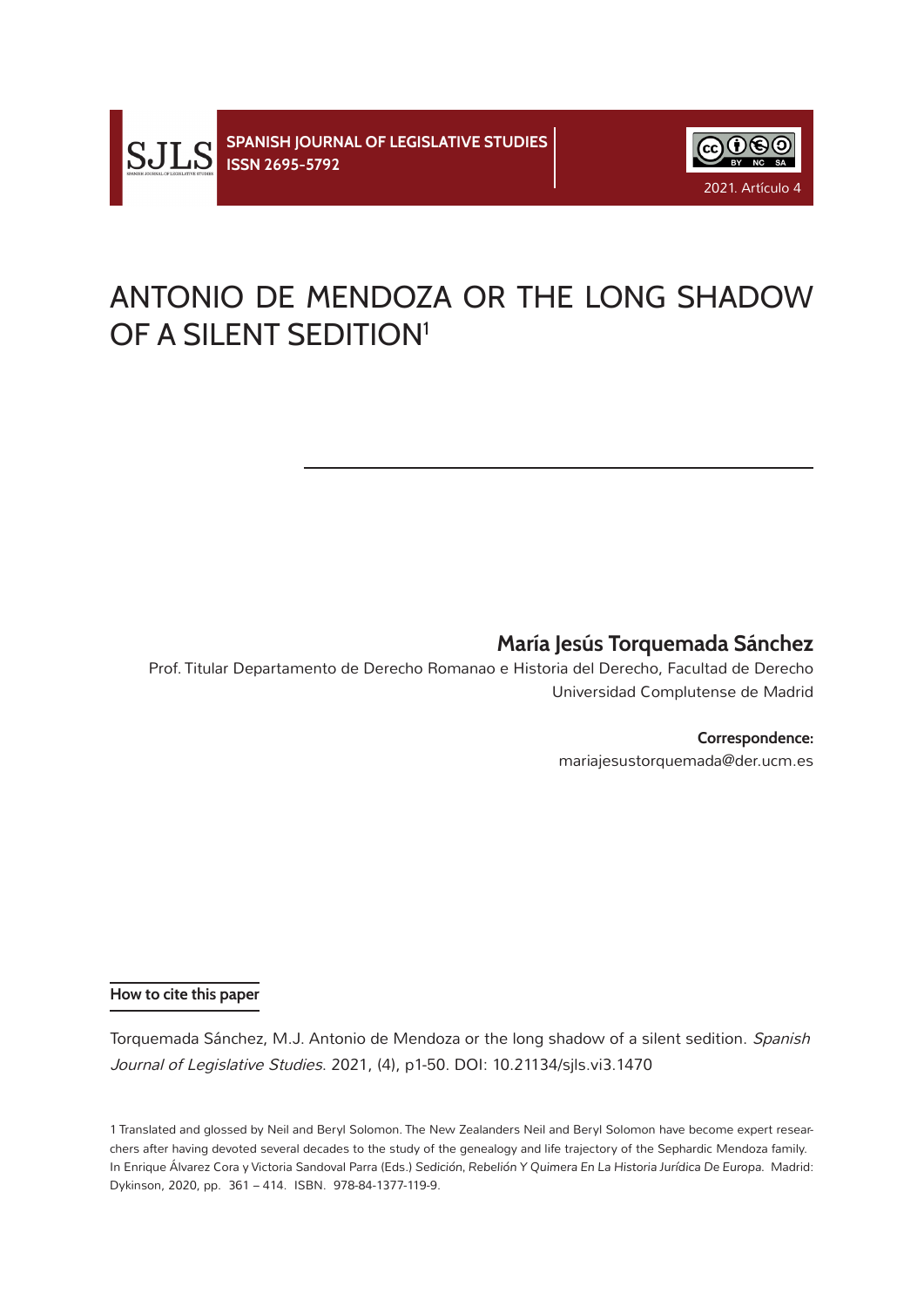#### **SUMMARY**

INTRODUCTION; THE MENDOZA CONVERSOS AS THEY APPEAR TODAY; JUAN ANTONIO DE CASTRO, ALIAS ANTONIO DE MENDOZA, ALIAS JUAN DE CASTRO Y MENDOZA, ALLEGED ALIAS DAVID DE MENDOZA; THE INQUISITORIAL PROCEEDINGS AGAINST JUAN ANTONIO DE CASTRO / ANTONIO DE MENDOZA; THE EMERGENCE OF OTHER MEMBERS OF JUAN ANTONIO'S FAMILY; CONTINUATION AND OUTCOME OF THE CASE AGAINST JUAN ANTONIO DE CASTRO / ANTONIO DE MENDOZA; THE POSSIBLE ESCAPE OF JUAN ANTONIO DE CASTRO / ANTONIO DE MENDOZA AND ITS MYSTERIOUS SEQUEL; CLUES PROVIDED BY MIGUEL DE MENDONÇA VALLADOLID; ANTONIO/DAVID DE MENDOZA AND JUAN ANTONIO DE CASTRO: ONE AND THE SAME PERSON? ARGUMENTS FOR AND AGAINST; CONCLUSIONS; BIBLIOGRAPHY

*"Con un pueblo estás malquisto, por lo que te apartas del. Otro no te juzga fiel por lo que fingir te ha visto"2* 

2 The author of these lines was Miguel de Barrios y Valle or Miguel Daniel Leví de Barrios y Valle, born in Montilla, Córdoba, Spain in 1635. This man was a Sephardic writer, a descendant of Spanish conversos who moved first to Portugal and then on to Amsterdam where he died in 1701. Here Miguel is writing from his own experience while on the Iberian Peninsula. In this couplet he is expressing feelings: You, a new Christian, don't feel comfortable among your own people, the Jewish community, and consequently you avoid contact with them. The others, old Christians, don't consider you true to the faith because they suspect you have been practicing Jewish rites and customs.

**Spanish Journal of Legislative Studies.** 2021. Artículo 4. Página 2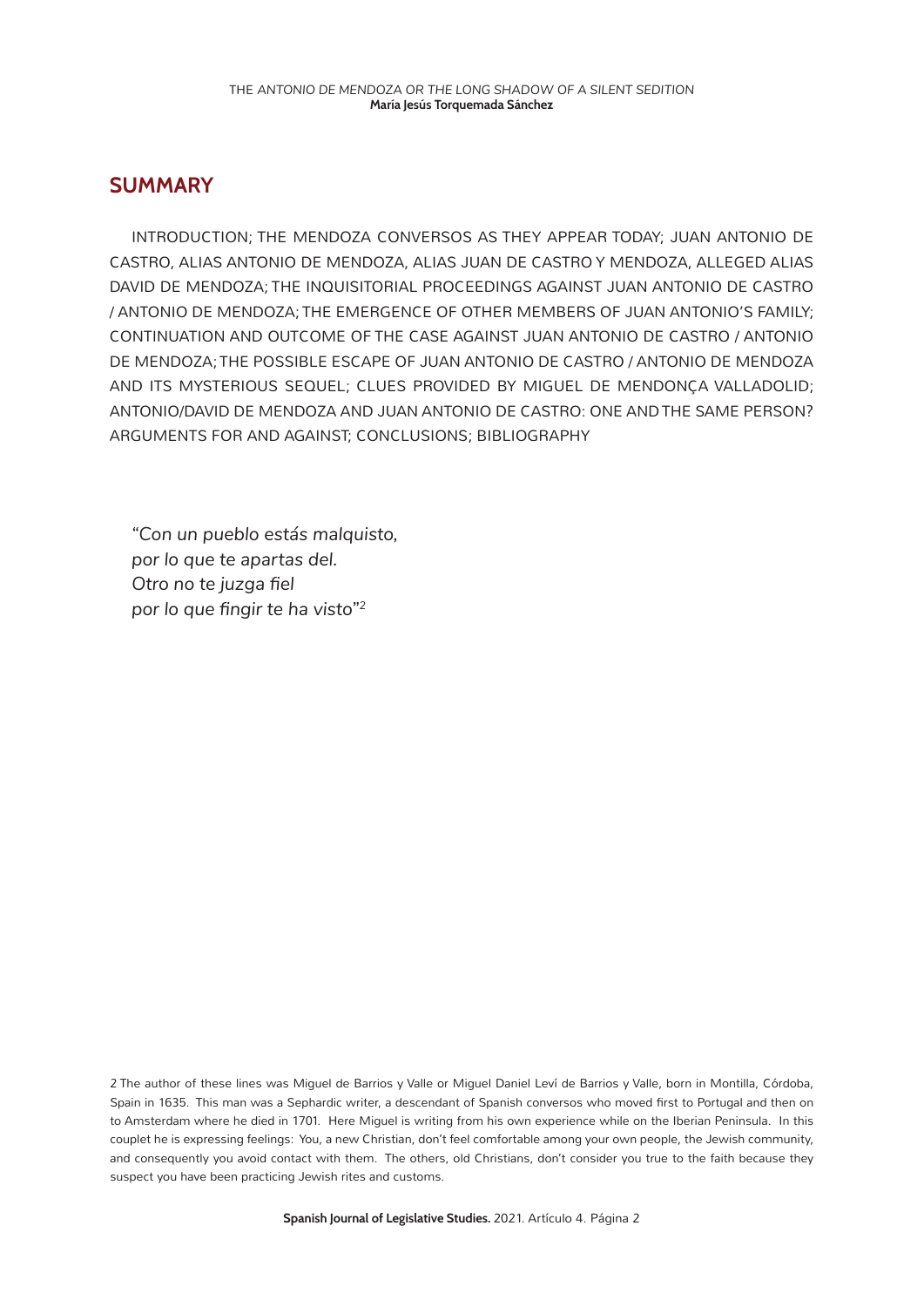#### **INTRODUCTION**

Before presenting this study<sup>3</sup>l would like to thank people from different fields who have assisted in its development through the provision of useful data and evidence, so enabling the results that are reflected throughout these pages.<sup>4</sup>

This work focuses on the analysis of many documents, the aim being to show that a man prosecuted by the Spanish Holy Office was the same person as a Sephardic Jew who is considered today by some if not many as the patriarch of the Jewish Mendoza lineage<sup>5</sup>. This man was known as Juan Antonio de Castro, alias Antonio de Mendoza, aka Antonio de Castro y Mendoza, alias Juan de Mendoza and his family settled in several European territories after leaving the Iberian Peninsula.

Archived documentation is extensive but confusing and contradictory. The distinction between data that can be scientifically verifiable and data provided as evidence and that should not be accepted without discussion is problematic.

All this revolves around the identity and experiences of the crypto-Jews from both Spain and Portugal who had to flee the Inquisition, but with the added interest that the roots of these people can be decisive today when it comes to enjoying certain civil rights that are not negligible, which is the case of obtaining an Iberian nationality that acknowledges them as European citizens.

Spanish and foreign historians have written a wealth of material about the persecution that took place against false converts while the Holy Office exercised its jurisdiction in the territories belonging to the Spanish and Portuguese crowns. This is due to the extraordinary nature of the expulsion that was implemented in 1492<sup>6</sup>. Nothing like this happened in any other European country. Many works have focused their attention on various aspects related to the subject and have done so from different perspectives 7.

In that year the Catholic Monarchs decided to achieve religious unity on the basis of Catholicism by all available means. Their aim was to guarantee stability through better social control in every area of the monarchy. To achieve this goal they resorted, as is well known, to giving their many Jewish subjects the choice of enforced baptism so as to include them within the Catholic flock. The alternative was banishment for those who decided to continue practicing their Jewish religion.

3 This work is part of a research project entitled *Conflicto y Reparación en la Historia jurídica Española moderna y contemporánea* (COREHJE), financiado por MCIN/AEI/ PID2020-113346GB-C22.

5 Translator´s note: A literal rendering of the work being translated would have it that Juan Antonio de Castro a man of many aliases, was "the same person as the Sephardic Jew regarded today as the patriarch of the Jewish Mendoza line." To avoid confusion, in this paper he is referred to as Juan Antonio throughout. Later sections of this work indicate that this is by no means certain, hence our qualified translation both here and throughout. That said, there is certainly good genealogical evidence to show that some of his children did escape to Amsterdam and beyond and these and related matters are further discussed in the addendum to this paper.

6 The Decree relating to the expulsion of the Jews was proclaimed in Granada, a stronghold newly recovered from Islamic hands, on 31 March 1492. Torquemada was the architect of that decree and the monarchs consented to the terms established by him as Grand Inquisitor.

**Spanish Journal of Legislative Studies.** 2021. Artículo 4. Página 3

<sup>4</sup> I must mention and thank Sarah Feltes and Meltem Kamalvand from the UK. Jesús Zapata has also been of great help with researching the documents kept at the Archivo Histórico Diocesano de Jaén.

A literal rendering of the work being translated would have it that Juan Antonio de Castro a man of many aliases, was "the same person as the Sephardic Jew regarded today as the patriarch of the Jewish Mendoza line." To avoid confusion, in this paper he is referred to as Juan Antonio throughout. Later sections of this work indicate that this is by no means certain, hence our qualified translation both here and throughout. That said, there is certainly good genealogical evidence to show that some of his children did escape to Amsterdam and beyond and these and related matters are further discussed in the addendum to this paper.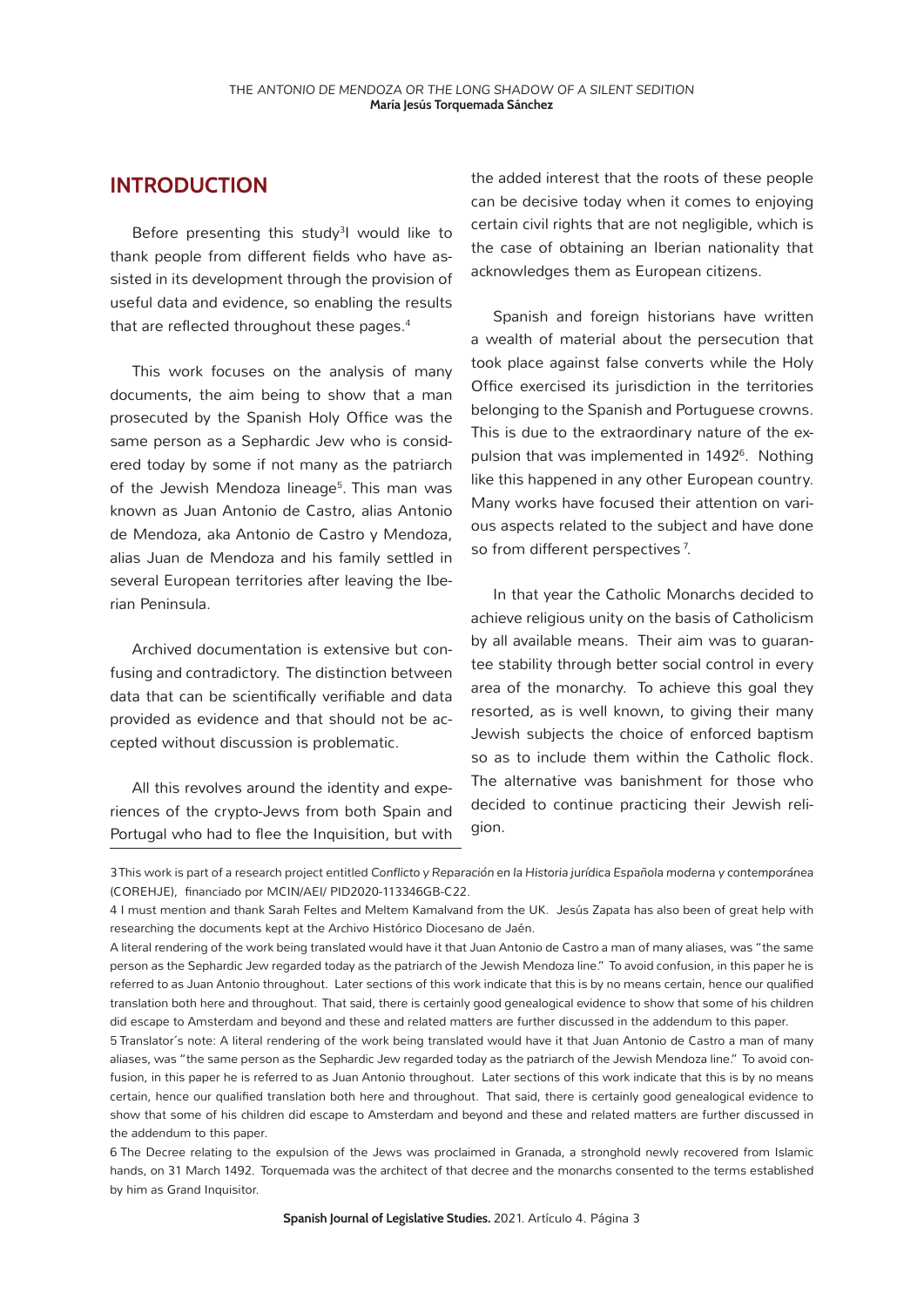This edict brought with it countless social and economic consequences as many professions relating to public finances were at that time in the hands of the Jewish population. Many of these people chose to leave Hispanic territories in the face of harassment by civil and religious authorities. Others, however, chose to be baptized. Even so a good number of those who nominally and ostensibly embraced Catholicism continued to practice their Jewish religion in secret.

The character who plays a pivotal role throughout these pages answers to the classical description of a crypto-Jew, both in terms of its origins and in terms of his activities in order to earn a living. Hence the inevitable misgivings about him on the part of the Holy Office. Like many other of his co-religionists, he would maintain close ties with other Judaizers of Portuguese origin, ultimately setting his sights on other European countries where his religion could be practiced freely. But while he remained in Spain he did not cease his efforts to surreptitiously undermine the new imposed regime, dedicating himself to practicing and expanding Judaism among all those around him while at the same time covering up for other Judaizers.

He, like so many who were in the same situation, practised and fostered a silent sedition against the prevailing order and the norms imposed by religious unity in Spain, this under the banner of Catholicism for all. As already stated, the monarchy sought the acceptance of the Catholic faith at all cost, this in the conviction that this unity of creed guaranteed social peace.

Militancy in organizations and activities that oppose the prevailing authorities or promote resistance to the bodies of power is in itself at the heart of sedition. Such practices can be considered all the more dangerous the more surreptitiously they are carried out. In this regard there were some Jewish religious teachers who moved throughout the Spanish territories where religion was a matter of state. For this reason the protagonist of these pages, together with many others who followed his example, became the main objective of the deadliest weapon put in the hands of the Spanish monarchy: the Holy Office who persecuted the Marranos or crypto-Jews simply because they had undergone a fake baptism to conceal their Judaizing practices. But more serious, if possible, was the proselytizing of the Law of Moses by promoting the organization of its adherents into groups whose secret practices could undermine the confessional foundations on which the socio-political order implanted in Spain was established since the reign of the Catholic Monarchs. That is why we can call these behaviours silent and underground sedition. Both the persecution and the punishment of this criminal activity were invested in the Holy Office at its establishment, initially its primary task. This function of the Inquisition continued over the centuries: it remained in force with greater or lesser intensity, depending on the territories and the times.

<sup>7</sup> It would take too long to list all that has been published on a subject that is so nuanced and still arouses passions. Several Spanish and foreign authors have focused their attention on this controversial issue without fully unravelling the spirit underlying such a drastic and dramatic event. Here we cite but a few generalist works on the expulsion of the Jews: AMADOR DE LOS RÍOS, J. *Estudios históricos, políticos y literarios sobre los judíos en España*. Madrid, Imprenta de D. M. Díaz, 1848; CARO BAROJA, J. *Los judíos en la España moderna y contemporánea*, v.3, Madrid, Arión, 1962; DOMÍNGUEZ ORTIZ, A. *Los judeoconversos españoles en la España Moderna.* Madrid: Mapfre, 1992; Same author: *Judeoconversos en España y América.*  Madrid: Istmo, 1995; SUÁREZ FERNÁNDEZ, L. *Documentos acerca de la expulsión de los judíos.* Valladolid: Consejo Superior de Investigaciones Científicas, 1964; Same author: *La expulsión de los judíos. Un problema europeo.* Barcelona: Ariel, 2012; BAER, Y. *Historia de los judíos en la España cristiana* v.2, published in Hebrew and translated by José Luis Lacave. Madrid, Altalena, 1981; PÉREZ, J. *Historia de una Tragedia: la expulsión de los judíos de España*, Barcelona, Crítica, 1993. Same author: Los Judíos en España, Madrid, Marcial Pons, 2005.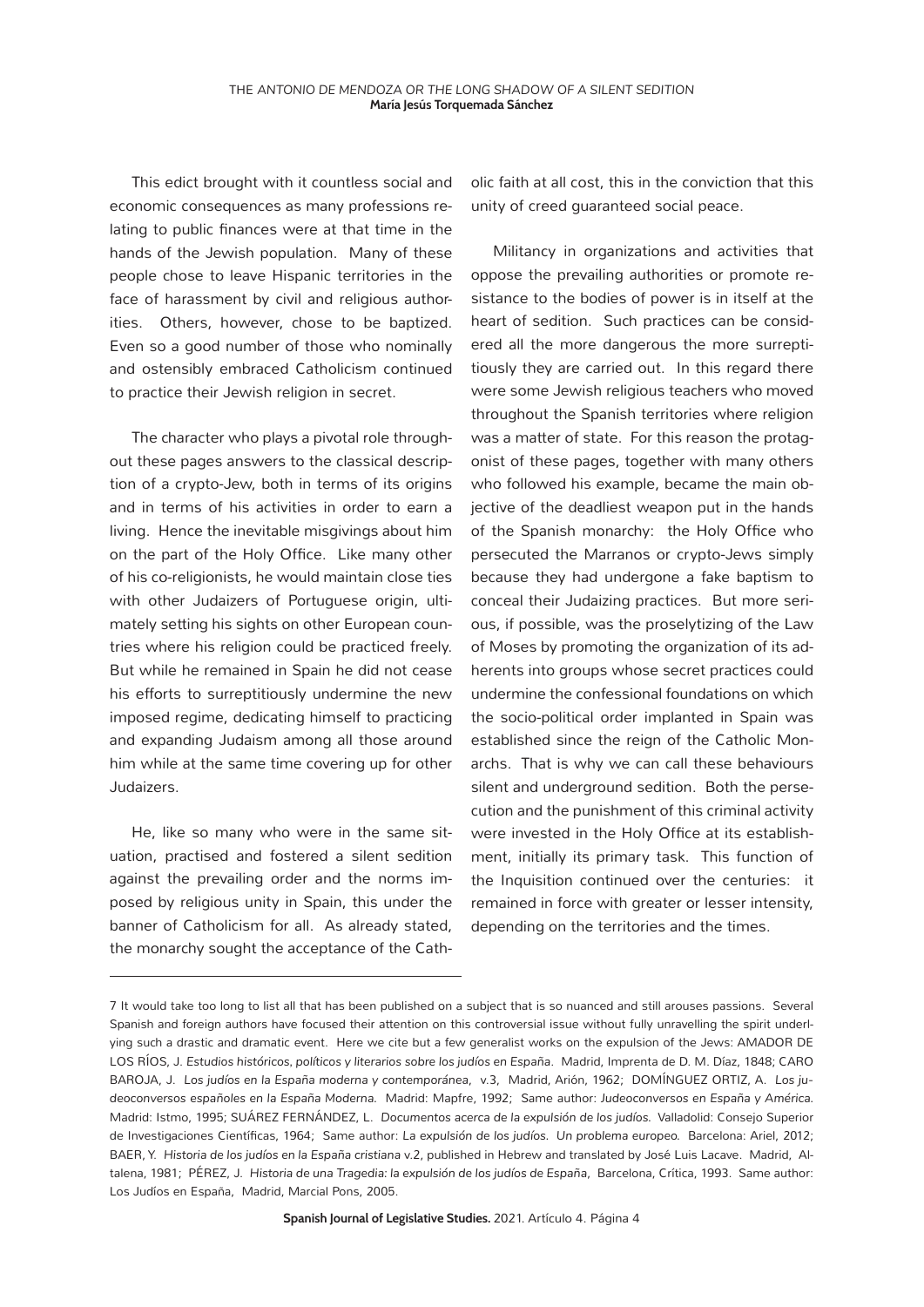Broadly examining the presence of Jewish populations on the Iberian Peninsula, from at least the 3rd century and according to Christian writings there has been a relatively numerous contingent of Jews in this area<sup>8</sup>. Their presence was apparently for commercial reasons.<sup>9</sup> Clearly, the stigmatization of Jews and its reflection in Hispanic law started well before the 15th century. The Liber Iudiciorum, which became the most important of the Visigothic legal texts and which was promulgated by Recesvinto in 654, already contained a number of laws aimed at suppressing Judaism. Such controls escalated over the years that followed<sup>10</sup> as the arrival of the Muslims in  $711$ was not because of Jewish inhabitants but as a kind of relative liberation, given the mistreatment to which they were being subjected by the Visigothic authority.

Despite this early suspicion towards those who professed Judaism, the major misadventures for Sephardic Jews began, as noted, from the moment when their beliefs were described as heresy. This made them liable to persecution by the Spanish Inquisition following the creation of the Holy Office in 1478. Thus began a major diaspora across the European and American continents, not forgetting that a good number of Sephardic Jews also moved to North Africa and the near East

These pages recount the history of some family groups that, like so many others, remained faithful to their secular and religious traditions, this despite their forced conversion to Catholicism. Although from the outside their members were fully integrated into the society that welcomed them through baptism, in private they continued to perform those rites which were true to their creed. In spite of the secrecy necessary and the caution with which Jewish ceremonies were held, those who practised Judaism were often discovered. In this way they became prisoners of the Inquisition, a Court born mainly to standardise an entire society under principles that sought to establish political and religious power.

#### **THE MENDOZA CONVERSOS AS THEY APPEAR TODAY**

From a legal point of view, surely the most interesting thing about the members of the Jewish Mendoza line that suffered at the hands of the Inquisitors concerns the consequences of such processes. Throughout the period of the Inquisition, many Spanish and Portuguese Jews pretended to convert to the Catholic faith. Later, if they had the means to do so, many then tried to escape the areas where the Holy Office increasingly exercised its jurisdiction. Those who were successful established themselves and their families in other European countries where their religious practices were tolerated by the authorities. The character of the Sephardic Jew is born from this diaspora. The descendants of these Jews, native to the Iberian Peninsula, are now spread throughout the world.

Over the centuries many of these Sephardic people have shown a natural interest in establishing their origins. In this regard it is said that some families retained and still retain after centuries of absence, the keys to their now-updated peninsu-

<sup>8</sup> VIVES, J. *Inscripciones cristianas de la España romana y visigoda.* Barcelona, Balmesiana, 1942, pp.144-145.

<sup>9</sup> PÉREZ MARTÍN, A. Observaciones a Liber Iudiciorum 11.3. In: *Historia, Instituciones y Documentos,* 14 (1987), pp. 141-159; p. 145. This author points out that during the Visigothic era there were already important Jewish communities in the main commercial cities of Hispania Toledo, Elvira, Mérida, Sevilla, Tarragona, Tortosa, Zaragoza.

<sup>10</sup> CORDERO NAVARRO, C. El problema judío como visión del «otro» en el reino visigodo de Toledo. Revisiones historiográficas. In: *En la España Medieval*, 23 (2000), pp. 9-40. From pages 19 to 30 this author details the growing hostility towards Jews that is evident in Visigothic legislation from the time of Recaredo's conversion to Catholicism in 589 to the revision of Ervigio's *Liber Iudiciorum*, dated between the years 680-687.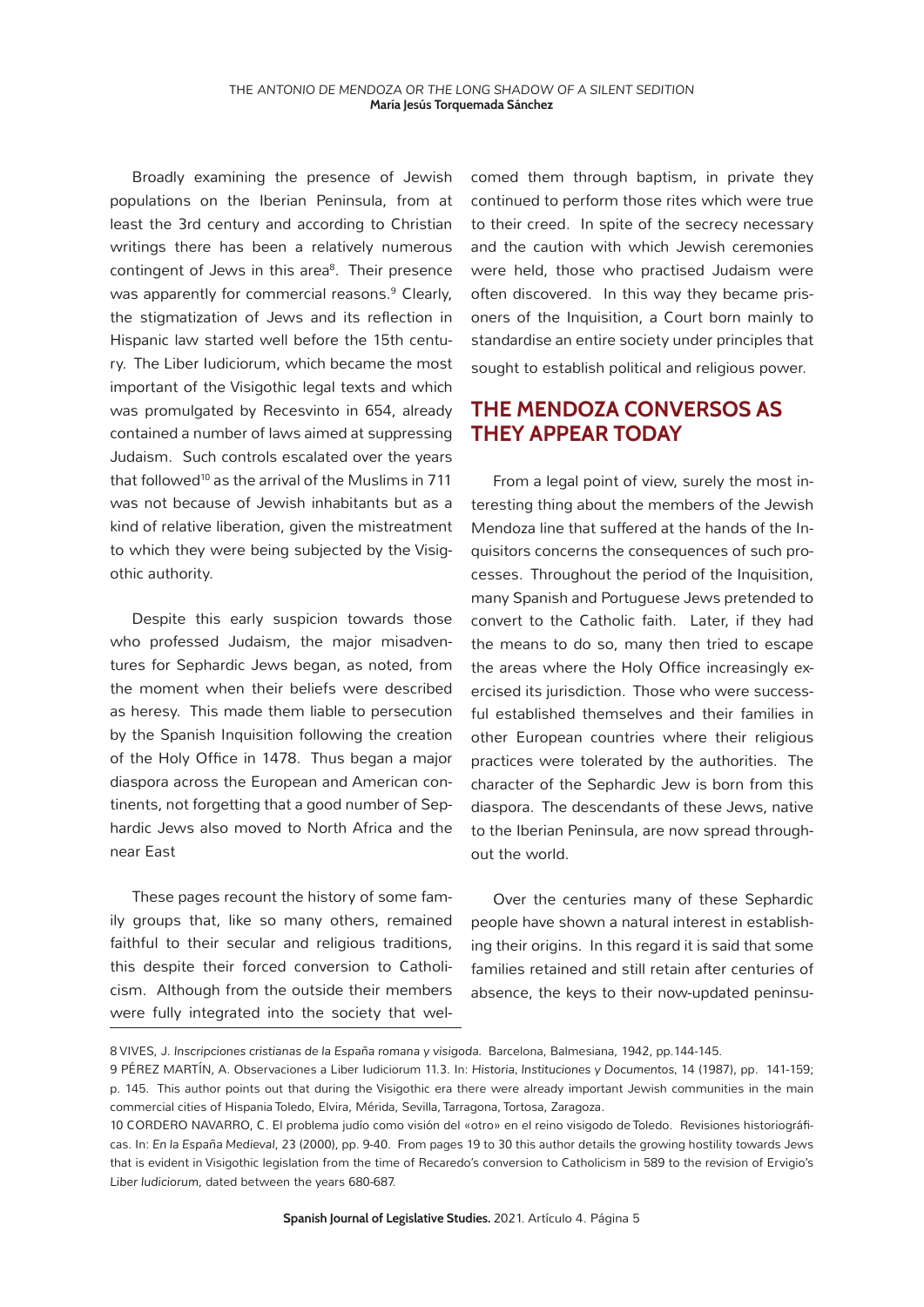lar houses in the hope of returning to them one day.

the character who stars in these pages $11$ .

Legislation enacted in 2015 granted the option of obtaining a European Union passport to those people able to prove their Sephardic ancestry, an important attraction for descendent people based in many other countries throughout the world. Further, the emergence of Brexit into the European landscape has encouraged certain sectors of the British population with Jewish ancestors to research their Iberian origins so as not to be excluded from gaining the perceived advantages. Many have now been granted membership of the European Union, notably British people who have been living in Spain and Portugal for a number of years.

The truth is that historians and genealogists have proliferated, some probably obtaining a handsome economic benefit by dedicating themselves to the study and inquiry of the Sephardic origins of their clients. Others have simply approached the subject matter at hand from a genealogical perspective, in order to provide information about

The advantages of the new regulations extend to Jews originating from the Iberian Peninsula, both from Spain and Portugal. In the Spanish case, the law granting dual nationality to all persons who meet certain requirements dates back to 2015.<sup>12</sup>. Not only does that door open for Europeans settled on Hispanic soil, it is also a hugely interesting regulation for citizens of some Asian territories, such as Turkey where there is a significant Sephardic descendent community, and for many nationals of Ibero-American countries. All such people could choose to obtain a European Union passport through this route.

Overall the result has been an ever-growing interest, shared by potential beneficiaries of this legislation and by the media who have reported on the unpredictable long-term aftermath of what centuries ago was a relentless persecution of Iberian crypto-Jews<sup>13</sup>.

Another notable aspect that fosters interest in Sephardic culture focuses on the outcome of

<sup>11</sup> The genealogist Matthew Hovious of Madrid has undertaken research aimed at clarifying certain facts about the Judeo-convert David/Antonio de Mendoza, this for a British television program about the well-known British television personality Mark Wright - the latter being an alleged descendant of David/Antonio:

http://matthewhovious.blogspot.com/2019/09/my-work-on-mark-wrights-mendoza.html (accessed 17/09/2020).

Also involved as a researcher of this subject is the London-based genealogist David Mendoza who also claims to be a descendant of Patriarch Antonio/David de Mendoza:

https://www.sephardi.org.uk/about/administrative-staff/david-mendoza-2/

<sup>(</sup>accessed 17/09/2020)

<sup>12</sup> Official State Gazette No. 151 of June 25, 2015, Law 12/2015, of June 24, 2015. The deadline for applicants was later extended until 1 October 2019. Portuguese Law 30-A/2015 of 27 February did not set a deadline for submitting applications, being, in general, more lax legislation than that of Spain. Given that most of the Spanish Jewish converts in the diaspora generally had a relationship with the Portuguese; it is still relatively easy to obtain the necessary certification for those interested in obtaining a European Union passport.

<sup>13</sup> https://www.economist.com/britain/2019/07/04/british-jews-trace-iberian-heritage-to-retain-eu-citizenship

 <sup>(</sup>accessed 07/09/2020). *"A year before the Brexit referendum of 2016, Portugal and Spain passed laws which offered Sephardic Jews—those whose families once lived on the Iberian peninsula—a path to citizenship. Each country intended the gesture to act*  as recompense for the forcible exile of Jews in the 1490s, in one of the first acts of the Spanish Inquisition. But the two countries *have unwittingly offered a lifeline for remainers anxious to retain EU citizenship after Britain leaves the bloc. «I really want to be European, I want my kids to be European», says Dr. Rachamim. To guarantee her three children's ability to live and work across the continent, she has sought Spanish passports for them, on top of her own application to Portugal. The cost will run to more than £10,000 (\$12,650)".*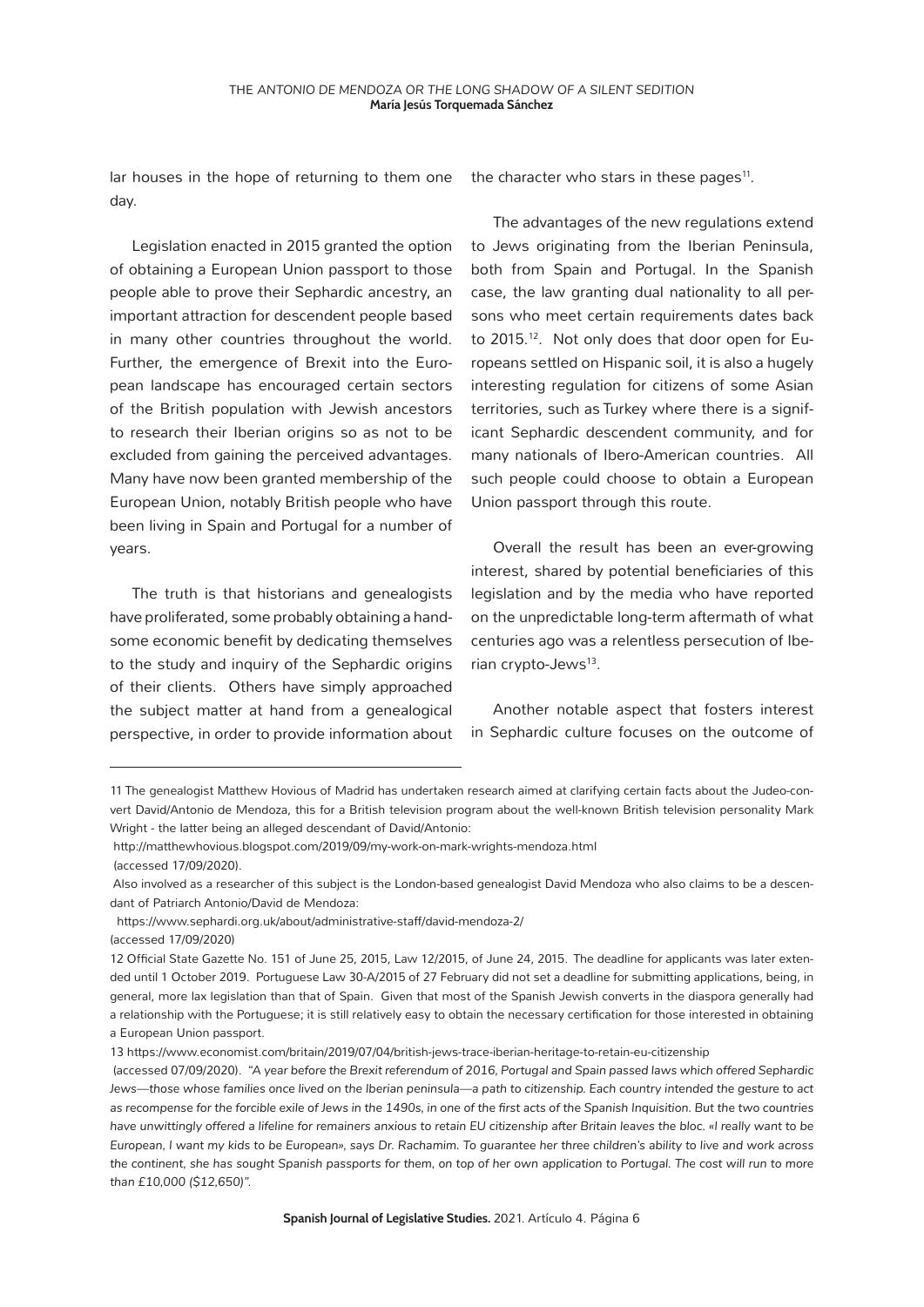descendants of Spaniards who fled to avoid prosecution by the Holy Office. Some are founders of a whole line of noteworthy individuals, among whom we can find one whose descendants have gained notoriety in the world of entertainment in general and boxing in particular. Here we are talking about the well-known actor Peter Sellers who is accepted as one of the many descendants of the man who fled Iberia to become David de Mendoza of Amsterdam and later London.<sup>14</sup>

A recent British television series, a mixture of historical reporting and entertainment, has already been mentioned. In September 2019 an episode featured the family tree of a British celebrity who narrated the tortuous journey of an ancestor, a man who had had to deal with the Spanish Inquisition for carrying out heretical activities related to the prohibited observance of Mosaic law.15

A great number of Judaizers were persecuted, tried and punished by the Inquisitorial Courts in both Spain and Portugal. The man who is the subject of particular interest in these pages has the peculiarity of having left behind him a trail of associations for his descendants, as mentioned above<sup>16</sup>.

However, it must be pointed out that there are doubts about the subject's own flight and the fate of some of his relatives, especially his descendants. That said, it is possible to document the difficulties and misfortunes suffered by a son or nephew of his, and other members of his family who fell into the hands of the Spanish and Portuguese Inquisitions. Other data on the extensive kinship of Judaizers intertwined with each other by marriage or blood ties can only be offered by genealogist experts, although never guaranteed on the basis of Inquisitorial records.

#### https://www.geni.com/people/Peter-Sellers/6000000009429249423

15 https://www.whodoyouthinkyouaremagazine.com/episode/mark-wright/

<sup>14</sup> https://www.geni.com/people/Peter-Sellers/6000000009429249423

 <sup>(</sup>accessed 28/07/2020). *"Born Richard Henry Sellers in Southsea, Hampshire, England, his parents worked in an acting company run by his grandmother. His father, Yorkshire-born Bill Sellers (1900–1962), was Protestant and his mother, Agnes Doreen 'Peg' née Marks (1892–1967), was Jewish. He was the great-great-grandson of the boxer Daniel Mendoza, his maternal roots in the Sephardic Jewish community that settled in London. [According to GENI Peter Sellers is Daniel 'Abraham' Mendoza's first cousin four times* removed*."*

The entire family tree of the Mendoza line of Peter Sellers can be checked at

 <sup>(</sup>accessed 29/07/2020). This website outlines the curious circumstance that, in a well-known film, an actor plays the character of Inspector Clouseau within the series The Pink Panther. There can be seen, hanging on the walls of the inspector's house, engravings showing an ancestor of his who was also a descendant of David /Antonio de Mendoza. This ancestor was, named Daniel Mendoza, a famous pugilist who developed his career in the boxing ring during the nineteenth century:

*<sup>&</sup>quot;Mendoza, Daniel, Joseph Jacobs & Frank H Vizetelly: English pugilist born 1763 in White-chapel, London; died Sept. 3, 1836. Champion of England from 1792 to 1795, he was the founder of a distinct school of boxing which marks a period in the history of pugilism. / A note of interest is that in the "Pink Panther" films, these prints can be seen on the wall in the apartment of Inspector Jacques Clouseau, played by Peter Sellers. Daniel and Peter were 1st. cousins 4 times removed."*

<sup>(</sup>accessed 07/02/2020) The author of these pages was consulted during the production and filming of this episode within the BBC television series *"Who Do You Think You Are?"* There, the ancestry of the former footballer, actor and presenter Mark Wright is investigated. The London-based genealogist who led the narrative claimed that he is a descendant of the Judaizer who stars in the Inquisitorial process analysed throughout these pages which took place at the end of the seventeenth century before the Court of the Inquisition of Seville. This being the case, Juan Antonio de Castro y Mendoza would have been Mark Wright's ninth great-great-grandfather

<sup>16</sup> Several people of Sephardic descent who have contacted the writer of these pages claim to be among the descendants of the aforementioned convert who was born in Jaén in the mid-16th century.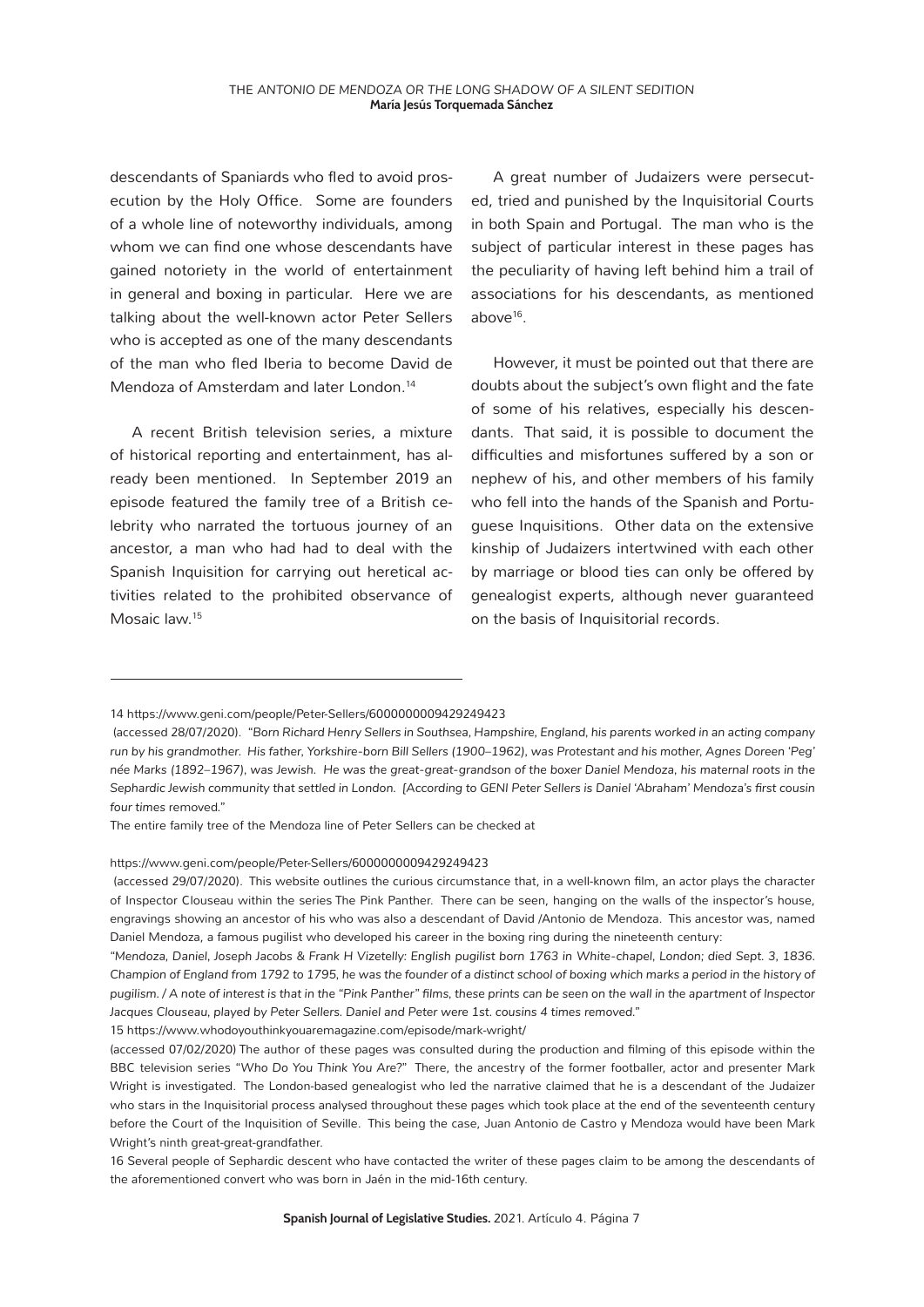At the end of the sixteenth century and throughout the seventeenth century there was an increase in the activity of the Holy Office against crypto-Jews. Many of these family lines were originally from Jaén, first fleeing to Portugal after the initial onslaughts of the Spanish Holy Office, then re-establishing around Jaén when conditions worsened for them in that neighbouring country. Therefore, many of the families whose members were judged by the Inquisition during that later time came from Portugal, although their founders were born and raised in Spain. It was a boomerang effect: from the moment certain cohorts of crypto-Jews residing in Portugal felt confident that they could go home to their places of origin they did not hesitate to return to Spain, especially to the regions and localities where their ancestors once lived, and many of them came from the ancient kingdom of Jaen<sup>17</sup>.

When they returned to their ancestral homes they often gathered in Jewish neighbourhoods. Some were artisans, such as tailors, shoemakers, etc. Others were shopkeepers among whom were lessees of tobacco or salt franchises, and a few became rent and tax collectors.

The character who suffered one of the many processes that took place against the so-called Marranos and who features in these pages is typical of a crypto-Jew.

It was commonly known in Spain throughout the 17th century that Jews, formerly refugees in Portugal and then returned to their places of origin in Spain, had never abandoned the faith of their ancestors, even though they were baptized so as to go unnoticed amid the mass of mostly Christian people. Of all the localities to which these Jews returned from Portuguese territory, Jaén was the one that housed the greatest number of Jews as it had the most extensive and important Jewish quarter and because many of those who did return had ancestors who came from that city.

### **JUAN ANTONIO DE CASTRO, ALIAS ANTONIO DE MENDOZA, ALIAS JUAN DE CASTRO Y MENDOZA, ALLEGED ALIAS DAVID DE MENDOZA.**

Juan Antonio de Castro, later a man of many aliases, was born in Jaén<sup>18</sup>. Given his strong and

<sup>17</sup> CORONAS TEJADA, L. *Judíos y Judeoconversos en el reino de Jaén*, Jaén, Universidad de Jaén, 2003.

There are quite a few books about the tobacco monopoly in Spanish history. See, for instance:

ESCOBEDO ROMERO, R. *El tabaco del Rey. La organización de un monopolio fiscal durante el Antiguo Régimen*, Ediciones Universidad de Navarra. EUNSA, Pamplona, 2007.

LIZANA FERNÁNDEZ, S. Administración y administradores del tabaco en la segunda mitad del siglo XVII en Castilla. In: *Castilla, Tabaco y Economía en el Siglo XVIII*, Agustín González Enciso and Rafael Torres Sánchez, coords., 1999, pp. 289-318, p. 299.

BELVIS COSTES, Francisco Xavier, En torno a J. Bautista Carrafa, primer fabricante de tabaco. In: *Tiempos Modernos: Revista Electrónica de Historia Moderna*, Vol. 7, nº 25, 2012/2, 33 pp.

Notably this last author claims that the general rule was to put the tobacco trade monopoly in the hands of Jewish-converts. In this regard he quotes a work by CUÉLLAR Y VILLAMOR, J. *Arte de Reynar,* Burgos, 1702, p. 19: *"Poner en los estancos de la Corte, y todo el Reyno, personas de su Nación"* (. . . to engage Jewish converts as tobacconists in Madrid and throughout the Kingdom of Spain). Later in the present article it will be seen that the brother-in-law of the man who is our subject of particular interest held the tobacco franchise for Pastrana, a medieval town in the Guadalajara province, a noble Mendoza area that is quite close to Madrid.

<sup>18</sup> As recorded later, information contained in Inquisition documents states that Juan Antonio de Castro was born in Jaén. The aforementioned BBC programme within the *Who Do You Think You Are?* series has him as being born in Jaén on 21 February 1660 and baptised the following day in Jaén's Cathedral as Antonio, son of Pedro de Castro and Ana de Morales his wife. On the basis of claims made within the programme this Antonio subsequently fled Spain around 1700, to become David de Mendoza of Amsterdam, the man considered by some if not many to be the patriarch of a broad line of both Jews and Gentiles now spread throughout the world.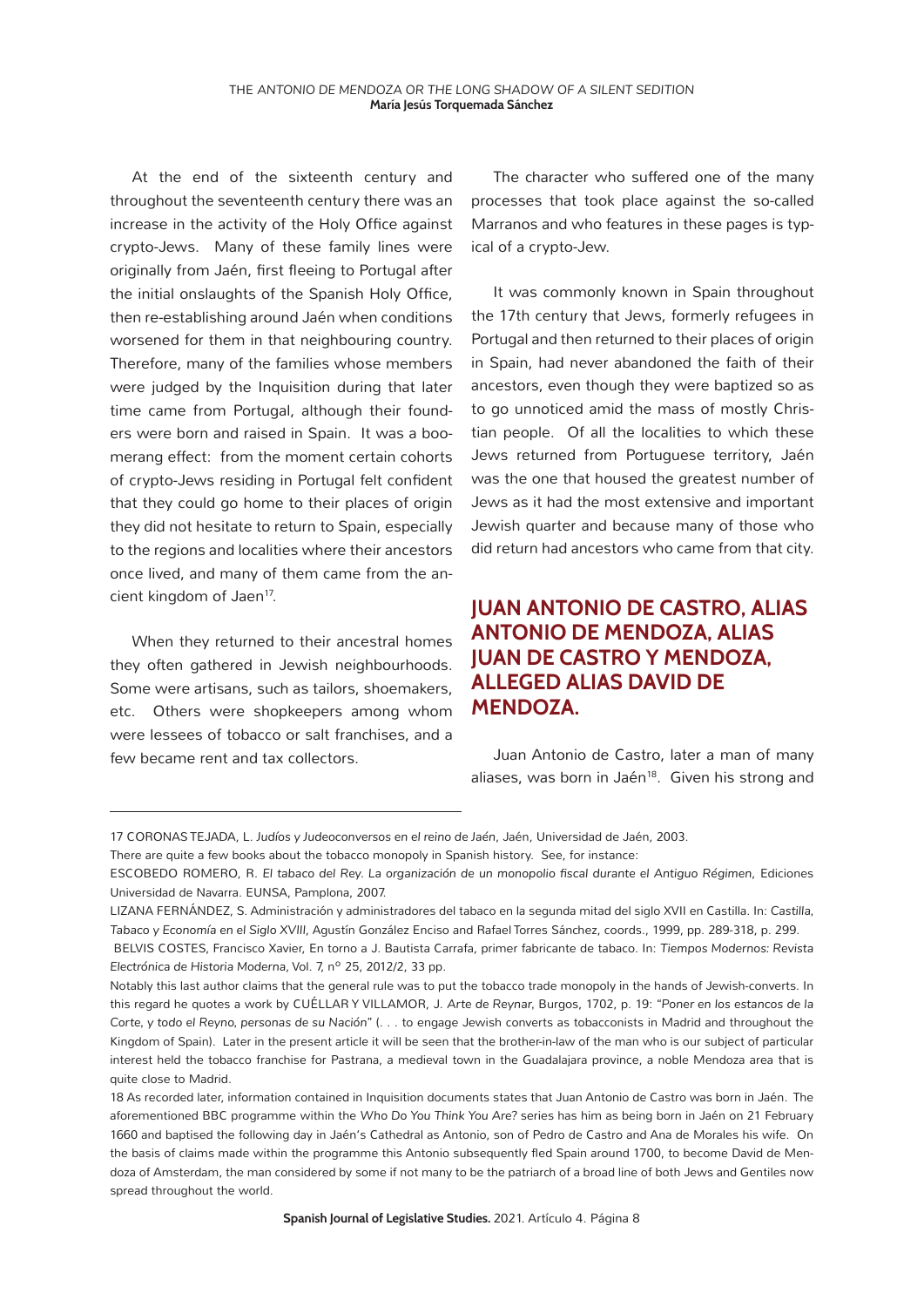athletic build, in adulthood he practised, among other occupations, as a master-of-arms. This was a profession with a certain difficulty at entry as initial training was by members of the royal household, this to ensure the proper handling of swords and other weapons. Over time this responsibility was extended to people not directly attached to royalty but also those legally qualified to be able to carry and use such weapons – like Juan Antonio – but from Inquisition records it appears that this was not the only activity by which he earned his living.

It should be noted that although Juan Antonio is considered by some to be the patriarch of the prolific Jewish Mendoza dynasty that gradually extended beyond Iberian borders, with descendants now spread throughout the world, it is difficult to come up with a plausible network for genealogical purposes.19.

However the greatest difficulty in reliably establishing Juan Antonio as a patriarch lies in his use of aliases, a tactic used by Iberian crypto-Jews as a means of confusing the Inquisitors. This was certainly the case with Juan Antonio who publicly professed one religion and secretly practiced another. On the one hand, crypto-Jews received the name given to them at the time of 'necessary' Christian baptism and also, surreptitiously, the one they were given within the covert Jewish community. Later it was the Jewish names that were invariably used following escape. For this reason it is very difficult to track and connect a vast number of the individual crypto-Jews who fled Iberia.

This study does not attempt to cover the many aspects and consequences of the diaspora caused by the prohibition of Jewish practices in Iberia, rather to simply describe the outcome as it relates to one individual crypto-Jew who suffered at the hands of the Holy Office, highlighting the consequences that carry through to the present day.

The Court of the Inquisition of Seville, represented at the time by the Inquisitors Francisco Portero de la Vega, Cristóbal de Henestrosa and Matías de los Reyes Valenzuela, proceeded to arrest Juan Antonio de Castro y Mendoza within the context of an extensive cohort of crypto-Jews who were related to one another. This was common in proceedings against the Judaizers and makes sense given that this kind of religious dissent was a group practice with family involvement.

Most of the personal data we have about our central character is recorded in documents held at the Archivo Histórico Nacional (AHN) in Madrid and date back to 1696<sup>20</sup>.

<sup>19</sup> Following the broadcast of the programme within the *Who Do You Think You Are?* Series, a considerable number of people have contacted the writer of this article, from places as distant as Canada and New Zealand. For genealogical reasons they have been keen to gather more extensive information about Juan Antonio de Castro y Mendoza, being convinced that they are descendants of the Jewish Mendoza clan originating in the Iberian Peninsula.

<sup>20</sup> Archivo Histórico Nacional (desde ahora AHN), Inquisición, libro 522, *fol.* 16. This dossier contains two letters, the first drawn up by order of Inquisitor Cardona of the Supreme Court and dated 11 April 1696 in Madrid. Here, in view of the information provided by the Seville Inquisitors about Juan Antonio de Castro, the Supreme Court ordered that his case should continue until a definitive sentence was passed. The other letter was sent by the Seville Inquisitors to the Supreme Council so that it could order the so-called *Recorrección de Registros* from other Courts of the Holy Office, this to gather new information and testimony about the defendant. This was granted, with the corresponding orders included in the margin of the documents, enabling the process to follow its due course.

The letter of 11 April 1696 reads as follows -

*<sup>&</sup>quot;En las Cárceles Secretas de ese Santo Oficio se halla preso con secuestro de bienes y que se siga su causa hasta la definitiva por culpas de fautoría, D. Antonio de Mendoza, alias Don Juan Antonio de Castro y Mendoza, natural de la Ciudad de Jaén y al presen-*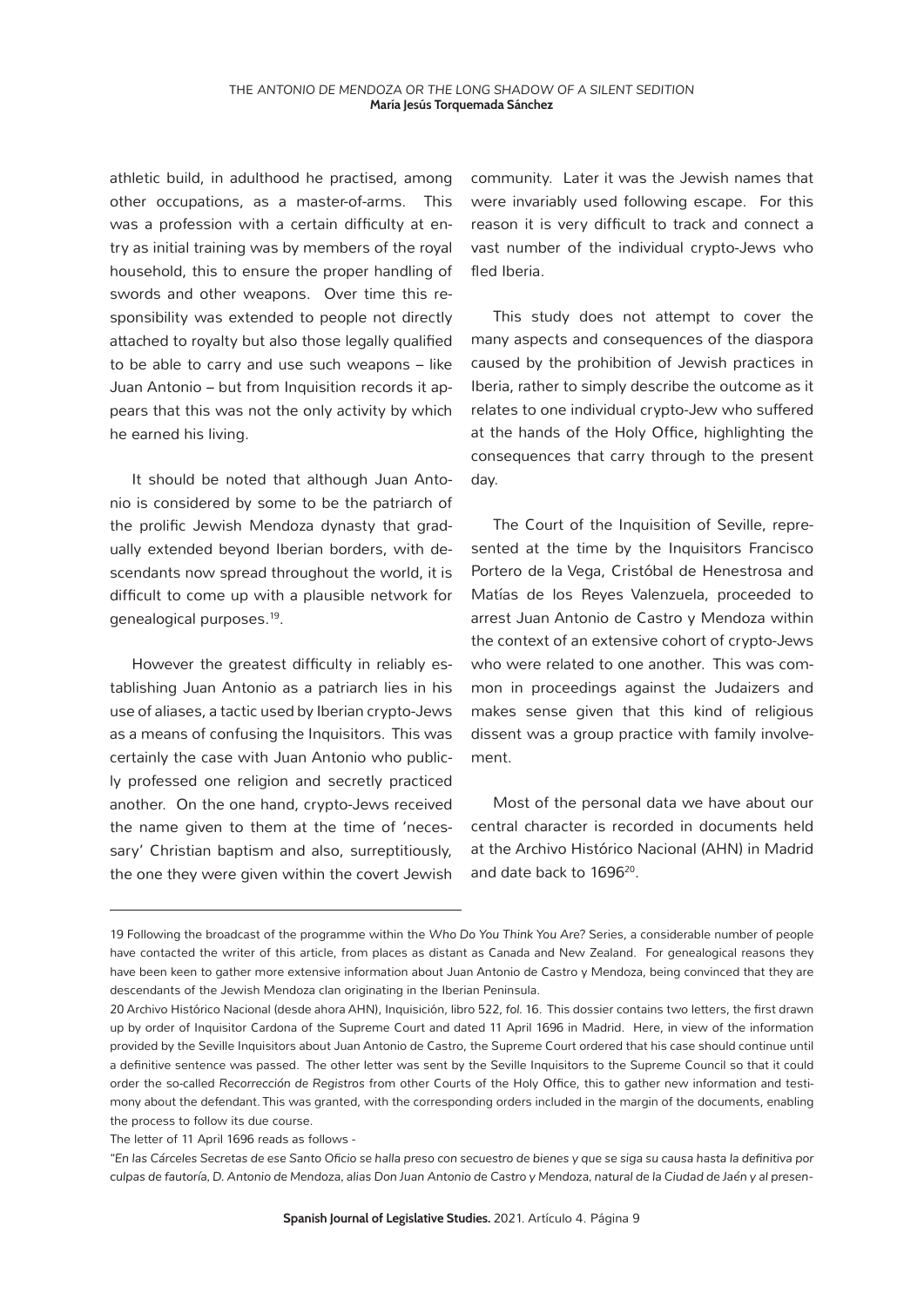When considering Juan Antonio's age as stated at the time of his detention, we are facing a real dilemma. As previously footnoted, the Who Do You Think You Are? programme has it that Juan Antonio was born in 1660 while from this Inquisition record his stated age would have his birth year as around 1653. This seven-year difference becomes an important difficulty when setting data from Inquisition records against data from his possible later life. For example, some references to him that appear on various genealogy websites prefer to place his birth year as early as 165021.

Within the correspondence maintained by the Court of the Inquisition of Seville, this with the

Supreme Council which was based in Madrid, the Seville Inquisitors record that Don Antonio de Mendoza, alias Don Juan Antonio de Castro was being held in secret prisons. At that time the Inquisition had not yet ruled on what it considered should be the legitimate name of the prisoner. The Holy Office had already seized Juan Antonio's property to cover his upkeep, this according to the Inquisitorial style in such cases. He was accused of the crime of *fautoría*, a seditious activity that basically consisted of promoting the spread of heresy by aiding and abetting other heretics and assisting them to avoid the clutches of the Holy Office<sup>22</sup>. Initially there were suspicions about the prisoner's observance of the Law of Moses. Later on it was suspected that he was trying to re-

https://www.geni.com/people/David-Mendosa/6000000002674432566

https://gw.geneanet.org/lynnlewis16?lang=en&n=mendoza&oc=0&p=david+de

https://gw.geneanet.org/emouillefarine?lang=en&pz=france+marie&nz=mouillefarine&p=david&%20n=de+Mendoz

22 Although an in-depth study of how this crime was dealt with in the Courts of the Inquisition is yet to be completed, some works provide insights, for example CARO BAROJA, *Los Judíos*, cit., p. 390:

*te vecino que dice ser de Badajoz y de tránsito en la del Puerto de Santa María adonde fue preso. Y lo más del tiempo ha vivido en Cádiz, donde tiene a su mujer, Doña María de Rivera, de quien ha andado apartado, tratando ilícitamente con Doña Ángela de Montalván en dicha ciudad de Cádiz y en esa de Sevilla, con oficio de Maestro de Armas, y en la de Granada y Riogordo, y ha*  sido cabo de la Puerta de Tierra en el Presidio de Cádiz. / Es hijo de Pedro de Castro, alias de Castilla, y de Ana María de Torres, *vecinos que fueron de Jaén y de Arcos, hermano de Gaspar de Castro y Torres, reconciliado que fue por esta Inquisición por judaizante. / Es de edad de 43 años, alto de cuerpo, blanco y sonrosado de rostro, ojos pardos, pelo corto, entrecano con entradas. Traía cabellera postiza y tiene una señal sobre la ceja izquierda."*

Here, in April 1696, it is recorded that Juan Antonio claimed to have been born in Jaén, from his age as stated around 1653, and that he was the son of Pedro de Castro, alias de Castilla, and Ana María de Torres. These and other matters recorded in this letter are discussed shortly. The second letter, drawn up in Seville on 23 April 1696 needs no further explanation –

*<sup>&</sup>quot;Suplicamos a V M se sirva de mandar se recorran los registros de ese despacho en cabeza de (unreadible) y se nos avise o remita*  lo que resultare con lo que sea del agrado de VM a que asistiremos con muy buena voluntad. / Guarde. D. a VM. / Inquisición de *Sevilla a 23 de abril de 1696."* Signed by Inquisitor Porteros.

<sup>21</sup> These are three websites (accessed 17/09/2020) where David's year of birth is reported as "David/Antonio de Mendoza in 1650". However, none provide any evidence in support:

*<sup>&</sup>quot;En el lenguaje técnico Inquisitorial se llama «fautores» a los que favorecían la evasión de personas perseguidas por el Santo Oficio, a los que no delataban los delitos que éste castigaba y a los que ocultaban los bienes confiscados por el mismo. Los casos de pura fautoría no son tan abundantes como pudiera suponerse. Los hay de muy diversas épocas… (Esos delitos) costaron la pena de galeras a más de uno".*

Translation: "In the technical language of the Inquisition, *fautores* are those who aided and abetted the escape of people persecuted by the Holy Office, those who did not denounce the crimes it punished and those who hid goods from confiscation by it. Cases of pure *fautoría* are not as abundant as might be supposed. There are examples from different periods.(and these crimes) resulted in more than one person being committed to row in the galleys."

See also BOUREAU, A. Satan hérétique: l´institution judiciaire de la demonologie sous Jean XXII. In : *Médievales*, 44, 2003, pp. 17-46. This author deals with the origins of the crime of *fautoría* during the early Middle-Ages, at the time of Pontiff John XXII. *Fautoría* was adjudged to be committed by those who refrained from denouncing the presence of heretics or who hid them, those who attended heretical meetings or those who became their supporters. CONTRERAS, J. has also referred to this in *Historia de la Inquisición española (1478-1834)*, Arco/Libros S.L., 1997, p.29.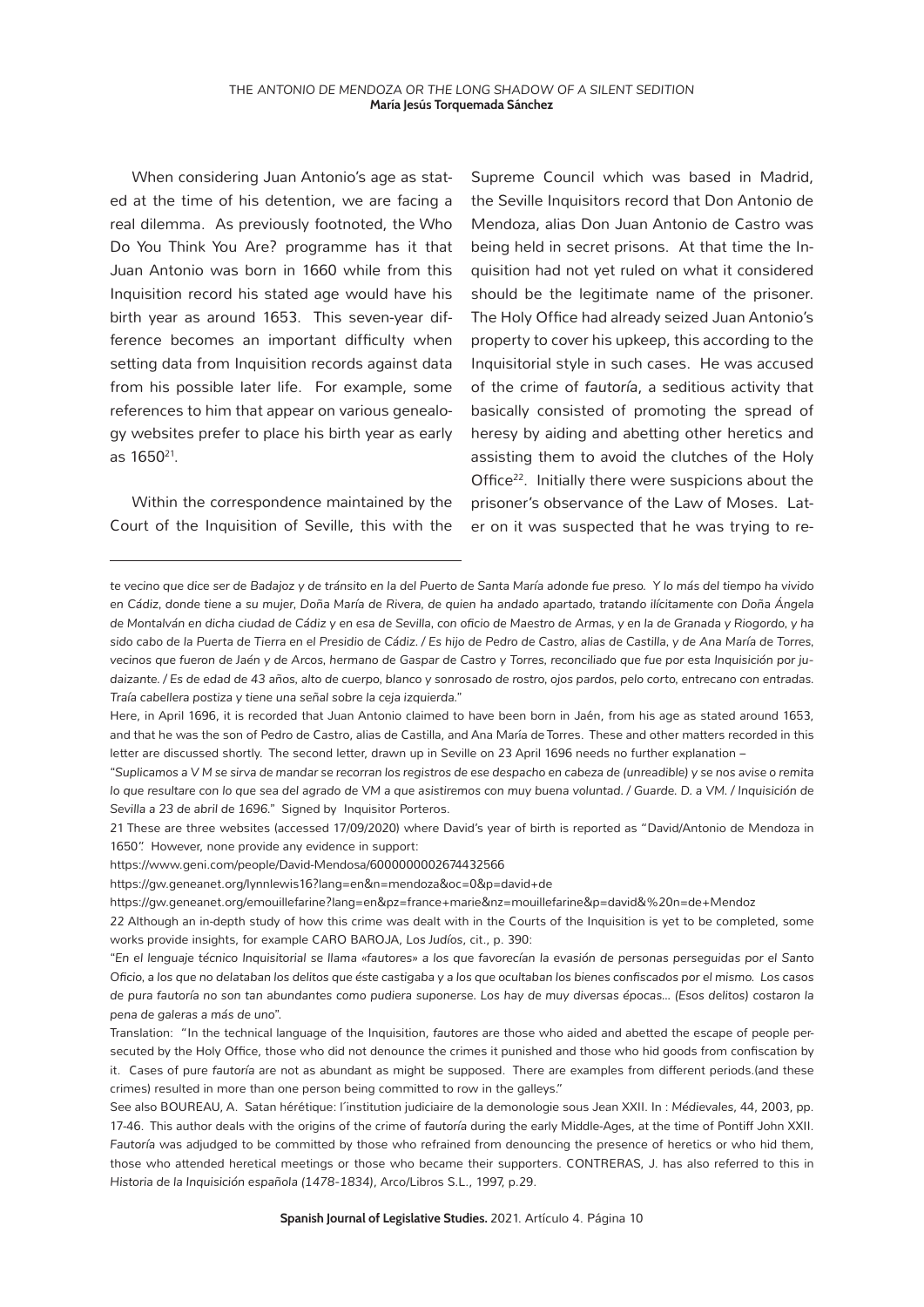cruit others to practise Judaism, including helping co-religionists to escape. Consequently he was considered an active propagandist and promoter of heretical behaviour.

Asked about his parents he claimed to be the son of Pedro de Castro, alias Pedro de Castilla, and Ana María de Torres<sup>23</sup>, the former from Jaén and the latter from the Cadiz town of Arcos.

If the information provided here was true there would be no basis for him using the surname "Mendoza" since it did not correspond to that of his father or that of his mother. The strategy of altering surnames was often used by the crypto-Jews, also called Marranos, to confuse the Holy Office

When first interrogated Juan Antonio did not mention other relatives who had also had to deal with the Inquisition and we will refer to them shortly.

From the documents it is obvious that the Inquisitors had uncovered a whole family network of crypto-Jews, so that when one person was caught it soon became relatively easy for them to trace relatives who engaged in similar heretical behaviour. Note here that, as inquiries progressed, a fundamental part of interrogations to which every accused was subjected consisted of meticulous inquiries regarding their antecedents, descendants, collaterals and spouse.

It is striking to note the difference in surnames recorded in many documents when referring to members of the same family, even when they were siblings and apparently children of the same father and same mother. However, this was a time when there were still no strict rules regarding the forced adoption of the paternal surname, and it was relatively common to opt for the mother's surname. This inconstancy was used almost systematically and deliberately by crypto-Jews in order to evade the vigilance of the Inquisition for, as already stated, the Holy Office was aware that the Judaisers usually organised themselves into large groups

This is how the de Castro brothers Juan, Gaspar, Juan Antonio and Blas, even as children of the same parents, appear in the files of the Holy Office with different surnames. In addition, naming rites were carried out within crypto-Jewish communities so that members invariably had both Christian and Hebrew given names, the latter being used exclusively among themselves. This is why it is very difficult to identify individuals if they managed to leave Iberia. Once they fled to settle in less hostile lands they almost always abandoned the name they were given at forced Christian baptism, the result being that, from that point on, documents referring to these people invariably record only Jewish given names<sup>24</sup>.

So it is that before escaping the obligatory appearance of being orthodox Catholics, many crypto-Jews simply used the given and surnames of their choice. This was not a problem since, as already indicated, during the centuries when the Inquisitors were most active, there were no strict rules when it came to officially assuming paternal or maternal surnames. Further, as also previously mentioned, as converts were always under the

<sup>23</sup> AHN, Inquisición, libro 522, *fol.* 16. In a 11 April 1696 letter from the Seville Inquisitors to the Supreme Court in Madrid it is recorded that Juan Antonio stated that his mother's surname was Torres whereas in other documents, almost certainly relating to the same man, his mother's name is stated to be Ana María de Morales.

<sup>24</sup> Typically, and when it came time to record themselves in places accepting of Jews, Christian names such as Antonio, Juan, Francisco, Gaspar, etc. were transformed into traditional Jewish given names such as Daniel, David, Aarón etc. The same applies to women, recorded in Inquisitorial documents with names such as María, Ana, Isabel, etc. who became Rachel, Abigail, etc. on arrival in more tolerant lands.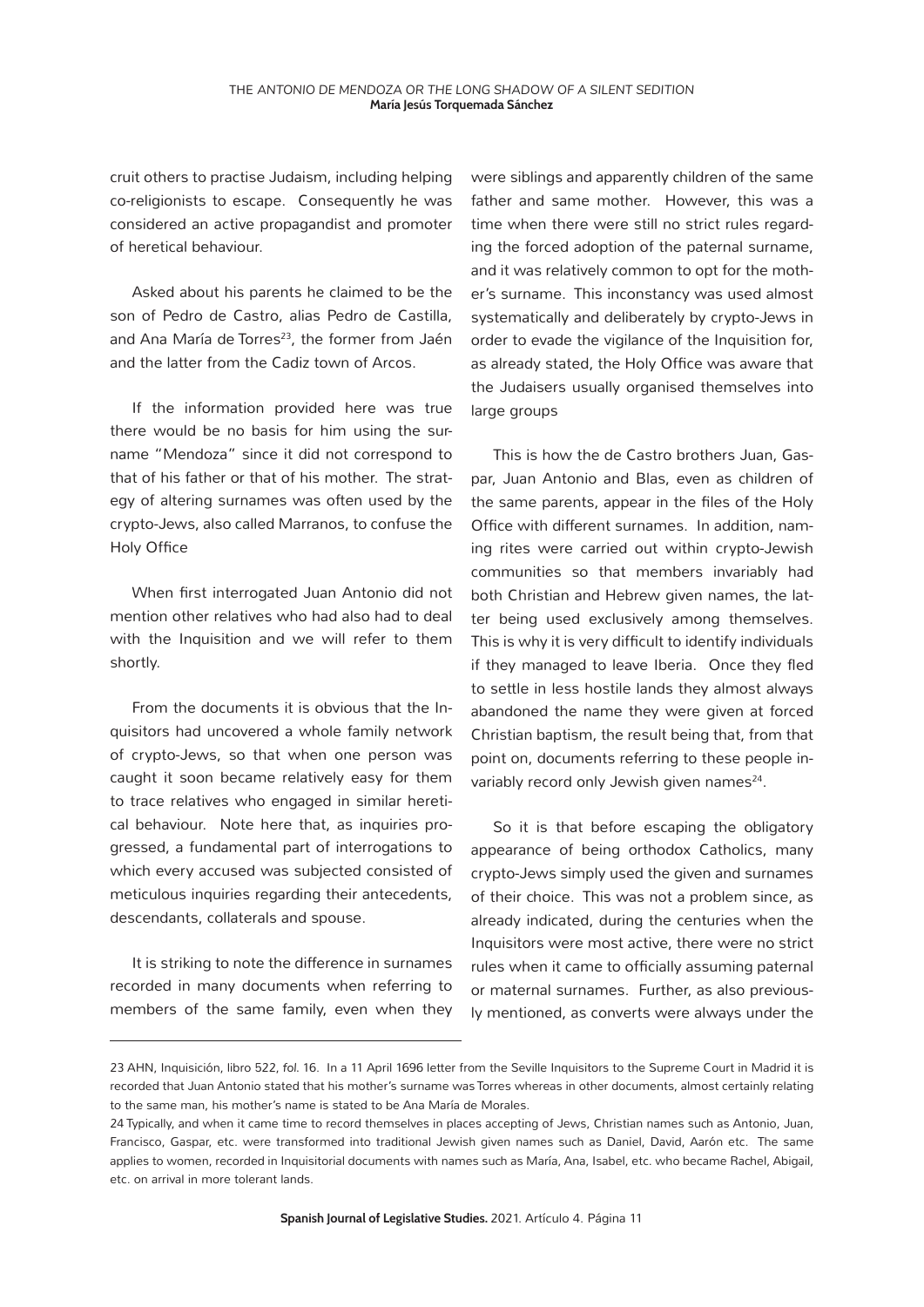eye of the Inquisition they often sought to hinder the investigations of the Holy Office by altering the order of their various chosen names. Consequently and for example, it is not unusual to find that the alias Antonio de Mendoza is mentioned in the Inquisitorial documents when, as we later see, the Inquisitors thought he should have been using the name Juan Antonio de Castro.

The Inquisitors were most adept at following any thread that might lead them to exposing other Jews. For this reason it was always very important for them to thoroughly investigate the whole family of each prisoner, the reason being that its officers knew from experience that relatives usually held the same beliefs and followed the same practices as the accused person. In Juan Antonio's case they probably would have suspected him following a clue provided during the interrogation of his brother, Gaspar de Castro y Torres. Gaspar had previously been prosecuted by the Holy Office and reconciled before the Inquisition, just because he was a Judaizer<sup>25</sup>.

While Inquisition records do not usually reflect psychological data relating to accused people, the

personal description within the previously footnoted letter of 11 April 1696 gives us information about the lifestyle and mentality of Juan Antonio de Castro, sometimes Antonio de Mendoza, in addition to his physical traits.

In accordance with the usual procedural style the Seville Inquisitors present us with a picture of the prisoner, this from the aforementioned document of 11 April 1696. There, Juan Antonio is stated to have been 43 years old at the time of his arrest<sup>26</sup>. Other information describes him as a good-looking man, tall, with white skin, thick lips and a rosy complexion. His eyes were brown and his hair was short, grey and with a receding hairline - but the meticulous approach of the Inquisitors does not overlook the fact that when he was arrested he was wearing a wig and that he had a scar above his left eyebrow. Thus the aforementioned letter of 11 April states that Juan Antonio was 43 years old at the time of his arrest while other papers in the dossier indicate that he was only aged 36 at that time<sup>27</sup>. This difference is key in determining which of the papers allegedly relating to him can be considered credible and which may have been in error or even refer to a

<sup>25</sup> Reconciliation was a very frequent solution to the ending of trials for crimes of heresy. It meant that, after the defendant had abjured the errors that the Inquisitors considered he had committed, the Church was able to welcome back those whom it considered to have strayed from the Catholic doctrine. This generally happened during the celebration known as an Auto de Fe. In the case in question, as in others related to the crime of Judaising, one of the requirements for achieving this reconciliation involved the willingness of the defendant to declare before the Inquisition everything they knew about relatives or acquaintances who might also have been involved in the commission of such 'crimes'. It is therefore not surprising that individual defendants even identified entire families of crypto-Jews.

<sup>26</sup> All the *Relaciones de Causas* drawn up by the Seville Inquisition state that the prisoner was 36 years old, while the letters exchanged between the Court of Seville and the Council of the Inquisition state that he was 43 years old.

<sup>27</sup> It is worth noting that in this, the first document, Juan Antonio is recorded as being 43 years old whereas in all the subsequent *Relaciones* papers sent by the Seville Court to the Supreme Court his age at the time of arrest is repeatedly stated as 36 years.

Was this the result of an error, this then being carried forward in succeeding *Relaciones*? If we look at other records relating to one of his brothers whose age is expressly stated, we find that this brother, Juan, was at least 29 years old when he went to the 1680 Auto de Fe held in Madrid. It can be assumed that he would have been some years older at this time since the Inquisitorial processes normally lasted for a relatively long period while the age of prisoners was recorded at the time of their arrest, generally without the figure being changed in the subsequent papers. Consequently, it would appear that in 1696, that is at the time of Juan Antonio de Castro's arrest, his brother Juan would be over 45 years old. The two brothers would have been about two years apart in age if we accept that Juan Antonio was 43 in 1696, while they would be more than 9 years apart if we give him the age of 36. The allusion to the "grey and receding hair" could lead us to think that those who attributed 36 years of age to him were mistaken, being more likely that he was in his forties – but we cannot be sure.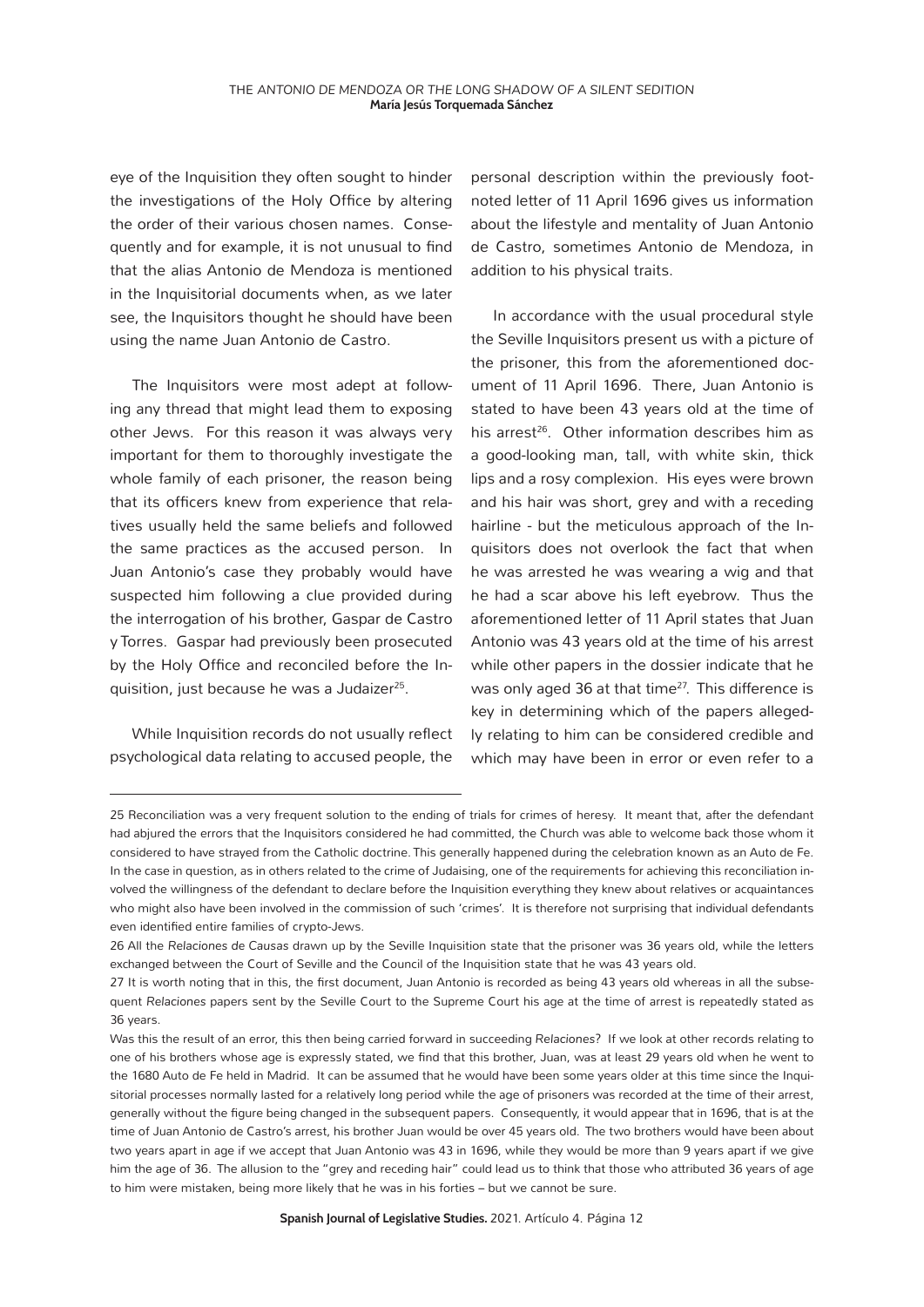different individual.

The apparent good physical condition of Juan Antonio should not surprise us given the profession by which he made a living for he worked as a "master-of-arms". This implies that he practised assiduously the art of handling swords while transmitting his knowledge to others. He claimed to have taught in the cities of Cadiz, Seville and Granada, as well as in Riogordo which is in Malaga. His bearing and skills in the handling of such weapons had also enabled him to be employed as a guard at the Puerta de Tierra, a gate of the prison in Cadiz.

Throughout the interrogations he had also provided the Seville Court with quite a few details about his life. He said he was born in Jaén but declared himself to be a resident of Badajoz. Then, when arrested in El Puerto de Santa María, he said he was temporarily living in that city.

We are not told of the circumstances of his arrest. It is well-known that this town was a port from where many crypto-Jews escaped when fleeing from the Holy Office, but the fact that he was later accused of the crime of aiding and abetting seems to indicate that it was not he who intended to flee at the time, rather that he was organizing and facilitating the escape of co-religionists. Then, in the light of the emerging evidence against him, the accusation of *fautoría* was added to that of the crime of practising Judaism.

Juan Antonio also declared that he had lived for quite some time in the city of Cadiz, along with his wife María de Rivera. If this man did subsequently escape to become David de Mendoza, a number of genealogy sites claim that his wife was called Ana María/Abigail de la Peña Castro.<sup>28</sup>.

By the time the Holy Office in Seville wrote the letter containing the details of Juan Antonio's life the Inquisitors had already discovered intimate details about him. We see that he had confessed that he had been separated from his wife for some time and that, since then and up to the time of his arrest, he had been living unlawfully with a woman called Ángela de Montalván in the cities of both Cádiz and Seville.

Apparently it was a relatively frequent practice among the crypto-Jews to leave their usual home and family and seek cover in the house of a co-religionist, this in order to evade the Inquisitors' investigations. One might think that the adultery confessed to in this case would be a useful strategy to distract the Inquisitors' attention from the crimes of Judaism and *fautoría* - today it seems excessive to resort to such an extreme solution as confessing to adultery simply to justify the fact of not living with one's legitimate wife at the time of arrest. But note – in those times adultery was another crime in the eyes of the Inquisitorial Court.

The evidence set out above was more than enough to set in motion the inexorable machinery

<sup>28</sup> There are doubts about Juan Antonio's wife's name. In his statement to the Inquisitors, Juan Antonio declared that her name was María de Rivera. If he did escape to become David de Mendoza, some genealogical sites have his wife named as Ana María/Abigail de la Peña y Castro.

See, for example, https://www.geni.com/family-tree/join?name= (accessed 25/05/2020) and

https://gw.geneanet.org/lynnlewis16?lang=en&n=mendoza&oc=0&p=david+de (accessed 24/09/2020).

Note that on both these sites David/Juan Antonio's wife appears with her Jewish given name - Abigail. Also his nephew Miguel de Mendonça Valladolid, to whom we will refer later in more detail, declared before the Inquisitors of Lisbon that his uncle Antonio de Mendoza's wife was called Ana María. Archivo Torre do Tombo, Lisboa, (PT/TT/TSO-IL/028/09973-m0648).

Here again, if in fact we are dealing with the same woman, we see a confusion of given and family names without original sources being cited on these genealogical sites..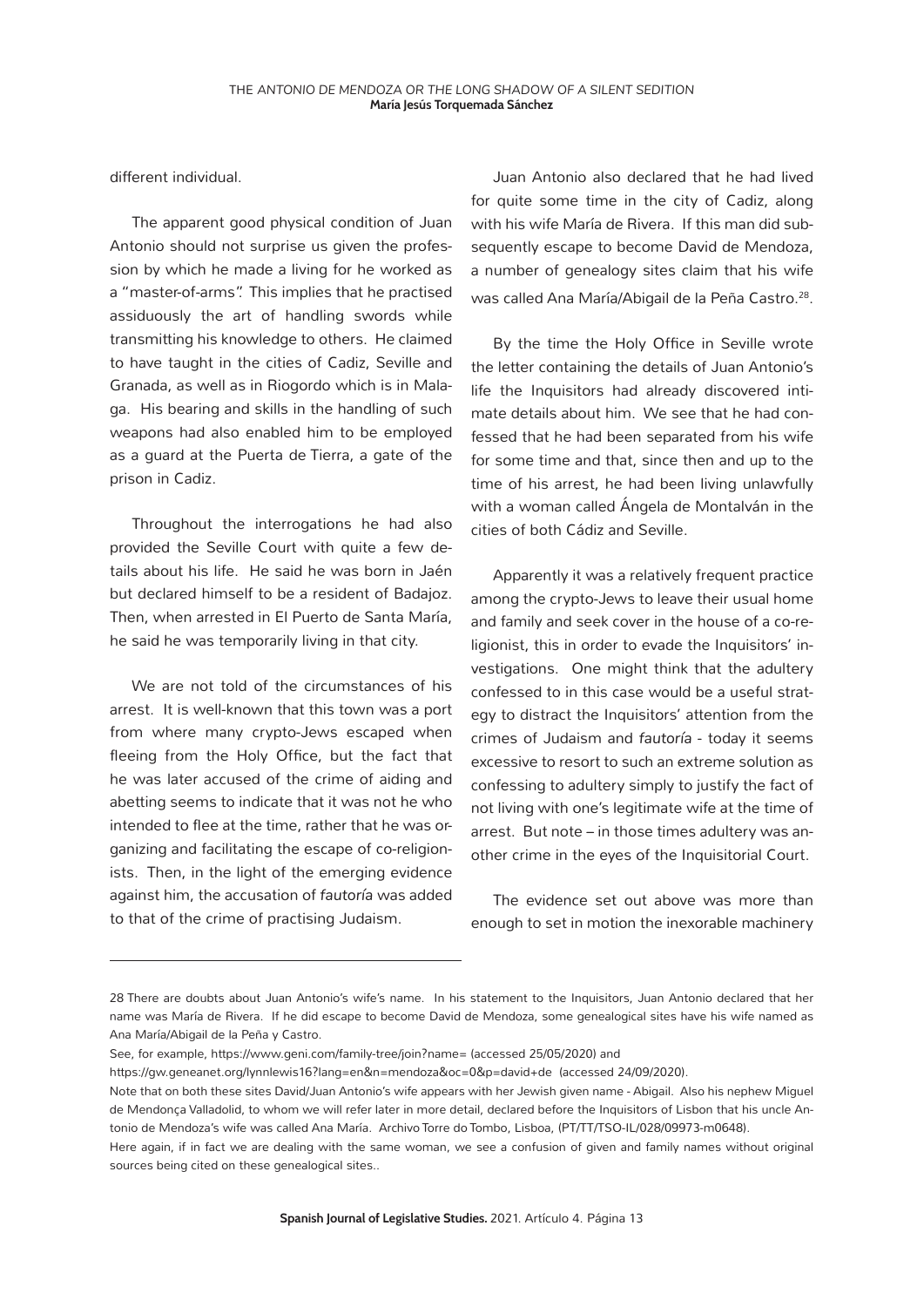of the Holy Office<sup>29</sup>. This was precisely what the Seville Inquisitors wanted when they provided their information about the defendant to the Supreme Council in Madrid. According to the canons of the Inquisition, given the transient nature of the accused's activities up to the time of his arrest the Council was asked to order the so-called *recorrección de registros*. This edict provided for the gathering of further evidence about a defendant from other Inquisitorial Courts in the areas where the accused had previously been residing or working. Letters would then be sent to these District Courts for this purpose. If the result was positive and accusations or evidence pointed to his guilt were found, these other Courts would be ordered to examine witnesses who might once have been in contact with the defendant.<sup>30</sup>. In this way, when a suspected heretic had been active in territories under the jurisdiction of other Inquisitorial tribunals, it was the Supreme Court that directed further inquiries in a centralised and coordinated way. In Juan Antonio's case, all the proceedings would have then been sent back to the Court in Seville so that it could finalise matters.

Each Inquisitorial court was obliged to send regular routine reports on the progress of the proceedings in its district. Thanks to these socalled *Relaciones de causas* we learn more about the misfortunes that Juan Antonio de Castro had to suffer before the Seville Holy Office, especially in the way in which his trial was developing. This is because the complete record of his trial has been lost. *Relaciones de causas* were drawn up in the form of a file covering a specific period, the

defendants being grouped according to the crime of which they were accused. It is from such a file that we see that Juan Antonio was the only prisoner accused of the crime of *fautoría* and being held in the Seville Inquisitorial prison at the same time him. As mentioned above, his crime was the concealment of or aiding the evasion by persons who were being prosecuted by the Inquisition, most unusual given that *fautoría* was a fairly frequent accusation against crypto-Jews.

### **THE INQUISITORIAL PROCEEDINGS AGAINST JUAN ANTONIO DE CASTRO / ANTONIO DE MENDOZA**

The first information from AHN documents about this man appears in the *Relación de Causas* that were pending or that had been concluded before the Inquisition of Seville between 1 April and 31 August 1696.<sup>31</sup> There, in the surviving papers of the early period of proceedings against him, Juan Antonio is stated to be age 36 for the first time. Other information about him is consistent with that recorded in the preceding chapter. However it must be noted that in this and later reports the Inquisitors insist on calling him Juan Antonio de Castro, the name they considered legitimate, and not Don Antonio de Mendoza, the name he had chosen to use when first captured - he no longer appears as Don Antonio de Mendoza, simply as Juan Antonio de Castro, the former name including the title "Don" was simply stripped from him, seemingly because these had

<sup>29</sup> In view of the alleged crimes of Juan Antonio the Inquisitor Cardona of the Supreme Court in Madrid ordered the Seville Inquisitors, "to investigate its case to its final conclusion", this at the beginning of the aforementioned document dated 11 April 1696.

<sup>30</sup> AHN, *ibidem.* In the case of Juan Antonio, this request was made in the aforementioned letter of 23 April 1696.

<sup>31</sup> From the tenor of AHN, Inquisición, libro 522, *fol.* 16 it can be deduced that, using the alias Antonio de Mendoza, Juan Antonio was mentioned in previous accounts that have subsequently been lost for, having consulted file 3015 of the National Historical Archive, the accounts prior to the one under analysis do not appear.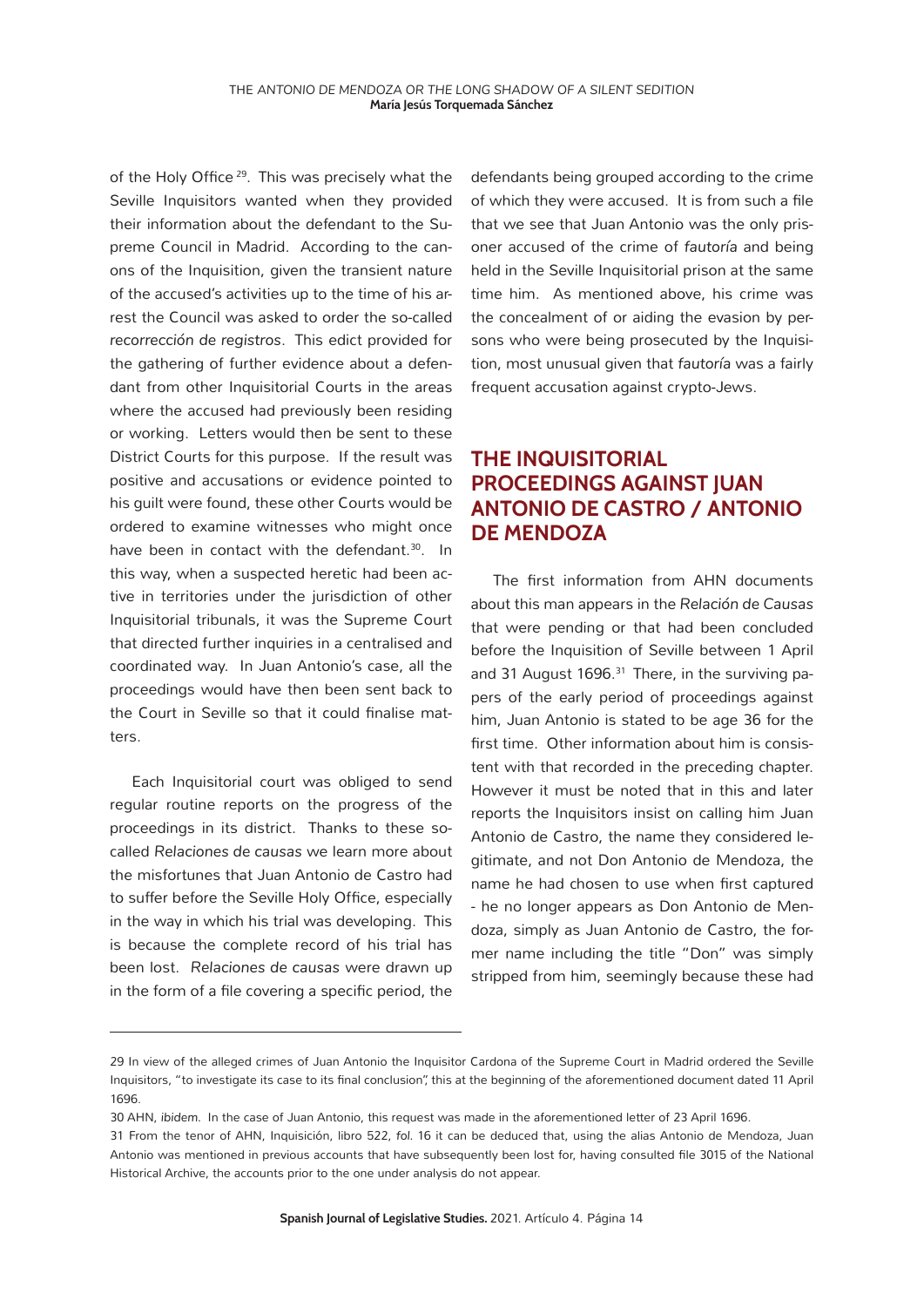been fabrications on his part.<sup>32</sup>

These papers also inform us in detail of the procedural actions that had been carried out up to the time when the *Relación* report was written. They include information regarding the stay in prison of a man who, seemingly by Inquisitorial order, should henceforth be referred to by his proper name, Juan Antonio de Castro.

As was customary in such cases, immediately after his admission to prison following his arrest in El Puerto de Santa María he was given an allowance, known in Inquisitorial idiom as a ration. The Inquisition tried, as far as possible, to ensure that prisoners could support themselves while their trial took place. For this reason, after arrest it was established whether or not the accused had any assets of his own with which to maintain himself while in prison. Juan Antonio de Castro had resources and was awarded a daily ration of three *reales*, this being currency which was taken from his assets for food and incidental expenses.

The prisoners of the Seville Court were taken to the Castle of San Jorge, a fortress next to the Guadalquivir River and that still exists today. At that time it was the seat of the Inquisitorial Court of the district. The so-called secret prisons were located there because of the privacy that had to be maintained by all those who entered or who

were employed in them, and including those accused who were kept incommunicado. Each cell had its own name, which is why the document examined states that the prisoner was held in the *cárcel de San Juan*. Shortly afterwards, the investigation of his case began.

On 31 March 1696, just two days after his arrest, he was summoned by the Inquisitors and subjected to interrogation. He was asked about his personal details, his profession, marital status and, crucially in the case of all crypto-Jews, his family connections. He was also expected to answer even guileful questions, for example whether he knew or suspected why he was being restrained in the secret prisons.

From the time of arrest and when the Holy Office considered it appropriate to continue proceedings against a defendant, this determined by its assessors, the Inquisitors of the District Court before which a particular case was being heard were obliged to send accounts to the Supreme Council. This was normally two monthly, to report on the state of all proceedings in progress or already completed. These accounts were the previously mentioned *Relaciones de Causas*. They were sent in the form of files in which the different defendants being prosecuted were systematically classified according to the crimes attributed to them, giving precise information on

<sup>32</sup> Most of the documentation we have about Juan Antonio comes from papers filed in the *Archivo Histórico Nacional (AHN), sección de Inquisición, legajos (leg.)* 3016-3019.

The following is from *leg.* 3016, *fol.* 4v, *Relación de causas de fe pendientes o concluidas ante el Santo Oficio de la Inquisición de Sevilla desde el 1 de abril hasta el 31 de agosto de 1696 – Nº 14: Fautores: "Juan Antonio de Castro, Alias Don Antonio de Mendoza, natural de Jaén, vecino de Badajoz, residente el tiempo de su prisión en la ciudad del Puerto de Santa María, de oficio maestro de Armas, de edad de 36 años, preso en cárceles secretas con secuestro de bienes en 29 de marzo de 1696. / Negativo, Cárcel de San Juan, ración tres reales. Tiene bienes. / Quedó la última relación en que en 31 de marzo: primera audiencia y monición / En 12 de abril, segunda monición. / En 18 de junio, tercera monición. / En treinta de dicho, acusación. / En 5 de julio, audiencia de prueba."* Translation: "Juan Antonio de Castro, Alias Don Antonio de Mendoza, born in Jaén, resident of Badajoz, living at the time of his imprisonment in the city of Puerto de Santa María, master-at-arms by profession, aged 36, imprisoned in the secret prisons with seizure of goods on 29 March 1696 / negative, San Juan Prison, ration three reales. He has assets. / Report of 31 March: first hearing and monition / On 12 April: second monition. / On 18 June: third monition. / On 30 June, accusation. / On 5 July, hearing of evidence." It is signed by the Inquisitors Llanes and Campomanes.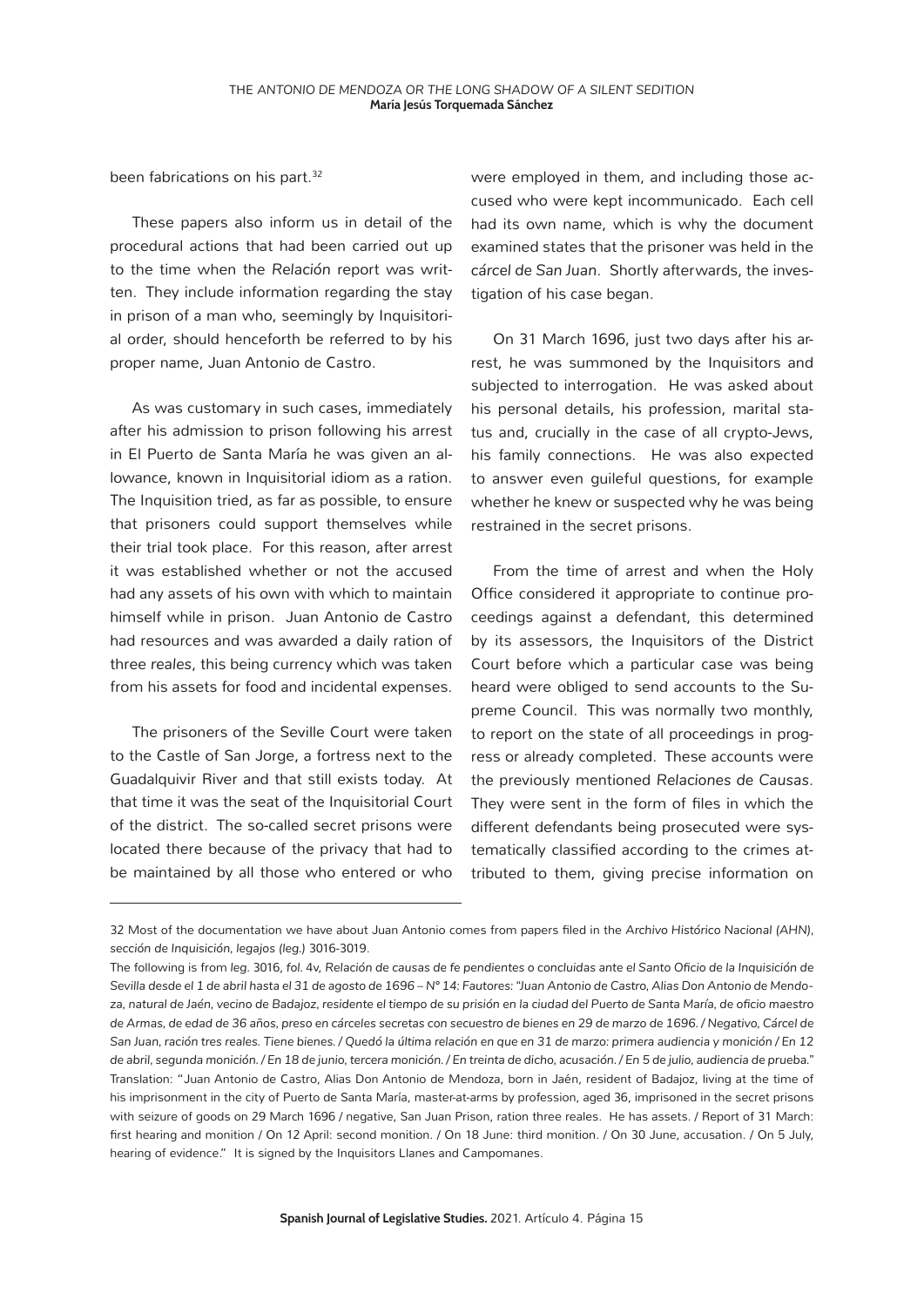the status of their respective cases. Each prisoner was named under a heading which described the alleged offence. Then were listed details of the prisoner's identity, physical appearance and personal circumstances. This was followed by a continuing update of the status of their proceedings. It seems that the drafting of these documents was out methodically, with each scribe faithfully reproducing the heading and data that appeared in the previous list, this followed by an ever-lengthening summary of subsequent events. Consequently, once an error occurred it could easily just be repeated. Seemingly, this is why Juan Antonio de Castro's age is first recorded as 43 years in the correspondence between the Inquisitors of Seville and the Suprema in Madrid whereas in all the *Relaciones* lists his age is given as 36 years.

The first document we have records that, from his capture in Puerto de Santa María<sup>33</sup> on 29 March and up to 31 August 1696, this being the date on which the report to be sent to the Supreme Court was drawn up, Juan Antonio de Castro had not confessed his guilt before the Inquisitors. This is why he was repetitively classified as *negative*, a term used in Inquisitorial jargon for those who did not acknowledge their crimes. Hearings could be called at the initiative of the Court or the prisoner. After each hearing, unless the prisoner confessed to allegations he was warned of the advisability of doing so for his own good. These warnings were called *monitions*. After the third monition, and without Juan Antonio still having stated what the Inquisitors expected to hear, he was formally accused of his crimes and a few days later his case would have been sent for trial.

So it is that, with the prisoner already confined in the secret prisons of the Seville Inquisition, it became necessary to continue investigations for the offence of *fautoría.*

Examination of other documents provides detailed information on the development leading up to Juan Antonio's trial before the Inquisition. These documents reveal how the case against him was proceeding while he was being held at the Castle of San Jorge. In the *Relación* covering the period from 1 September to 31 December 1696, the Seville Inquisitors informed the Supreme Court of having sent a letter to the Granada Inquisitorial Court, this to ratify the statements made against the prisoner by some witnesses who were in that district. It is also noted that they had written to Cadiz, probably to the Inquisitorial commissioner stationed there to ratify other testimony. The Court in Granada was not, as far as can be seen, very diligent in carrying out formalities, as the Seville Inquisitors report that, despite their request, they had still not had an answer at the time of writing to the Supreme Court.<sup>34</sup>

In the next *Relación*, which covers the period between 31 December 1696 and 29 March 1697, the Seville tribunal reported to the Supreme Court

<sup>33</sup> It is noted that El Puerto de Santa María, in the province of Cadiz, was one of the favoured locations of crypto-Jews who had chosen to flee to escape the Inquisition. A significant number sailed from there, all the way to America. Portugal's proximity made flight easier too, from Lisbon to other countries where important Jewish communities existed, such as the Netherlands and England.

<sup>34</sup> AHN, Inquisición, leg. 3016. *Relación de causas pendientes o concluidas entre el 1 de septiembre hasta el 31 de diciembre de 1696, fol. 4v. "Escribiose a la Inquisición de Granada para la ratificación de algunos testigos, que estaban en aquel distrito, y a Cádiz para ratificar a otro, que se tuvo noticia de que se hallaba ahí, y aunque se hizo recuerdo en 4 de diciembre a dicha Inquisición de Granada, se está esperando despacho, por no haber aun venido".*

Here it is said that a letter was sent to the Inquisition of Granada requesting the testimonies of some witnesses who were in that district, and also to Cadiz to ratify another by a person who was known to be there. Although on 4 December a reminder was sent to the Inquisition of Granada a dispatch was still awaited as a reply had not yet arrived.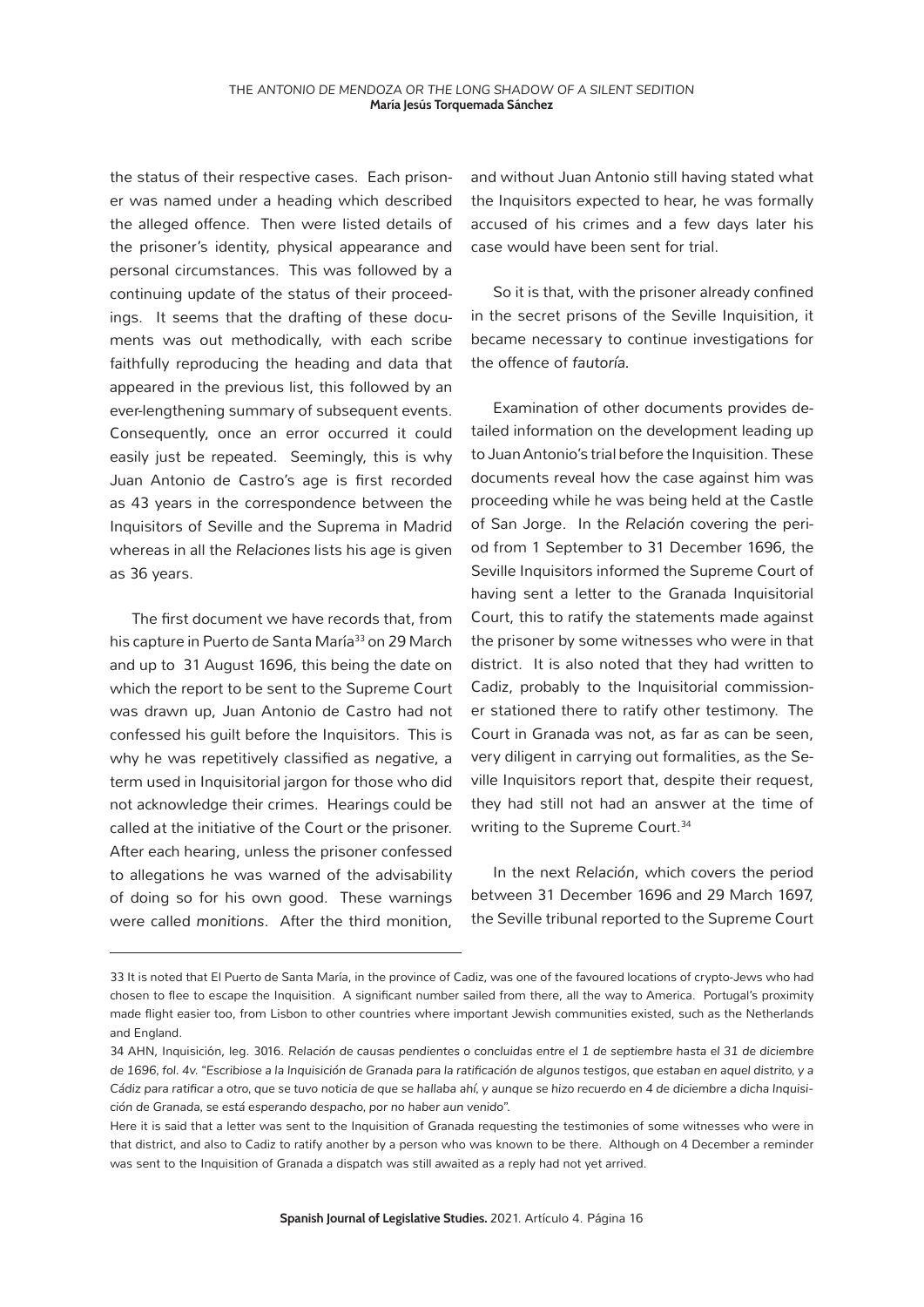that on 7 January 1697 the Granada tribunal had sent the required witness testimonies. However, as then recorded, the Seville Inquisitors considered these invalid for procedural purposes because the testimonies had not been made according to Holy Office requirements. These required attestation of witness statements before 'honest people', that is individuals qualified to take such statements. Despite having formally requested that the testimonies be sent back to them once they had been made in accordance with the law they had still not been received back by the end of March.<sup>35</sup> A certain hostility between the Inquisitorial Courts of Granada and Seville is apparent throughout this sequence of events. Such squabbles between the various Courts and Tribunals within the Holy Office did nothing to speed up the case for prisoners and, meantime, Juan Antonio de Castro just remained imprisoned in the Castle of San Jorge.

This is how the months went by for Juan Antonio, little by little consuming his savings by the continuous trickle of the three *reales* per day that were being taken to cover his living expenses while in prison. It was a perverse system of financing for the Inquisitors had no interest in speeding up proceedings as long as prisoners had remaining assets. In the case of prisoners who lacked resources, their support was paid for by the Treasury. This led to a certain judicial impatience, which in many cases accelerated the outcome of proceedings, as can be seen later when, after a long stay in prison, Juan Antonio de Castro's assets were finally exhausted.

But for the time being we find him unharmed in his cell called San Juan, without making the confession required by the Inquisitors despite the constant hearings and formal monitions, as well as the Court's warnings to convince him that admitting his crime of *fautoría* would bring him certain benefits.

At last, in April 1697, the attestations of the witnesses called to testify before the Court in Granada were received in the proper form. Here, and after about four months in the asking, was the information that the Seville Inquisitors needed to continue their case against Juan Antonio de Castro.

After the arrival of these new testimonies, Juan Antonio's hearings followed, one after another, sometimes on the Court's own initiative and sometimes on the defendant's. On 7 May he was summoned to an extraordinary hearing to encourage him to repent and confess, which he did not do. Later it was he who asked to appear before the Court to present new arguments in his defence, a request that was granted as was common practice in the Holy Office.<sup>36</sup>

<sup>35</sup> *Ibidem, leg.* 3017. *Relación de causas pendientes o concluidas entre el 31 de diciembre de 1696 y el 29 de marzo de 1697, fol. 4v. "Fautores: En 7 de enero de 97 se recibieron de la Inquisición de Granada las ratificaciones y habiéndose visto para sacar la publicación, se reconoció no venir en forma por no se haber hecho coram honestis personis, y se volvieron a remitir a dicha Inquisición en 21 de dicho mes. No han venido todavía. 15 de enero de 1697, fol. 5v. Fautores. Juan Antonio de Castro…Se está esperando despacho* (de Granada)".

Here we see that on 7 January 1697 the testimonies were received from the Inquisition of Granada and, having reviewed them, they were not in the correct form as they had not been sworn *coram honestis personis*. This meant that they had to be sent back to the Granada Inquisition but by 21 January they had not come back. Then, within the 15 January 1697, *fol.* 5v. *Fautores*, for Juan Antonio de Castro there is a note to the effect that the Seville Inquisitors were still awaiting news from Granada.

<sup>36</sup> *Ibidem, leg.* 3017. *Relación de causas pendientes o concluidas entre el 29 de marzo de 1697 y el 20 de mayo de 1697. "El 22 de abril de este año se recibieron de la Inquisición de Granada las ratificaciones. / En 7 de Mayo se le dio Audiencia extraordinaria para una reconvención. / En 20 de dicho pidió y se le dio Audiencia en que articulaba nuevas defensas."*

Reads: On 22 April 1697 the ratifications were received from the Inquisition of Granada. Then, on 7 May, Juan Antonio was given an extraordinary hearing for a counterclaim. Next, on 20 May he requested and was given a hearing in which he presented new defences.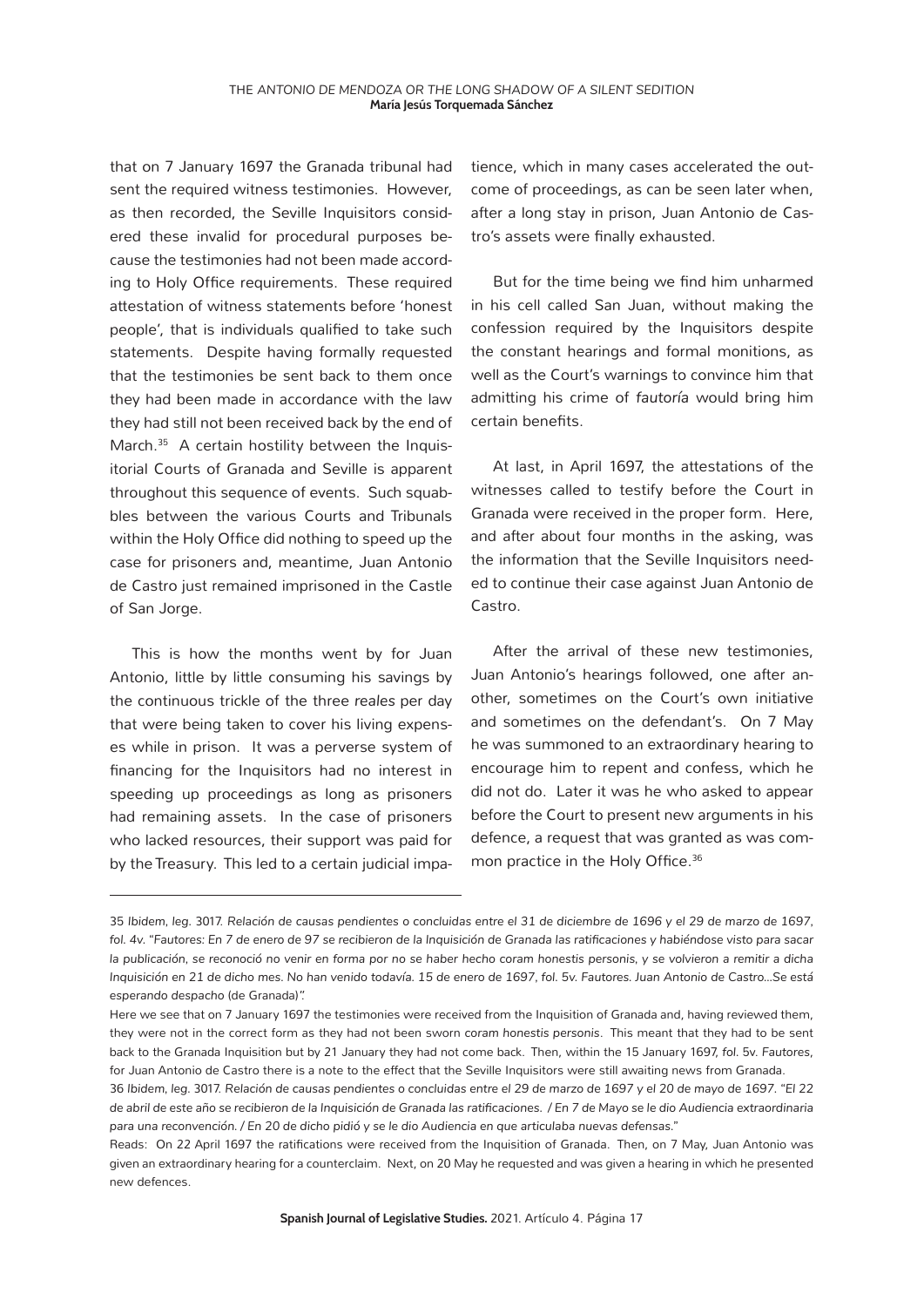Time just ticked by for the arrested Juan Antonio de Castro, with the record of his trial slowly growing with the addition of new testimonies from the various places where he had lived. This did not exactly work in his favour as the accusations usually referred to the heretical activities he had carried out during his stay in various towns in the provinces of Jaén, Cádiz, Granada, etc. For this reason, from time to time he requested an audience with the Inquisitors, to try to counteract the negative effects of the accusatory testimonies that kept coming.

At this point, the transmission of case reports from Seville to the Supreme Court continued to take place on a more or less bimonthly basis. The next list of interest covers the period from 21 May to 23 July 1697. It reports that the accused had been granted a hearing on 1 June in order to present new defences in view of the accusations against him, of which the Court had duly notified him. Thus, just two days later, he requested another hearing in which he identified several witnesses for his defence who lived in Extremadura. This is not surprising given the abundance of Judeo-converts living in these regions, almost all of whom were of Portuguese descent, and Juan Antonio de Castro himself came from a family of Portuguese Jews who settled in Jaén, where

many of them ended up. No doubt he hoped that some friends in Extremadura would be willing to testify on his behalf.

So it was on that same day that the Court in Seville sent an official letter to the Court in Llerena with instructions to carry out the necessary interrogation of the witnesses mentioned by the accused. The questions they were to answer in their testimonies were even enclosed.<sup>37</sup> The same procedure was then followed as before, in a territory over which the Granada Court exercised its jurisdiction. This included the validation of witnesses.

In the month of August, the accused asked again and was granted a new voluntary hearing. But the network of crypto-Jews with which Juan Antonio was involved was too extensive to prevent other members, many related to him and who were being or had already been tried by the Holy Office, from bringing new accusatory testimony against him. Thus, in addition to the crime of *fautoría*, another crime of which he had not been formally accused until then was added. After a testimony for the crime of Judaism, this time coming from another Inquisitorial Court, the Seville Court was obliged to add this new criminal offence to its charge sheet.<sup>38</sup>

<sup>37</sup> *Ibidem, Relación de causas…entre el 21 de mayo y el 23 de julio de 1697. "En 1 de junio de dicho año pidió audiencia y en ella articuló nuevas defensas / En 3 de dicho se le dio Audiencia de Comunicación de nuevas defensas / En dicho día se remitió a la Inquisición de Llerena despacho con copia del interrogatorio de defensas, para que se examinasen los testigos citados por este reo, que residen en el distrito de aquella Inquisición."*

Reads: On 1 June 1697 Juan Antonio asked for a hearing to present new defences. Next, on the 3rd he was given a defence hearing. On the same day a dispatch was sent to the Inquisition of Llerena with a copy of the interrogation regarding his defences. This was done so that the witnesses cited by Juan Antonio and who resided in that district of that Inquisition could be examined.

<sup>38</sup> *Ibidem, Relación de causas…entre el 23 de julio y el 16 de septiembre de 1697. "En 12 de agosto pidió y se le dio audiencia voluntaria. / Por haberse recibido nueva testificación contra este reo, por delitos de Judaísmo en la Inquisición de Corte, se está sacando para ponerle nueva acusación". Se adjunta a la relación un papel suelto fechado el 2 de septiembre de 1697 donde los Inquisidores de Sevilla remiten al Consejo 25 folios con los autos de sendos procesos incoados "contra Juan Francisco Díaz y Mendoza y Don Blas de Castilla, alias Castro, su tío, vecinos de esta ciudad y Don Antonio de Castro y Mendoza, preso en cárceles secretas de este Santo Oficio, por fautor de herejes, apóstata judaizante, votada en la forma que VA lo mandará ver, para que en su vista mande VA lo que fuere servido. Guarde D. a VA, Inquisición de Sevilla, y Agosto a 27 de 1697". Firman los Inquisidores Porteros, Henestrosa y De los Reyes. Una nota al margen de ese documento dice: "Volviose con lo acordado el 3 de septiembre de este año".*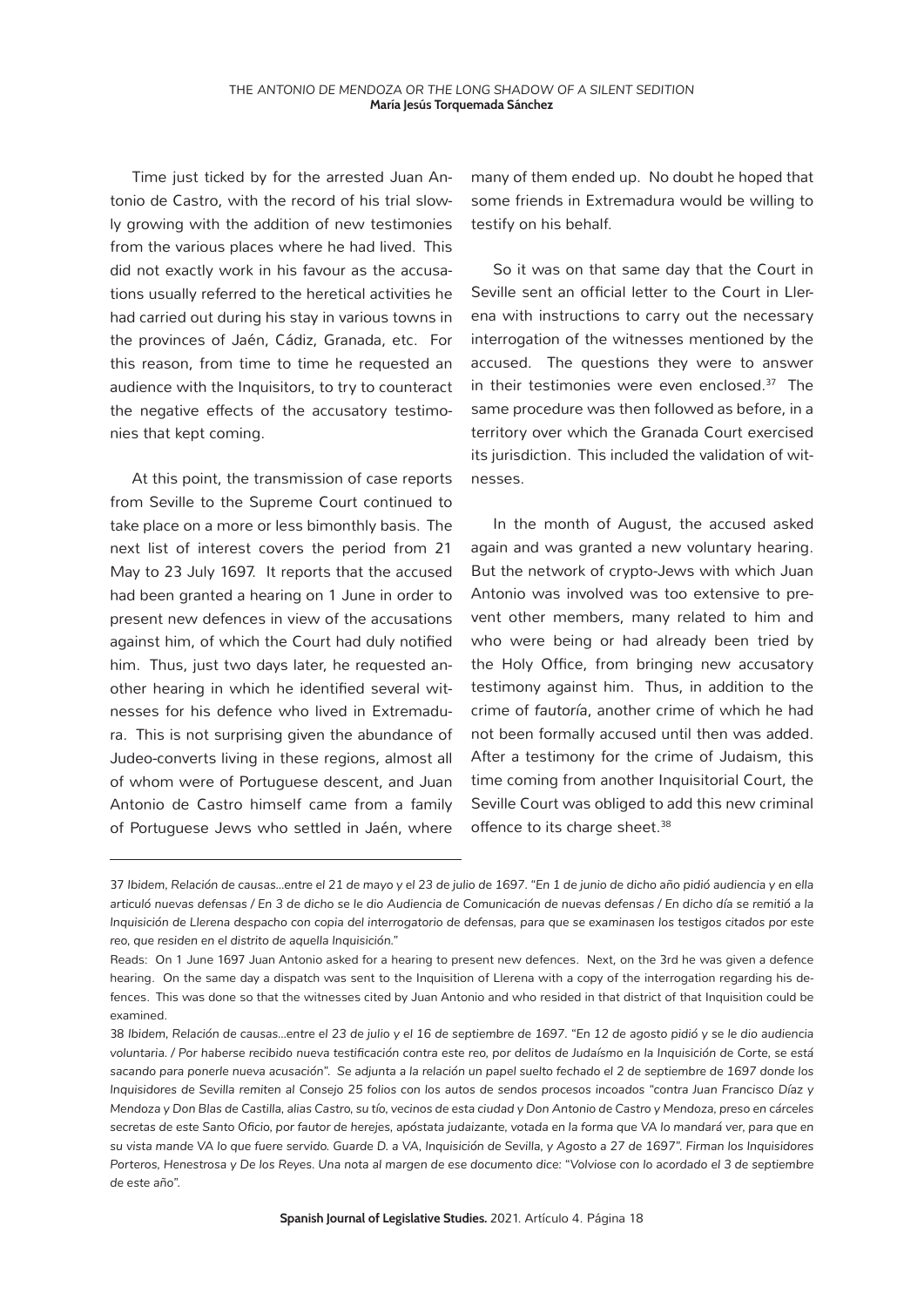This is how the unrelenting machinery of the Spanish Holy Office worked, as it tried by all means to encourage individuals to testify against others who might be party to the same crime. The offer of procedural advantages or, where appropriate, the threat or carrying out of torture, were variously used to obtain the desired information. It has already been mentioned that other members of the Castro-Mendoza clan were being tried before the Inquisition at the same time as Juan Antonio. Collaboration between different tribunals is evident in cases such as his, where even at this stage of the trial against him we find four of his cohort already mentioned in Inquisition records.

#### **THE EMERGENCE OF OTHER MEMBERS OF JUAN ANTONIO'S FAMILY**

Things were not looking good for the masterof-arms as the number of charges against him kept increasing, especially after he was indicted with the new offence of Judaising. From that moment on the Seville Court halted its investigations and referred the case against the master-at-arms to the Supreme Council in Madrid, this by order of the latter.

It is within this context that the Seville Inquisitors wrote a letter to the Supreme Court in which they provided new information on a family network of crypto-Jews. Here we are referring to the just mentioned Juan Francisco Díaz y Mendoza and Don Blas de Castilla, alias Castro, the latter being another brother of the master-at-arms. Blas was 50 years old at the time of his arrest and these two men were being tried by the Seville court at the same time as Juan Antonio de Castro.39. In fact they appear in the *Relaciones de causas*, where the master-at-arms had been listed since August 1697, but in the section dealing with the crime of Judaism, not that of *fautoría*.

From the documents concerning Juan Francis-

In this *Relación* we see that, on 12 August, Juan Antonio requested and was given a voluntary hearing. This was because new testimony had been received against him for crimes of Judaism. This testimony had come by way of the Inquisitorial Court of Madrid and resulted in a further charge being brought against him. Then we read that attached to this *Relación* was a loose paper dated 2 September 1697. This records that the Inquisitors of Seville had sent the Council 25 pages detailing the proceedings initiated against Juan Francisco Díaz y Mendoza and Don Blas de Castilla, alias Castro, his uncle, both residents of Seville, and against Don Antonio de Castro y Mendoza, prisoner in the secret jails for being a heretic and Apostate Judaiser. Clearly, Juan Antonio had already been judged that way by the Suprema. A note in the margin of this document reads "Returned as agreed on 3 September of this year" - a quick turnaround indeed.

39 AHN, Inquisición, *Lib.* 522, *fols.* 150-151.

It records a letter from the Sevillian Inquisitors addressed to the Supreme Court and dated June 18, 1697 regarding Blas de Castro, alias Castilla, denounced for Judaism, born in Jaén and 50 years old. In it it is explained that his brother Gaspar had already been judged and reconciled by the Inquisition of Seville. It is reported that his brother Juan de Castro was also imprisoned. The Supreme Court was asked to order the verification of the records on Blas. A later missive includes another letter from the Inquisition of Seville reminding the Supreme Court that they have not had any news of the aforementioned verification of the records.

Regarding the fact that Blas de Castro was 50 years old in 1697, it can be considered as another clue that his brother Juan Antonio was hardly 36 years old when he was arrested in 1696. This would be a quite remarkable difference with respect to his brothers Juan and Blas. The 43 years seem to us to be more in keeping with the age range of the aforementioned brothers. If Juan was 29 years old around 1680, he would have been around 46 in 1697.

Translator´s comment: Considering the fact that Blas de Castro was 50 years old in 1697 could indicate that his brother, Juan Antonio, was unlikely to be only 36 years old when arrested in 1696 for this would mean that there would have been a fourteen year age difference between these two brothers. On the other hand, a 20 to 25 year age range for a sibling set is biologically acceptable. Yet another brother who we meet shortly, Juan, was around 29 years old when paraded at the Auto de Fe in Madrid in 1680. He would have been around 46 in 1697 so, on balance, age 43 at the time of arrest for Juan Antonio seems to be more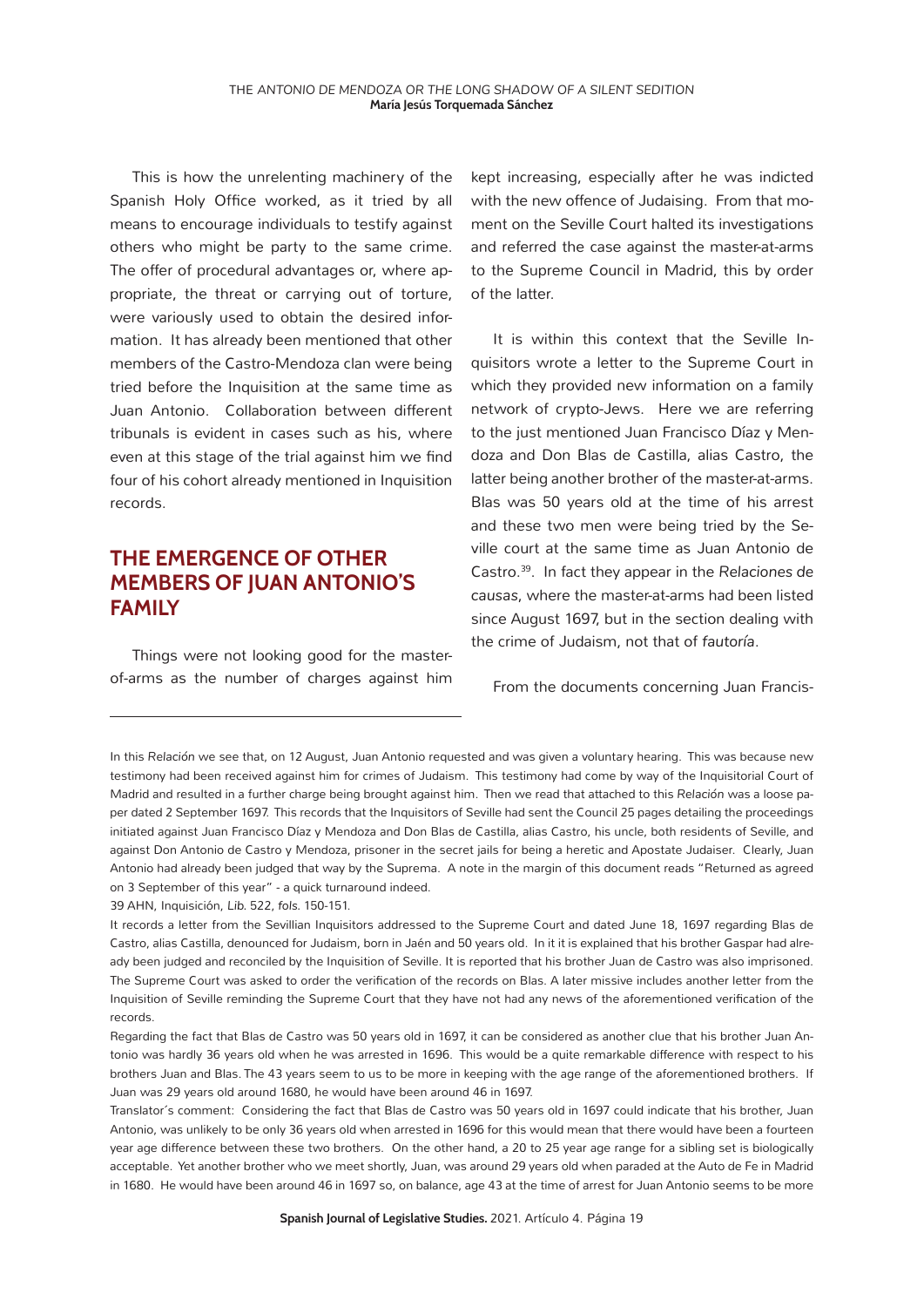co and Blas we understand the family better for in one of the papers it is recorded that Blas de Castilla was the brother of Juan Antonio de Castro, who is referred to there as Don Antonio de Castro y Mendoza. Another brother, Juan de Castro, is listed. He had already been prosecuted and reconciled by the Holy Office,<sup>40</sup> and had appeared at the famous Auto de Fe held in Madrid in 1680 when he was just over 29 years old. His wife and brother-in-law appeared there too. We refer to this Juan de Castro again later.

As it became apparent that these three men were related, despite their use of three different surnames, the new accusation of Judaism against Juan Antonio de Castro determined that from this point on all three were to be processed conjointly. It has already been mentioned that the so-called Don Blas de Castilla was in fact Blas de Castro, brother of Juan Antonio, while Juan Francisco Díaz y Mendoza, now fully confirmed as a nephew of Blas, would have been a blood nephew of them both if his mother was also a de Castro sibling.<sup>41</sup>

By this time the prisoner had been in the secret prisons of the Castle of San Jorge for about 17 months and the records of the proceedings against him consist of around 25 pages. From this point on they run hand in hand with those of the sons of Pedro de Castro alias de Castilla, Blas de Castilla, his brother Juan Antonio,, and Juan Francisco Díaz y Mendoza. With both Blas and Juan Francisco residing in Seville, this appears to result from the investigations relating to Juan Antonio that had been carried out in August.

Returning to the distortion of the surname de Castro, now obviously shared by Juan Antonio and Blas and with the latter transforming it into "Castilla". "Castro" is of Galician-Portuguese origin and is more or less equivalent to the Castilian "Castillo" or "Castilla". The latter has much nobler

In the first part of this 27 August 1697 letter from the Seville Inquisitors, again addressed to the Supreme Court, it is stated that to further investigate the proceedings against Don Blas de Castro y Castilla, Don Juan Francisco Díaz y Mendoza and Don Antonio de Castro y Mendoza, brother of Juan de Castro, it would be necessary to refer to the case records of the latter who had already been reconciled for crimes of Judaism. It is clear from Del Olmo (p.236 no. 61) that this would have been Juan de Castro y Torres who appeared at Madrid's celebrated Auto de Fe in 1680. See:

https://babel.hathitrust.org/cgi/pt?id=uc1.31822043008788&view=1up&seq=274 (accessed 25/05/ 2021).

In this, a cover letter to 25 pages and dated 29 August 1697, it is recorded that Don Blas de Castilla alias Castro was the uncle of Don Juan Francisco Díaz y Mendoza, both being residents of Seville. We also read that, along with Juan Antonio, all three were being held in the secret cells as Apostate Judaisers. It will be recalled that Juan Antonio and Blas were brothers, with two further named siblings, Juan who had appeared at the Auto da Fe in Madrid in 1680, and Gaspar. Within this now identified sibling set of four brothers it is considered likely that there would have been at least one sister, this accounting for the stated uncle/ nephew relationship between Blas and Juan Francisco Díaz y Mendoza. In fact, under these circumstances Juan Francisco Díaz y Mendoza would have been a blood relative of all four brothers.

<sup>40</sup> *Ibidem, fol.* 177. Letter from the Inquisition of Seville to the Supreme, dated 27 August, 1697: *"Para seguir las diligencias que en la sumaria que en este Santo Oficio está recibida contra Don Blas de Castro y Castilla y contra Don Juan Francisco Díaz y Mendoza y contra Don Antonio de Castro y Mendoza, hermano de Juan de Castro, reconciliado que fue en este despacho por delitos de judaísmo, necesitamos del proceso original de la reconciliación del dicho Juan de Castro, y saber si se sacó de la testificación general que el susodicho hizo contra cómplices y si se votaron dichos cómplices para ella o a continuación de dicho proceso, para que si la testificación general y votos están separados, se sirva V.M. mandar se nos remitan con dicho proceso, que uno y otra volveremos con la brevedad posible y a todo cuanto sea del agrado de V.M. acudiremos con buena voluntad, guarde D. a V.M. / Inquisición de Sevilla, 27 de agosto de 1697".* Signed by Inquisitors Porteros, Henestrosa y De los Reyes. This letter was received on 2 September, 1697 and the the case files were forwarded to the court of Seville on the following day.

<sup>41</sup> AHN, Inquisición, *leg.* 3017, Letter dated 29 August, 1697. *"Con esta remitimos a VA en 25 hojas útiles el proceso causado en esta Inquisición contra Don Juan Francisco Díaz y Mendoza y don Blas de Castilla alias Castro su tío vecinos de esta ciudad y Don Antonio de Castro y Mendoza preso en cárceles secretas de este Santo Oficio por Fautor de herejes Apóstatas judaizantes votado en la forma que V.A. lo mandará ver para que en su vista mande V.A. lo que fuere servido. Dios guarde et. Agosto 29 de 1697. / Francisco Portero de la Vega, Don Cristóbal de Henestrosa y D. Matías de los Reyes Valenzuela".*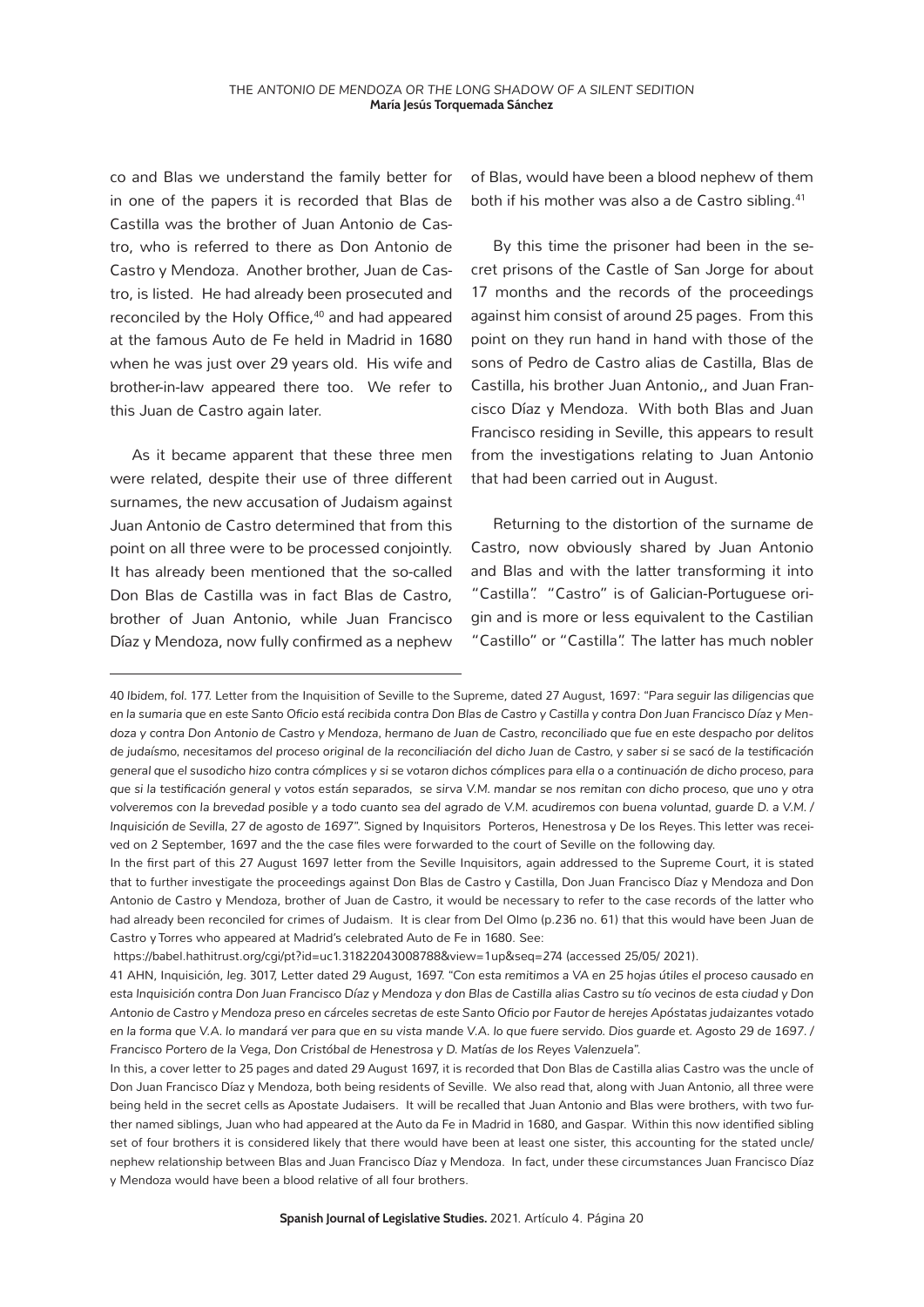connotations, more typical of the Old Christians than "Castro", which was always suspected of Jewish origins from Portugal.

This is a good example of how the crypto-Jews played with their surnames to evade investigation by the Inquisition, by using surnames relatively similar to their authentic ones but in such a way that they could not easily be linked to their kinsmen. At this point Blas and Juan Francisco had not been imprisoned by the Holy Office, merely suspected of being part of an important crypto-Jewish network. Thus it would only be a matter of time before documents mentioning the three members of the same family were being held in the prisons of Seville's Castillo de San Jorge.

So it is that, on 12 September 1697, we find Juan Francisco Díaz imprisoned in the cell of San Antonio in the Castillo de San Jorge, lengthen the lists of Judaizers within the *Relaciones de causas* drafted by the Inquisition of Seville.<sup>42</sup>

### **CONTINUATION AND OUTCOME OF THE CASE AGAINST JUAN ANTONIO DE CASTRO / ANTONIO DE MENDOZA**

Returning to the plight of Juan Antonio de Castro, the *Relaciones* for the period 16 September to 19 November 1697 record that a new charge had been laid against him, this for the crime of practicing Judaism and being in addition to the crime of *fautoría*. He learnt of this on 5 October but denied the charge, this leading to an evidentiary hearing some two days later.<sup>43</sup>

Back to square one - Juan Antonio's new trial began on 7 November 1697, this time for practising as a Jew. The next month he was given a hearing when the new testimonies were presented and the next day he was summoned to organise his defence, this for a hearing on 23 December.<sup>44</sup>

By this time proceedings against the masterof-arms had grown significantly, as can be seen

<sup>42</sup> AHN, Inquisición, *leg.* 3018, *Relación…entre el 19 de noviembre de 1697 y el 13 de enero de 1698: Juan Francisco Díaz is listed among the judizers: "Juan Francisco Díaz, natural de Cádiz y vecino de Sevilla, de 26 o 27 años. Sin oficio. Preso en las cárceles secretas con secuestro de bienes desde el 12 de septiembre de 1697 por judaizante. Cárcel San Antonio, 3 reales. No tiene bienes. El 19 de septiembre se le dio la primera audiencia y monición. Negativo. / El 5 de octubre segunda monición. / El 7 de octubre tercera monición". Side note: "Antes de ponerle la avitación se debió poner la inspección". "En 16 de octubre se le puso acusación / En 16 de octubre se le dio audiencia de prueba. Se cometieron las ratificaciones a D. Fernando Osorno, portero del tribunal."*

Here we read that Juan Francisco Díaz, born in Cadiz and resident of Seville, was 26 or 27 years old and without employment. Since 12 September 1697 he had been held in the cell of San Antonio in the Castillo de San Jorge as a suspected Judaizer. His assets had been confiscated and he was on a *ración* of 3 reales per day. On 19 September he was given a first hearing and monition - negative. On 5 October, second monition, on 7 October, third monition and on 16 October he was given an evidentiary hearing but by the time the *Relaciones* were written it appears that his assets had run out. A side note indicates that he was not searched before he was put in his cell.

<sup>43</sup> AHN, Inquisición, *leg.* 3017, *Relación de causas…entre el 16 de septiembre y el 19 de noviembre de 1697. "Quedó la última relación, que habiéndose recibido del despacho de corte, nueva testificación contra este reo por delitos de Judaísmo, se quedaba sacando a su proceso. / En 5 de octubre de este año audiencia en que se le puso nueva acusación por Judaizante. Negativo. / En 7 del dicho, audiencia de prueba."*

<sup>44</sup> AHN, Inquisición, *leg.* 3018. *Relación de causas…entre el 19 de noviembre de 1697 y el 13 de enero de 1698. "Quedaba la última relación, que en 7 de octubre de 1697 se le dio audiencia de prueba sobre el delito de judaizante de que fue testificado y se le había puesto nueva acusación. / En 4 de diciembre de dicho año se le dio audiencia de publicación / en 5 de dicho audiencia de comunicación de defensas / en 23 de dicho audiencia en que articuló defensas".*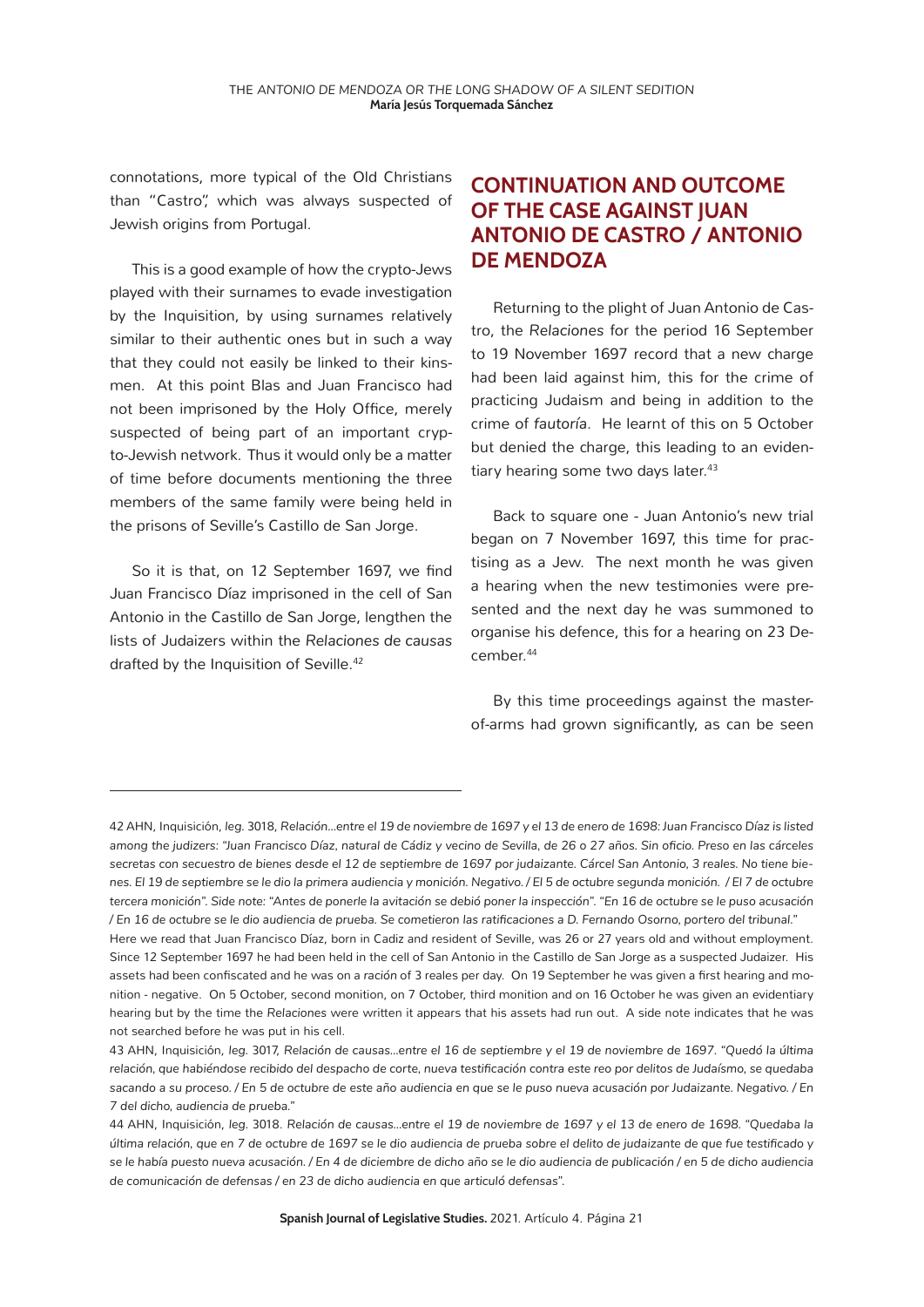from a letter sent by the Seville Court to the Council in Madrid, this dated 28 January 1698.45 This correspondence requested an order from the Suprema regarding what to do with the defendant, Juan Antonio. Such action was normal practice when Inquisitors disagreed, even when facts were proven, and indicates that in Juan Antonio's case the Seville Inquisitors could not agree on the terms of the sentence to be handed down to him for his transgressions.

The problem lay in the fact that the crime of *fautoría*, for which he had initially been prosecuted, had now been joined by formal allegations that he was a practising Jew, this following the new evidence that had been presented. In such cases the Supreme Council had the final word and it is worth noting that in this letter, contrary to the stated age of 36 which was repeatedly recorded for the defendant in *Relaciones* reports, the Seville Inquisitors now reported that Juan Antonio was 43 years old.

The often praised exactness that is evident within Inquisition archives must be called into question here for, in this and other cases when it comes to accurately establishing the age of an accused, confusion often arises. This is because months, and sometimes years went by while individual trials proceeded, yet the age of the defendant as recorded in documents did not change.

In the surviving papers recording the case against Juan Antonio de Castro it is obvious that

there are two distinct lines. As already noted, in the *Relaciones* he is repeatedly recorded as being age 36, seeming the result of a repeating error. Meanwhile, in other documents, he is stated to have been quite a bit older, for example here in the correspondence between the Suprema and the Seville Inquisitors where his age is recorded as 43. As already explained as well, further confusion arises given the passage of time, in Juan Antonio's case from when he was first arrested (no later than the middle of 1696) until his trail is lost (this shortly after he was sentenced at the end of 1698). So it is that, at the end of 1698, Juan Antonio must have been around 39 if we follow the headings of the *Relaciones*, or 46 if we prefer to be guided by the correspondence between the Court in Seville and the Supreme Court in Madrid. This difference in age seems relatively unimportant in the context of his trial but gains considerable significance when we try to establish his fate after apparently fleeing Iberia, this shortly after sentencing. Attaining the age of sixty conferred a certain dignity within the Jewish community.<sup>46</sup>. This means that if Juan Antonio is taken to be age 43 at the time of his arrest he would have been what is called Ha-Yashish in 1713, the year when some self-claimed descendants place him as living in the city of Amsterdam. Conversely, if only age 36 at that time it seems that he would not have been Ha-Yashish.<sup>47</sup>

The case against Juan Antonio continued its protracted course. We know this from the *Relaciones de causas* drawn up for the period 19 No-

<sup>45</sup> *Ibidem,* loose letter addressed by the Court of Seville to the Supreme on 28 January, 1698 and received on 3 February: *"Con esta remitimos a VA en 179 fojas útiles el proceso causado en esta Inquisición contra D. Juan Antonio de Mendoza alias Don Antonio de Mendoza natural de la ciudad de Jaén, residente en esta ciudad, de oficio Maestro de Armas, de edad de cuarenta y tres años preso en cárceles secretas de esta Inquisición por delitos de Fautoría y sospechas de judaísmo. Votado en definitiva como V.A. siendo servido mandara hacer. Que Dios Guarde a V.A. Inquisición de Sevilla Enero 28 de 1698. / Dr. Don Cristóbal de Henestrosa y D. Matías de los Reyes Valenzuela."*

<sup>46</sup> DAVIS, D. The Jewish Cemetery at Kalkara, Malta. In: *Transactions and Miscellanies*, 28 (1981-1982), Jewish Historical Society in England, pp. 145-170.

<sup>47</sup> In Jewish culture, the quality of *Ha-Yashish* is given, in general opinion, to males who have turned 60 years old. However there are some who claim that, centuries ago when people's life expectancy was shorter, that dignity could possibly be achieved before age sixty.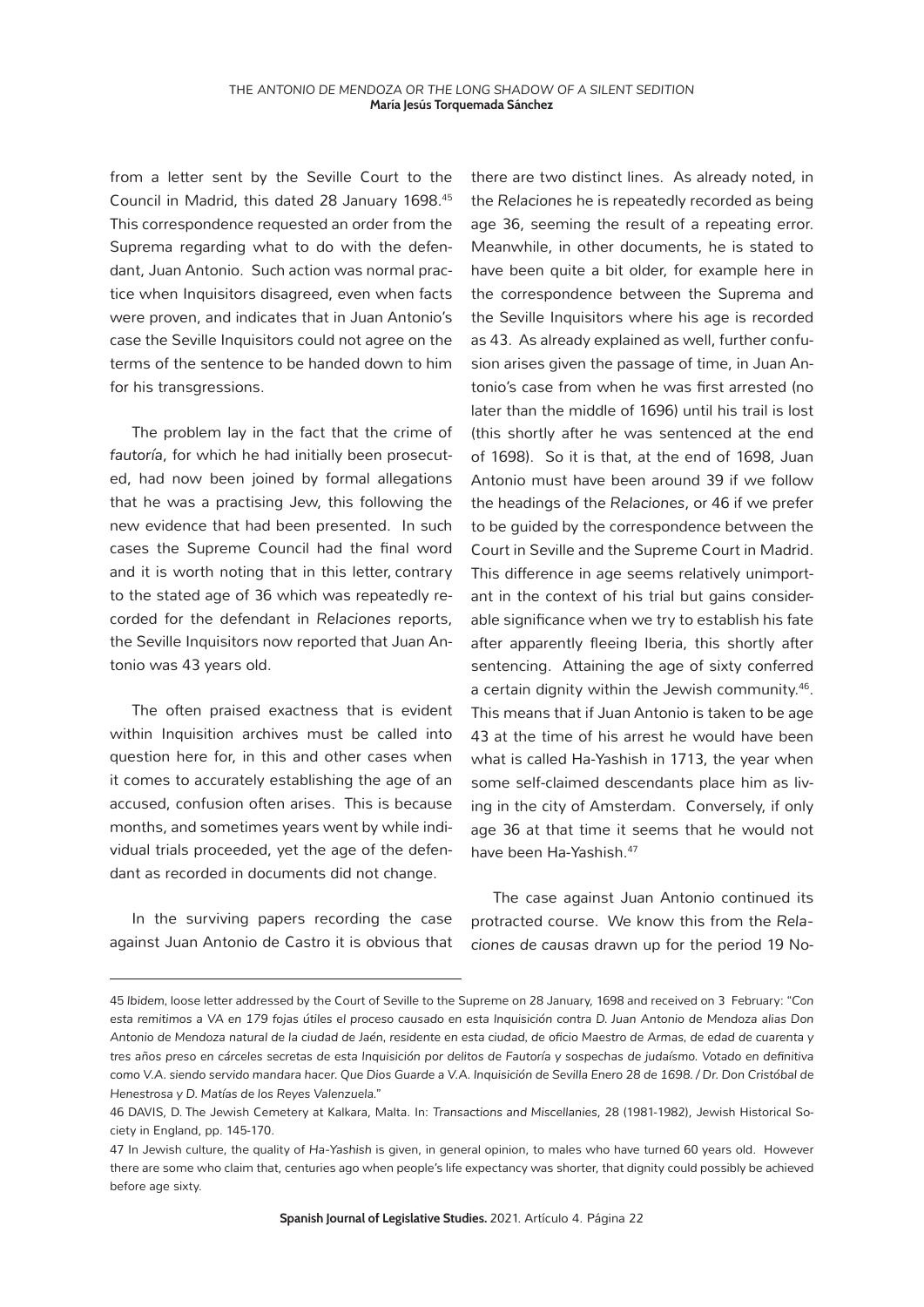venber 1697 to 13 January 1698 by the Court in Seville for on 23 December 1697 he was summoned to present his defences.

Then followed the obligatory break over the Christmas period when a draft sentence was prepared. Here, in the next *Relaciones* report it is recorded that the Inquisitors of Seville voted *en discordia*, this implying that there was dissent as to how the defendant should be punished. As a consequence they needed to consult the Suprema in Madrid for a solution and this required them to assemble various papers - the votes of the district Inquisitors, the records of the trial in question, and the content of the proposed resolution that had been drawn up and which had been voted upon. All this was sent to Madrid.<sup>48</sup>

But unluckily for Juan Antonio, either inadvertently or deliberately the Seville Inquisitors had neglected one of the vital steps in the usual procedure for cases like his. When the documents from Seville arrived in Madrid it was realised that the proposal for a resolution had been sent too soon as no torture test had been carried out. This was an essential part of the process necessary to resolve such charges as those laid against Juan Antonio because he had not confessed his guilt, meaning that his innocence or guilt could not be reliably demonstrated. For this reason, on 4 February the application of torture was declared unavoidable and, in a letter received a week later, the Court in Seville was charged with taking immediate action. Probably Juan Antonio's age, stature and fitness made him the ideal candidate to experience torture, leading all to believe that there would be no irreparable damage to his body.

In addition to their being reprimanded by the Madrid Council for their omissions to this point, further negligence on the part of the Seville Inquisitors is evident in their delay in carrying out the orders that they had received for torture *ad*  arbitrium was not applied immediately, <sup>49</sup> rather left until 19 April as we now see.

In this way the unavoidable step in the eyes of the Supreme Court was finally completed on 19 April, but without a confession being obtained.<sup>50</sup> Regarding the untoward delay in the application of torture there is an interesting letter filed among the *Relaciones*, this sent by the Seville Court to the Council in Madrid. Here they sought to exonerate themselves after having been reprimanded on several occasions for being too slow, among other things when executing 'the torment'. In their defence the Seville Inquisitors argued that they were in charge of some 80 prisoners and that they could not even cope with the required number of hearings. They even mentioned the old age and apparent senility suffered by the Inquisitor Porteros whose attendance at Tribunal proceedings embarrassed his companions, for example his talking to the wall during torture ses-

<sup>48</sup> AHN, Inquisición, *leg.* 318, *Relación de causas…entre el 13 de Enero y 5 de marzo de 1698. "En 4 de enero de este presenta año (1698) se votó por el Inquisidor Doctor Don Cristóbal de Henestrosa y por el ordinario de este Arzobispado Doctor D. Juan Ignacio de Alfaro, conformes que a este reo en Auto público de Fe habiéndole de próximo, y si no en una iglesia, estando en forma de penitente, se le lea su sentencia con méritos, abjure de levi, sea gravemente reprehendido, advertido y conminado, y desterrado de la villa de Madrid, y de esta ciudad y la de Jaén, por tiempo de tres años, y privado perpetuamente de llegar a los puertos de mar y doce leguas en contorno, con que antes de ejecutarse se remita a V. A."*

<sup>49</sup> *Ibidem. "En 29 de dicho se remitió el proceso a V.A. En 11 de febrero se recibió el voto de V.A. de 4 del mismo, por el cual se sirve de mandar, que este reo sea puesto a questión de tormento ad arbitrium. / Que este tormento se debía haver dado. Que se ejecute luego."*

Torture ad arbitrium meant that the choice of torture was left in the hands of the Seville Court.

<sup>50</sup> *Ibidem, Relación de causas…entre el 5 de marzo y el 30 de abril de 1698. "El 11 de febrero se había recibido el voto de VA en que se ordena tormento / ad arbitrium. / En 19 de abril se ejecutó el tormento. Negativo."*

It is not specified what form of torture was applied on 19 April but it seems most likely that Juan Antonio had to experience the rigors of the rack, which he seemingly did given that no confession to the allegations made against him was forthcoming.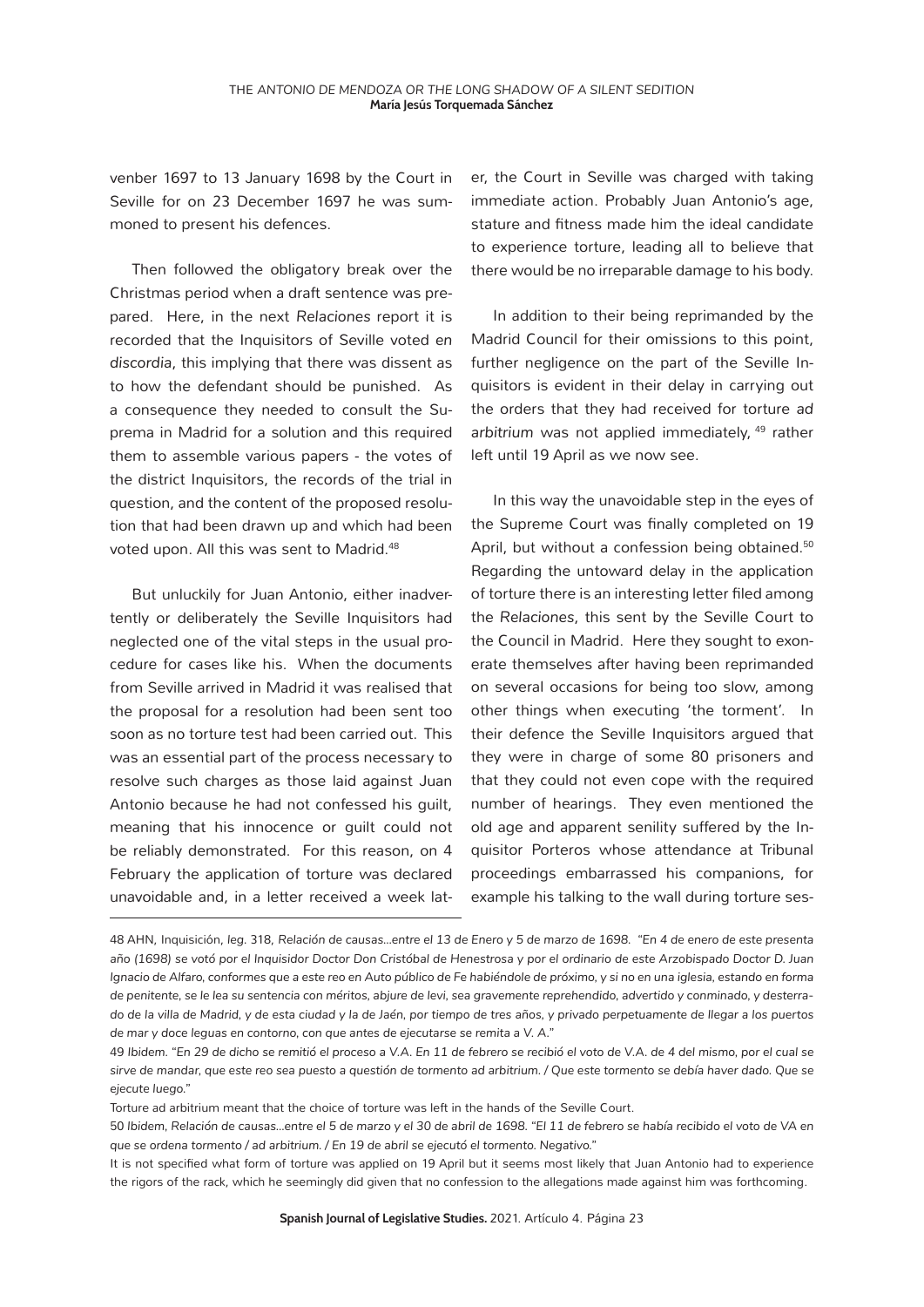sions, believing that he was addressing the prisoner and so causing considerable embarrassment to the other officials in attendance.<sup>51</sup>

The proceedings against the accused wound on but still Juan Antonio did not confess to any of the charges laid against him. Time came when it was appropriate for the Seville Inquisitors to pronounce on the allegation that he was a Judaiser, a charge that had been added to the crime of *fautoría* as already discussed. However, when they found him guilty of this further crime they were once again unable to agree on the appropriate punishment. Again the terms of the disagreement had to be sent to Madrid so that the Suprema could rule on the solution to be adopted. By this time the record of Juan Antonio's trial had grown from the initial 25 pages to a total of 189.<sup>52</sup>It can be taken from the course of the trial that, rather than rule on two separate charges, the Holy Office preferred to pass a joint verdict and to simultaneously punish Juan Antonio de Castro for both crimes, that of *fautoría* and practising as a Jew, seemingly meaning that the proposed sentence for *fautoría* alone was momentarily suspended.

In the *Relaciones* for the next period it is recorded that Juan Antonio's case for the two crimes of which he was accused was voted in discord by the Seville Inquisitors on 13 May but the definitive solution prescribed by the Council was not received back in Seville until 1 June.<sup>53</sup> This meant that over a fortnight had passed, from the time that the ruling in dispute had been sent from Seville to the time that the pronounced sentence was received back from Madrid. The next *Rel*aciones also mentions him<sup>54</sup>, but the complete content of Juan Antionio's sentence does not appear until the *Relaciones* for the period 21 October 1698 to 19 January 1699. By this time some of the terms and sanctions prescribed on 1 June had already been carried out.

As in most similar cases the original document containing the judicial decision is missing, but in Juan Antonio's case its exact wording is recorded, thanks to its transcription to these later papers recording his fate.<sup>55</sup> Here we see a sentence typical of those handed down by the Inquisition to people convicted of practising as Jews, with the now named Juan Antonio de Castro alias Antonio de Mendoza being recorded as never confessing.

<sup>51</sup> *Ibidem, Relación de causas…entre el 23 de julio y el 16 de septiembre de 1697.* 

This includes a loose piece of paper being a letter signed by the Inquisitors of Seville on 15 April 1698 and addressed to the Supreme Court in Madrid.

<sup>52</sup> Ibidem. Relación de causas...entre el 5 de marzo y el 30 de abril de 1698. Loose letter from the court of Seville to the Supreme concerning the alleged crimes of judaism attributable to Juan Antonio de Castro: *"Con ésta remitimos a VA. en 189 fojas útiles el processo causado en esta Inquisición contra Don Antonio de Mendoza natural de Jaén por culpas de Judaísmo votado en la conformidad que VA mandará ver y a nosotros lo que devemos ejecutar. Guarde Dios a Vuestra Alteza. Inquisición de Sevilla, Mayo 13 de 1698. Dr. Don Cristóbal de Henestrosa y D. Matías de los Reyes Valenzuela."*

<sup>53</sup> Ibidem, Relación de causas…entre el 30 de abril y el 22 de junio de 1698. "Quedó la última relación en que se le dio tormento el 19 de abril. Negativo. / En 13 de mayo se remitió a V.A. este processo en discordia. / El 1 de junio se recibió el voto de VA en que se sirve mandar que este reo (salga) en Auto público de Fe, habiéndole de próximo, y si no en una Iglesia estando en forma de penitente con San Benito de media aspa, se le lea su sentencia con méritos, abjure de vehementi; hábito y cárcel por seis meses y perdimiento de la mitad de sus bienes, y sea desterrado de Madrid, Sevilla y Jaén y diez leguas en contorno por seis años y privado perpetuamente de llegar a los puertos de mar y secos y doce leguas en contorno, y que no use el apellido de Mendoza, sino los que tiene por sus padres pena de 200 azotes."

<sup>54</sup> Ibidem, Relación de causas…entre el 23 de junio y el 25 de agosto de 1698.

<sup>&</sup>quot;Quedó la última relación que el primero de junio se recibió el voto de VA por el que se sirve mandar que a este reo…" No ha habido novedades y se reproduce la solución decretada por la Suprema el 1 de junio."

<sup>55</sup> *Ibidem, Relación de causas…entre el 21 de octubre de 1698 y el 19 de enero de 1699. "Y que en 1º de junio se recivió el voto de V.A. en que se sirve mandar, que este reo salga en auto público de fe habiéndole próximo, y si no en una iglesia, estando en forma de Penitente, con San Benito de media aspa, se le lea su sentencia con méritos, abjure de vehementi, con perdimiento de*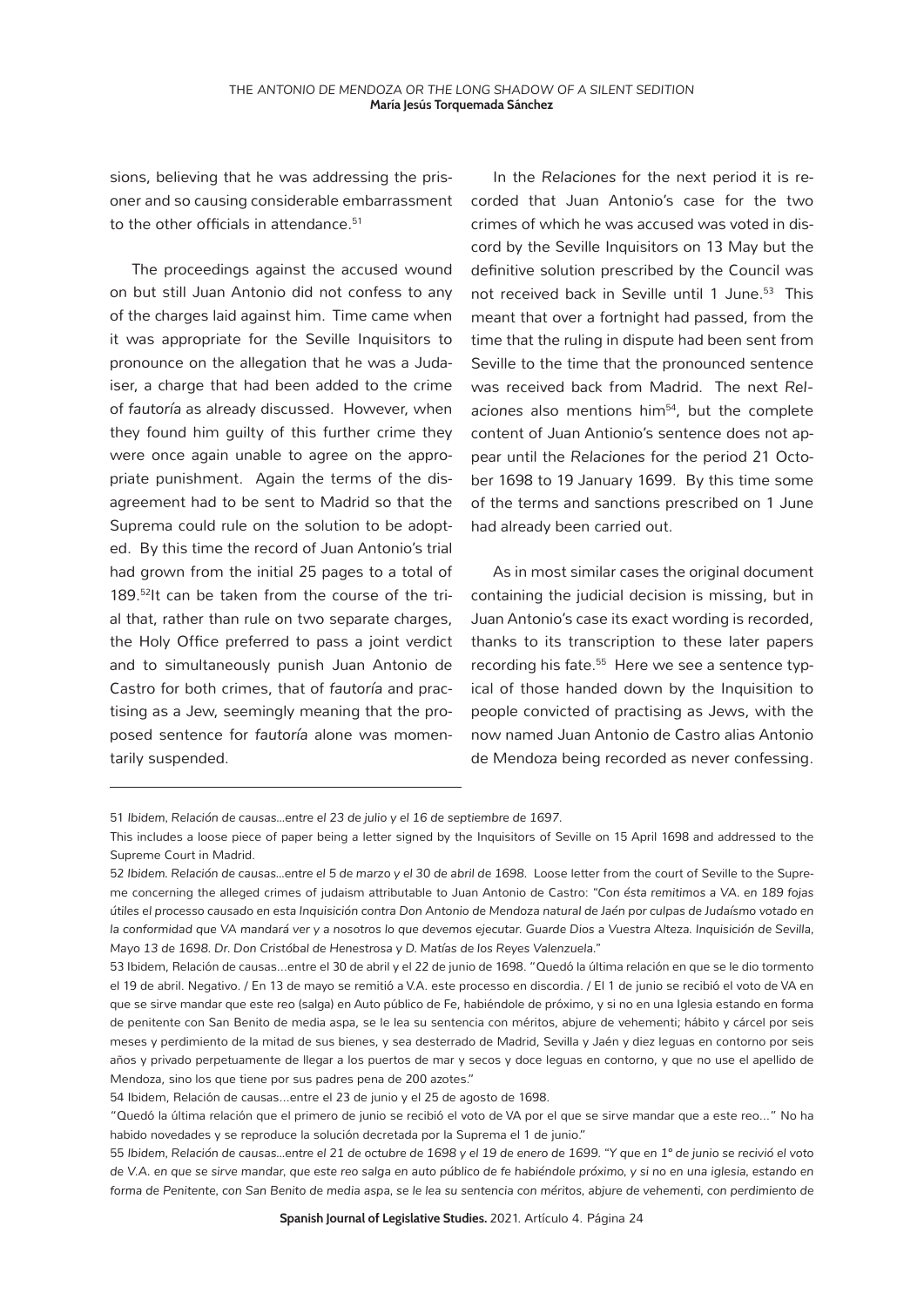This denial seems to be the reason why his sentence was not too severe. As in so many similar cases, the verdict in his case contained both spiritual and non-spiritual penalties.

To begin this phase of proceedings against Juan Antonio the Seville Court was ordered to require the prisoner to appear at a public Auto de Fe, but only if its Inquisitors were planning to hold such an event in the near future. Otherwise, he would need to appear in the more secluded environment of a Church, so dispensing with the pomp of a public Auto. At that time, the Inquisitorial coffers no longer enjoyed the large inflow of revenue that they had seen during the 16th century so the Suprema, aware of the enormous expense involved in holding a public Auto, offered the other and far more economical option.

This was the type of ceremony in which Juan Antonio de Castro appeared, along with other prisoners. All were taken from their cells in the Castillo de San Jorge to the nearby church of Santa Ana. Once there and in turn, each prisoner would have been read their sentence *con méritos*, that is to say at length, with a full account of all the heretical acts attributed to them, the evil they contained and the evidence that supported conviction. For Judaisers such as Juan Antonio it would then have been ordered that the *sambenito*, a tunic decorated with a St Andrew's cross both front and back, be worn. This was one of the symbolic penalties that characterised crypto-Jewish penitents in the times of the Inquisition in Spain.

Another of the punishments included in Juan Antonio's sentence was that of *abjuración de vehementi*. This required him to formally renounce the heresy of which he had been found guilty, Ju-

daism in his case. The word *vehementi* implies that there was very good evidence to confirm his conviction on that charge. Following certain formalities, this declaration would have been made by him during his appearance at the Church.

The sentences of a non-spiritual nature are then recorded, these being rulings that directly affected his wealth and person. In this regard he was first required to forfeit half of his assets. This seems to indicate that, despite the more than notable loss he must have suffered from the impost of three *reales* per day since capture, even after well over two years in prison he might still have had at least limited assets. Certainly money would be needed as a further part of his sentence required him to remain in the Penitentiary Prison for a period of six months, during which time he would have to continue to wear the *sambenito*.

Following this, and to prevent him from returning to places where he carried out his alleged criminal activities and could therefore more easily relate to other co-religionists, a further sentence was added: this was the penalty of exile. First, perpetual exile from the Court in Madrid and its surroundings was invariably stipulated since in this locality it was easy to go unnoticed and continue committing crimes. Additionally, Juan Antonio was banished from other large towns in which he had at some time lived, these including Seville, Jaén and Puerto de Santa María. Here exclusion was not perpetual, rather for a period of six years. A distance of ten leagues was set down as the exclusion zone around each of these cities.56 Then, as Juan Antonio had been caught and imprisoned in an important sea port and that there was a well-founded suspicion that he would try to escape from Spanish territory once he had served his sentence in the Penitentiary Prison,

*la mitad de sus bienes, hábito y cárcel por seis meses, y desterrado de Madrid, Sevilla, Jaén y Puerto de Santa María y diez leguas en contorno por seis años, y privado de llegar perpetuamente a los puertos de mar y secos, y doce leguas en contorno, y que no use del apellido de Mendoza sino del que le toca por sus padres, pena de doscientos azotes."*

<sup>56</sup> The area closed to him was marked by a radius of about fifty kilometres from the centre of each of these towns.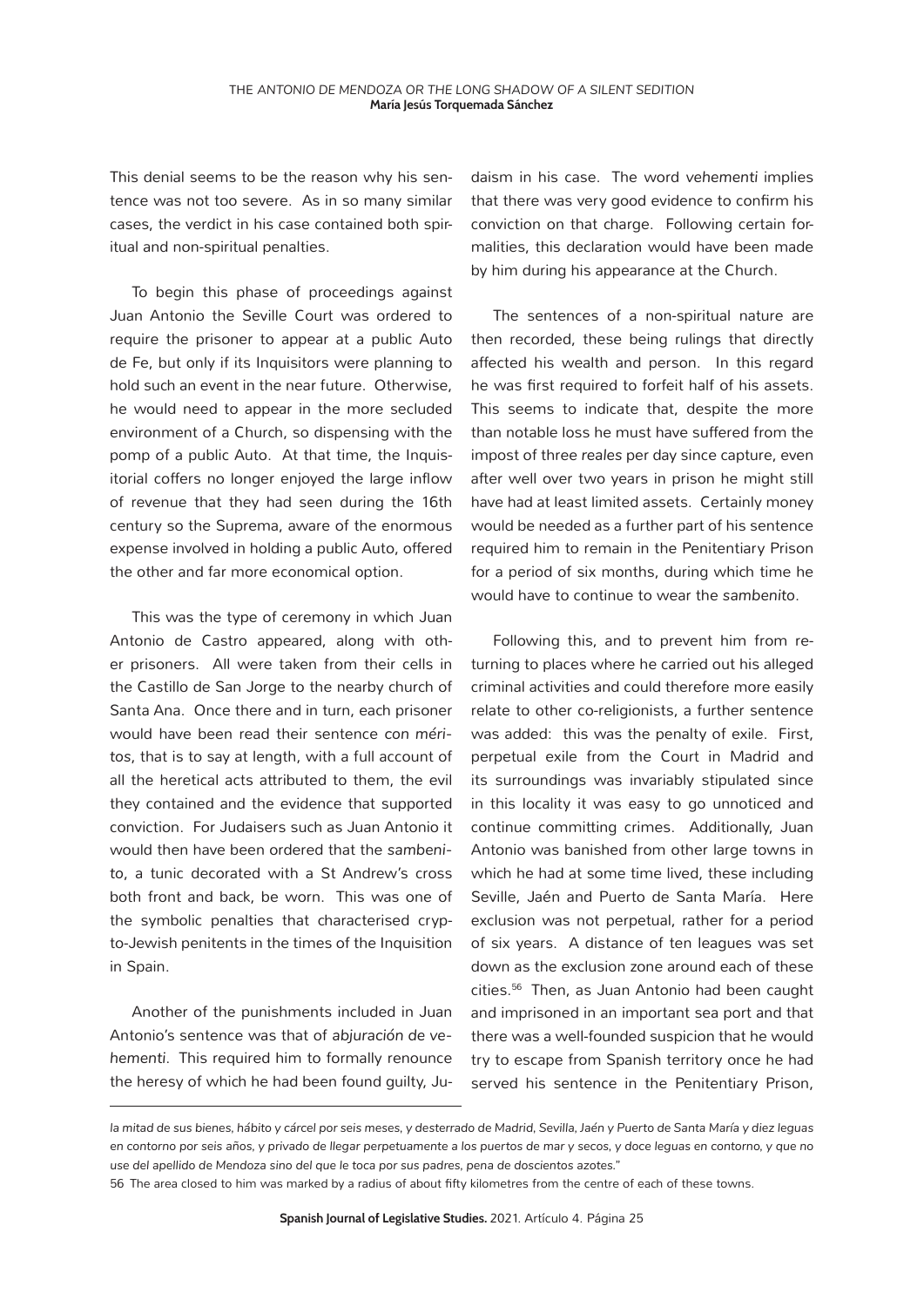a further territorial prohibition was prescribed. In this regard he was forbidden for life from approaching within twelve leagues of border posts whether they be river ports, the so-called "dry ports", or maritime.<sup>57</sup>. Experience had shown that the Judaizers who had suffered the harshness of the Inquisition often tried to escape from Spain, along with their relatives. To this stage Juan Antonio's sentence is not unusual.

However, Juan Antonio's sentence then contains a distinct peculiarity: as the last mandate and from that moment on he was formally prohibited from using the surname Mendoza, for it was not even his maternal surname.<sup>58</sup> Rather he was forced to use the surname de Castro, this having far more Jewish connotations. If he relapsed on this matter he stood to be punished with two hundred lashes.

This sentence meant immediate re-imprisonment of our protagonist, this after almost three years in the secret prisons given the length of his trial. Now he would have to suffer six more months in the so-called Penitentiary Prison, among others who had been sentenced.

The *Relaciones* and some loose papers attached to them give us an account of other events that took place around this time. Especially relevant is a letter sent by the Inquisitors of Seville to the Council in November of 1698. Judging by the contents of this letter, Juan Antonio's financial situation had changed dramatically after he was forced to support himself out of his own assets given the long time it had taken for his case to be resolved.

Thanks to these documents, another circumstance that we know of is the limited means available to the Seville Court to spend on the many inmates who were housed in its overcrowded prisons. The overload at the Castillo de San Jorge and the dwellings of some of the members of the Seville Inquisition encouraged the latter to ask the Supreme Court to order the holding of an Auto de Fe for approximately thirty inmates who, once sentenced and taken to the ceremony, would be able to leave the secret prisons. This was because they were prisoners whose cases were already in the final stages of processing, so they were firm candidates to be taken to such an Auto just as soon as they were sentenced. They argued that this plan would free up the space needed for new prisoners who kept on arriving. They also argued that it would mean saving the cost of maintenance for the many inmates who were poor. Juan Antonio de Castro is specifically mentioned, with the Inquisitors saying that he hardly had enough money left to support himself.<sup>59</sup>.

<sup>57</sup> Here each exclusion zone is almost 58 kilometres in radius.

<sup>58</sup> According to what he declared in the first hearing before the Seville Holy Office, Torres was the surname of Juan Antonio's mother. In other documents, seemingly related to this man, his mother's surname is shown as Morales. It is possible that the surname Mendoza might have been that of another of his paternal or maternal ancestors but, if so, it is considered most unlikely that the Suprema would have forbidden Juan Antonio from using Mendoza as his surname.

<sup>59</sup> AHN, Inquisición, *leg.* 3018. *Relación…entre el 23 junio y el 25 de agosto de 1698.* Nothing new is inserted there concerning Juan Antonio de Castro. However, attached is a letter sent by the court of Seville to the Council dated November 10, 1698: *"Hallándonos con cinco causas votados con consulta de V.A. que son las de D. Antonio de Castro y Mendoza; el hermano Alonso de Jesús; Alonso Martín Canales; Manuel Mandinga; Luis Valero, que los cuatro los sustenta el fisco por pobres; y a Don Antonio de Castro le queda muy poco de que alimentarse nos ha parecido se podrá disponer auto dándonos V.A. licencia para ello y que de*  las causas que hoy remitimos votadas se podían agregar a dicho auto las seis causas de las Santanderes hermanas por no tener *dependencia con la complicidad y estarlas sustentando el fisco a las cinco que están vivas y tener necesidad de cárceles así para las que votaremos y remitiremos a V.A. el correo que viene, como para ser treinta reos fuera del castillo y casas de ministros; y aunque Manuel de Santander hermano de las dichas no se le ha podido dar la publicación que se está acabando, está confitente y testifica a sus hermanas y contra otros cómplices está diminuto; y la causa de Gerónimo Gutiérrez Díaz nos parece se podía agregar a dicho auto porque su madre y hermanos a quien testifica hicieron fuga del Puerto de Santa María para fuera de los*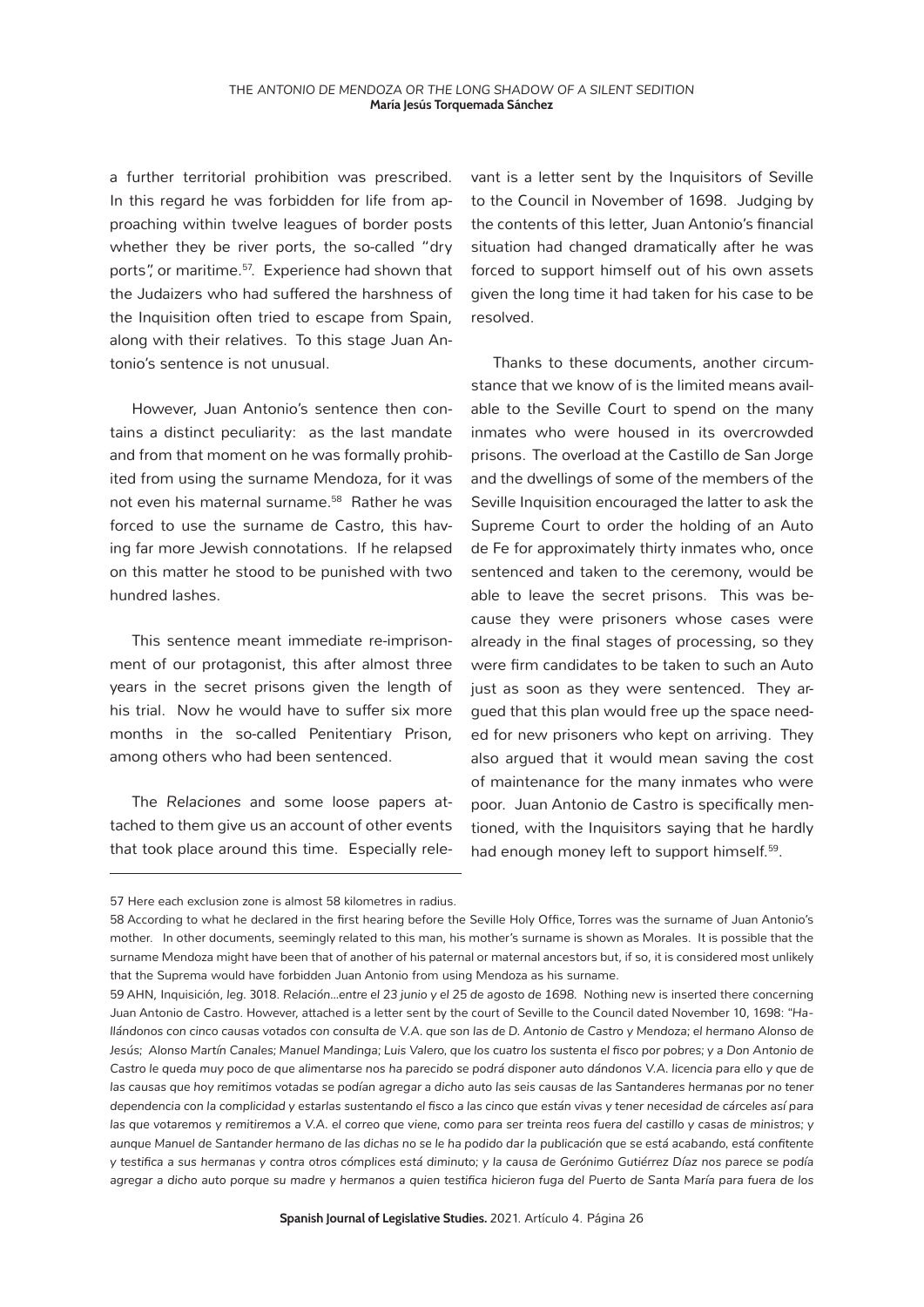There is a note in the margin of this letter. It states that, in view of the reasons given, the Council in Madrid agreed to the request made by the Seville Court.<sup>60</sup> Thus, the Seville Inquisitors gained permission to celebrate an Auto de Fe that would allow the partial clearance of the Castillo de San Jorge.

And so it was done, with the *Relaciones* recording that the planned Auto de Fe took place just three days before Christmas 1698 in the nearby church of Santa Ana.<sup>61</sup> It is this document that gives us the last precise information about Juan Antonio de Castro. Other defendants are also mentioned, although fewer than the Seville Inquisitors had initially envisaged. And it is during this ceremony that Juan Antonio recanted his heresy in accordance with the sentence he had been given.62

Again it is documents attached to the *Relaciones* that give us a good idea of the precautions that needed to be taken by the Seville Inquisitors because of the conditions at their Penitentiary

Prison. In the usual course of events Juan Antonio would have been sent to this prison immediately after the Auto de Fe, this being a requirement of the rules set down by the Holy Office. When the Seville Inquisitors were preparing to lock him up there for six months as ordered by his sentence, Juan Antonio argued that this would put his life at risk. He claimed that this was because others at the prison (he did not specify whether he was referring to inmates or jailers) might want to take revenge against him for some confrontations and fights in which he had been involved some years before. It was not for nothing that he was a man skilled in the handling of weapons for, among other jobs he had held was the position of *Guarda de Millones*, that is to say a tax collector. For obvious reasons this was not a job that endeared him to his fellow citizens.

Juan Antonio went so far as to speak of some violent events and recounted that on one occasion he had been wounded with a gun, and that on another he had cut the face of one of his attackers.

61 *Ibidem, Relación…".entre el 21 de octubre de 1698 y el 19 de enero de 1699.* "En domingo 21 de diciembre de dicho año se executó así en auto particular de fe que se celebró en la iglesia parroquial de Santa Ana de Triana."

62 *Ibidem,* Document in which the Sevillian court gives an account of certain details of the celebration of the Auto de Fe on December 21 in the Church of Santa Ana. The convictions of the prisoners who came out to the ceremony were specified and Juan Antonio de Castro was listed as an offender who had abjured *de vehementi.* Along with him came out, among others, the "Santanderes sisters", belonging to another family of judaizers, and some bigamists.

*Reinos según la sumaria que tenemos; y antes de testificarlos el susodicho ejecutaron la fuga; y también nos parece podían salir en dicho auto Antonio Rodríguez y Feliciana Rodríguez su hermana vecinos de La Campana porque los dos hermanos a quienes testifican residentes de estos reinos que están votados a cárceles secretas con consulta de V.A. la hermana está presa en la Inquisición de Valladolid y el hermano no ha podido ser asido por no saberse donde está, y tampoco tienen bienes para alimentarse; y los procesos de Diego López Duro y María de Herrera su mujer nos parece se detengan hasta ver si resulta alguna cosa de los Procesos de Antonio Gómez y María de Castro su mujer y Josefa de Santillana presos en la Inquisición de Córdoba quien nos tiene avisado estar dadas las publicaciones y estar negativas hacia algunos cómplices; VA mandará lo que debiéramos ejecutar. Guarde Dios a V.A. Inquisición de Sevilla Noviembre 10 de 1698. / Dr. Don Cristóbal de Henestrosa y D. Matías de los Reyes Valenzuela."* 60 *Ibidem,* According to a note in the margin, the letter from the Sevillian court was received at the Supreme on November 18. On November 20, another note was written in Madrid in the margin of the missive to follow up on what was requested from Seville: *"Sus excelencias Señores Miguélez, Segura, Soto. Escríbanles que reconociendo que no resulta inconveniente pueden ejecutar lo que les pareciese".* Another note in the margin states that the order has been complied with: "Escribiose". There is also a loose letter dated November 20 addressed by the Supreme Court to the Sevillian Inquisitors where they are granted permission to celebrate the Auto Particular de Fe as requested by the Inquisition. From Seville they answer that an Auto Particular de Fe will be celebrated in the church of Santa Ana on September 21: *"Se hará en Santa Ana de Triana el día de Santo Tomás, 21 del el presente mes de diciembre y que salen al Auto 13 reos habiendo dado cumplimiento a las órdenes asegurando las prisiones de las personas mandadas prender por VA en las testificaciones generales de Ángela de Santander, una de las reos que sale al referido Auto".* Firman los Inquisidores Henestrosa, De los Reyes, Colodrero y Llanes.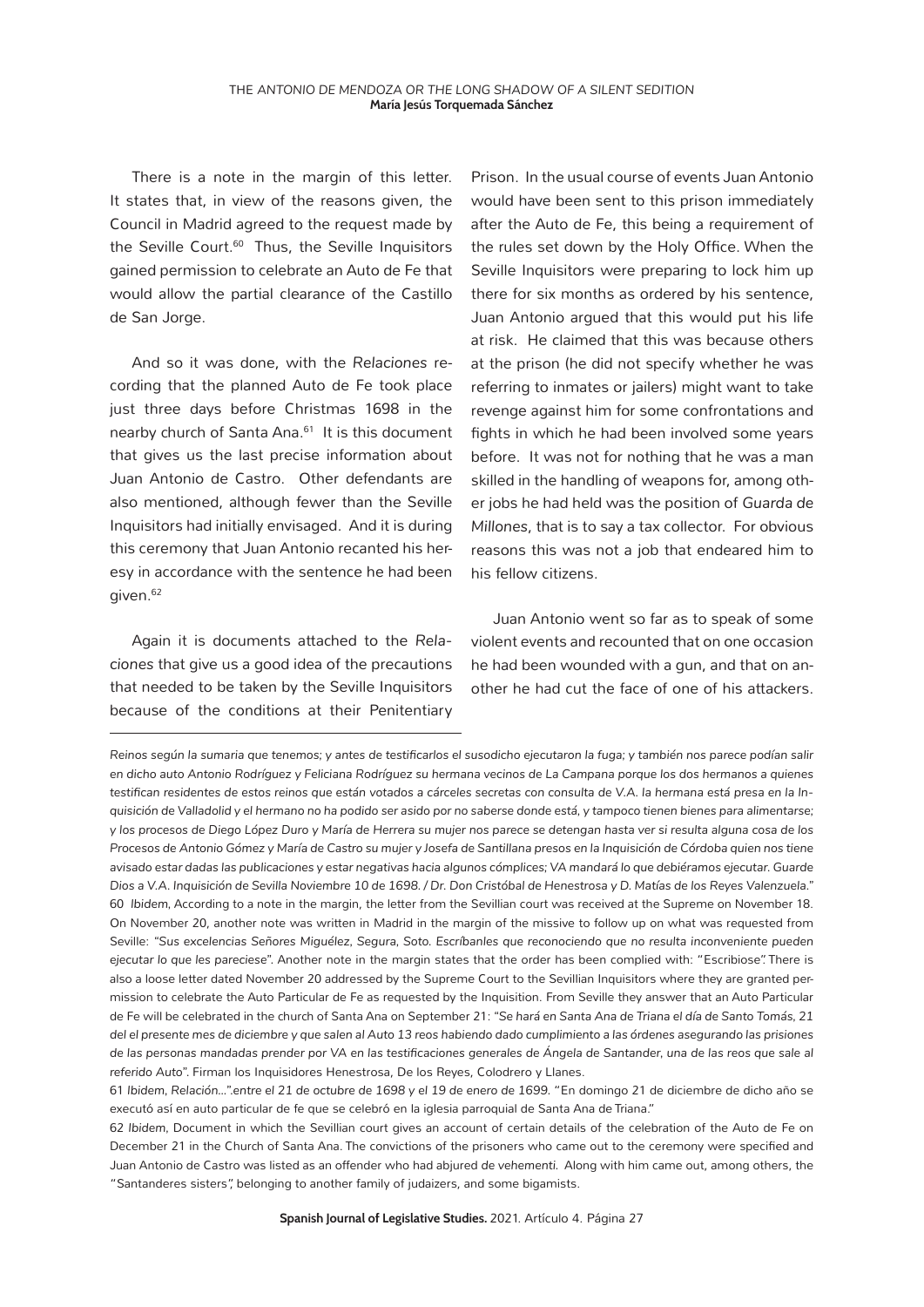He said that all these things had happened when he was in charge of the collection of tax while serving the Count of Montellano, José de Solís y Valderrábano.63. The *Millones* was a tax much reviled by many citizens as it was levied on various common consumer goods that were considered essential.64 Such unpopular jobs as collecting this tax were often undertaken by Judeo-converts. The fact that our Master-of-arms had made inadequate use of his skills on occasion, that he had been found guilty of being a Judaiser and that his job as a tax collector obviously made him an odious character to many. Somehow he managed to sow doubt among the Seville Inquisitors concerning his survival should he be put in their Penitentiary Prison. Moreover, displaying both intelligence and cunning, Juan Antonio himself must have suggested the solution of his being transferred to another prison, this relatively close to Seville but located in a town where he was not so well known. In this regard we venture to suggest that he mentioned the prison where prisoners punished in the Inquisitorial Court of Llerena were taken.

Given the situation just outlined the Seville Inquisitors again wrote to the Supreme Court, this in a letter dated just two days before Christmas. They listed all the above information and asked how they should act - without forgetting to suggest that Juan Antonio could serve out his six months sentence in the prison of the Court of Llerena in Extremadura. This was a serious mistake for, as already mentioned, Juan Antonio seemingly had friends and acquaintances in this region. Proof of this is obvious for, at his request, testimonies of exoneration had been sought from the Court in Llerena during his trial.

Once again Juan Antonio spent Christmas in the prison of San Jorge, a waiting period while the Holy Office interrupted its administrative and bureaucratic activity until after Epiphany.

In cases like that of Juan Antonio the Holy Office had to trust the opinion of the district Inquisitors as they were invariably more familiar with their prisoners and the conditions in which they were to be held. Finding no obstacle to the proposed transfer to the prison in Llerena the reply informed the Seville Inquisition to that effect, this by letter dated 7th January 1699.<sup>65</sup>

The next piece of information about the fate and subsequent adventures of Juan Antonio de Castro can be found in certain Inquisitorial documents dating from 1701. The tribunals of the Holy Office were in permanent contact with the Suprema as they had to give regular updates regarding the state of their trials and the prisoners who were serving their prison sentence. As well, the personal details of those who should have been imprisoned but had managed to escape and were at an unknown address were also required to be

**Spanish Journal of Legislative Studies.** 2021. Artículo 4. Página 28

<sup>63</sup> This man was an eminent figure during the reigns of Charles II and Philip V. He held the posts of Assistant of Seville, President of the Casa de Contratación, President of the Council of the Indies and Viceroy of Sardinia

<sup>64</sup> This was an indirect tax approved by the Court of Castille on 4 April 1590. It was levied on the consumption of wine, vinegar, oil, meat, soap and tallow candles.

<sup>65</sup> AHN, *Inquisición, leg.* 3018. Letter from the Sevillian court to the Supreme dated on December 23, 1698. *"Habiéndose celebrado el auto de fe de que damos cuenta a V.A. en carta de la fecha de esta, habiendo salido en él Antonio de Castro alias Mendoza con San Benito de media aspa al entregarle al Alcayde de la cárcel de la Penitencia nos representó el riesgo con que se hallaba en esta ciudad por haber sido Guarda de Millones en ella en tiempo del Conde de Montellano en el cual le tiraron unos carabinazos, y por otras travesuras, y haber cortado a uno la cara dice hallarse en conocido riesgo de la vida, y nos pidió le pusiésemos donde el Tribunal gustase para que cumpla los seis meses de cárcel de penitencia al que fue condenado, y respecto de estar tan cerca la Inquisición de Llerena nos parecía se condujese a aquella Inquisición para evitar el riesgo, que ha significado. Vuestra Alteza nos mandará lo que debemos ejecutar. Guarde Dios a Vuestra Alteza. Inquisición de Sevilla Diciembre 23 de 1698.*  (signed by) *Cristóbal de Henestrosa, Dr. D. Matías de los Reyes Valenzuela, Dr. D. Antonio Llanes Campomanes." "En el Consejo a 7 de Enero de 1699. Remítanle a la cárcel de la Penitencia de Llerena como les parece."*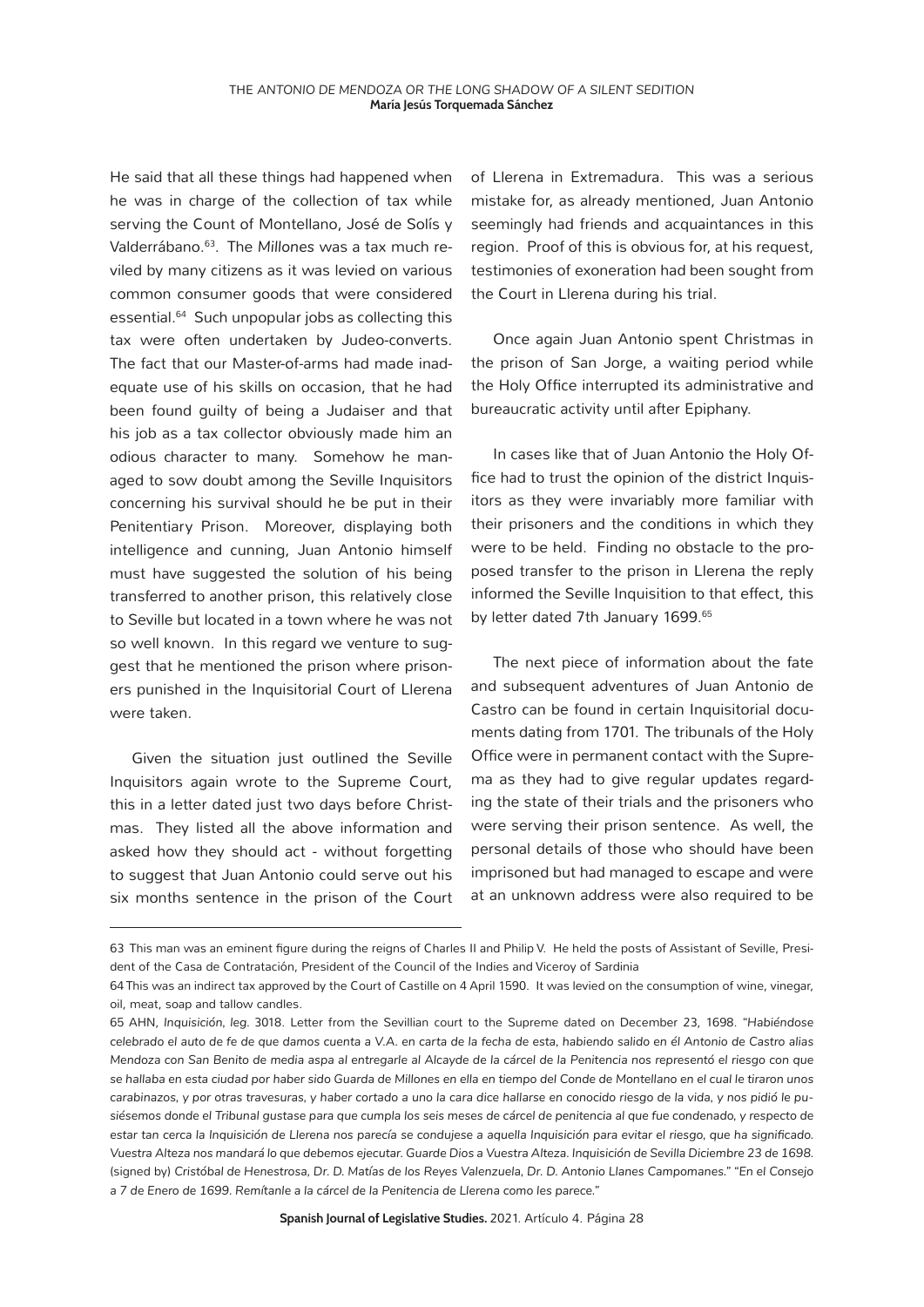notified.

The latter reason caused the Seville Inquisitors to send a report to the Suprema. Surprisingly, this was six weeks after approval to relocate Juan Antonio had been given. Attached was a list of the names and other details of people whose arrest had been ordered so that they could be restrained and sent to the so-called *Cárceles Medias*. These prisons were for crypto-Jews who had been sentenced by the Holy Office but who had not been captured or who had simply fled after being sentenced. As recorded in the next paragraph, Juan Antonio's name appears on such list, along with a warrant for his arrest.<sup>66</sup> Clearly, at some point he had managed to escape but it is not stated if this was before or after his intended transfer to the prison in Llerena, as had been approved less than two months previously. The next step would have been for the Suprema to arrange for a search to be carried out in the geographical areas where fugitives might possibly to be found, in Juan Antonio's case areas covered by Inquisitions of both Castile and Portugal.

It is pertinent to note that the last name on the just mentioned attached list is that of Juan de Castro alias Mendoza, master-of-arms. We believe this to be Juan Antonio, master-of-arms, the man who used many aliases and was forbidden by the Inquisition to use Mendoza as his surname. Note also that this is the first and only time that our man was named in this way as Juan de Castro. Further, this is the only occasion on which the Inquisitors took the trouble to update

the age of our man of many aliases, indicating that after their long and thorough investigations they now believed him to have been born around 1660.67

To better understand what might have happened to him after he seemingly escaped we have to go back to the *Relaciones de Causas* and attached documentation, this to give us information about some members of his apparent extended family who, as Judaisers, also suffered the rigours of the Inquisition. What is known of this Mendoza clan and whose members variously shared many other surnames results from the hunt orchestrated by the Holy Office throughout the second half of the 17th century and the first third of the 18th

It would take too long to cover all the details contained in the discovered documents relating to the different members of this extended cohort, especially in an article which is dedicated to Juan Antonio de Castro, alias Antonio de Mendoza who, at least for some, is the patriarch of London's 18th century Jewish Mendoza family. For this reason the information provided hereafter refers only to those relatives through whom we can gain a possible glimpse of the fate of Juan Antonio after the Seville Inquisitors obtained permission from the Council to transfer him to the prison in Llerena where, it was intended, he serve out the six months sentence given to him for allegedly practising as a crypto-Jew and for supporting others of similar bent.

<sup>66</sup> AHN, Inquisición, *Lib.* 524, *fols.* 151-152 rº: These documents include a letter from the Inquisition of Seville to Madrid and a list of persons, some of them imprisoned in the Secret Prisons and the others pending to be located and arrested: Letter from the Inquisition of Seville dated February 22, 1701 received in Madrid on March 2 of the same year: *"Con esta remitimos a VS la Memoria adjunta de las personas que están mandadas prender en Cárceles Medias del Santo Oficio por delitos de judaísmo y otros indiciados de dichos delitos, en cabeza de todos los cuales se ha ordenado por los Señores del Cº se recorran los registros de las Inquisiciones de Castilla y Portugal. Suplicamos a VS se sirva dar providencia para que en ese Secreto se ejecute esta diligencia y se nos dé aviso de lo que resultare della con más ocasiones de su agrado, a que asistiremos con voluntad. / Gde. Dios a Vs M. A. / Inquisición de Sevilla a 22 de febrero de 1701."* Signed by Henestrosa, De los Reyes y Gómez Colodrero.

<sup>67</sup> *Ibidem, fol.* 152 rº.: Dentro de la *"Memoria de las personas detenidas en Cárceles Medias de este Santo Oficio de la Inquisición de Sevilla y otras en cuya cavessa están mandados recorrer los registros", con el número 39 figura "Juan de Castro, alias Mendoza,*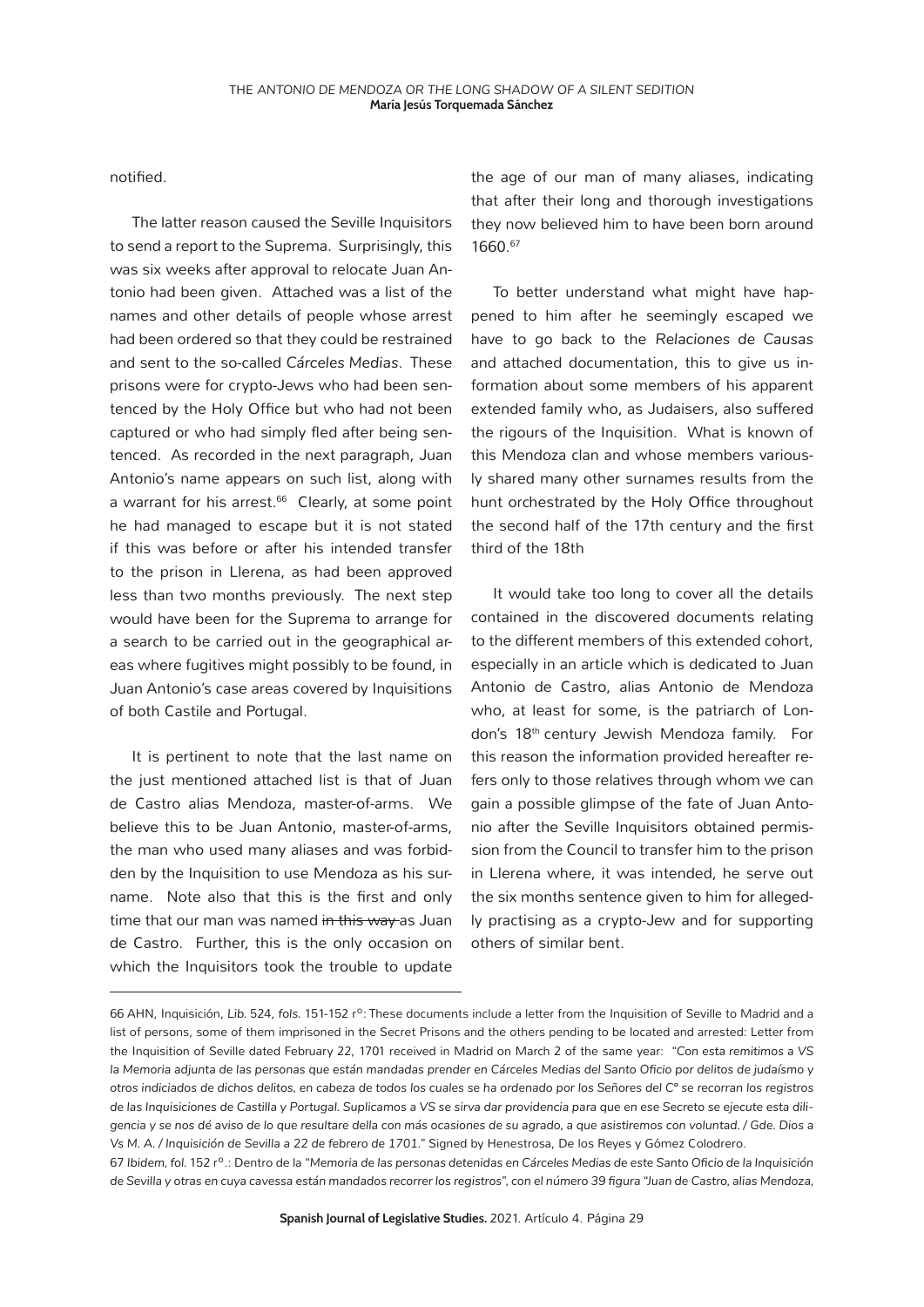### **THE POSSIBLE ESCAPE OF JUAN ANTONIO DE CASTRO / ANTONIO DE MENDOZA AND ITS MYSTERIOUS SEQUEL.**

We do not know exactly at what time or under what circumstances this man, who was sentenced by the Holy Office, managed to flee the Iberian Peninsula – if he did. That said, the previously mentioned *Who Do You Think You Are?* programme records that an Antonio de Mendoza, master-of-arms, and his family were living in Amsterdam several years after his sentencing. The Holy Office did not always take note of the outcome of escapes. These were frequent and were carried out by organised networks of Jews established in maritime cities in both Spain and Portugal. These networks were closely linked to Jewish communities living in other European territories, especially in the Netherlands and England.

What we possibly know about the life of Juan Antonio after January 1699 comes from other Inquisitorial documents, this time Portuguese. Discussion regarding these documents is best left until the next section of this paper. Meantime it is worth examining available information about Juan Antonio's relatives who were tried before the Inquisition as part of the same group of Judaisers to which the master-of-arms belonged.

As was common practice among the crypto-Jews, during early hearings Juan Antonio did not mention all his brothers who also had had dealings with the Inquisition. Among them was

the aforementioned Blas de Castro, alias Blas de Castilla<sup>68</sup> who is subsequently mentioned in a document relating to another brother called Gaspar. This document refers to yet another brother, the aforementioned Juan de Castro who had taken part in the famous Auto de Fe held in Madrid in 1680. Judging by all this, these four brothers would all appear to have been sons of Pedro de Castro alias Castilla and Ana María de Torres. This Juan de Castro was also born in Jaén and declared that his family originated in Portugal. He said that he was 29 years old and unemployed when proceedings against him began and was living in Madrid at the time of his imprisonment. It is recorded in the Relación of the aforementioned Auto de Fe that the said Juan de Castro y Torres was paraded as a confessing Judaiser, wearing the *sambenito* as an act of penance. After renouncing his errors he was reconciled and condemned to confiscation of his goods, which he did not have, and to continue to wear his *sambenito*. Additionally he was sentenced to life imprisonment. His wife, Ana María de Orobio, alias Doña Ana Navarro, and her brother, Antonio de Orobio, alias Antonio de Hinojosa, alias Antonio Navarro, a tobacconist in Pastrana, were also paraded in this Auto. Ana María was sentenced to the same penalties as her husband. Her brother Antonio was punished with the confiscation of goods and a six months prison sentence. Like his brother-in-law and sister he was also required to wear the sambenito and was banished from the towns of Madrid and Seville, the latter being where he was born. Finally he was required to stay at least eight leagues away from the town of

<sup>68</sup> AHN, Inquisición, *Lib.* 522, *fols.* 150-151. Aforementioned letter from the Inquisition of Seville to the Supreme Court, dated June 18, 1697, requesting that the Council order the rectification of records to carry out further inquiries about Blas de Castro. He was also a native of Jaén and had been denounced for Judaism. Shortly after, the Inquisitors of Seville complained in another office for not having had news about these investigations.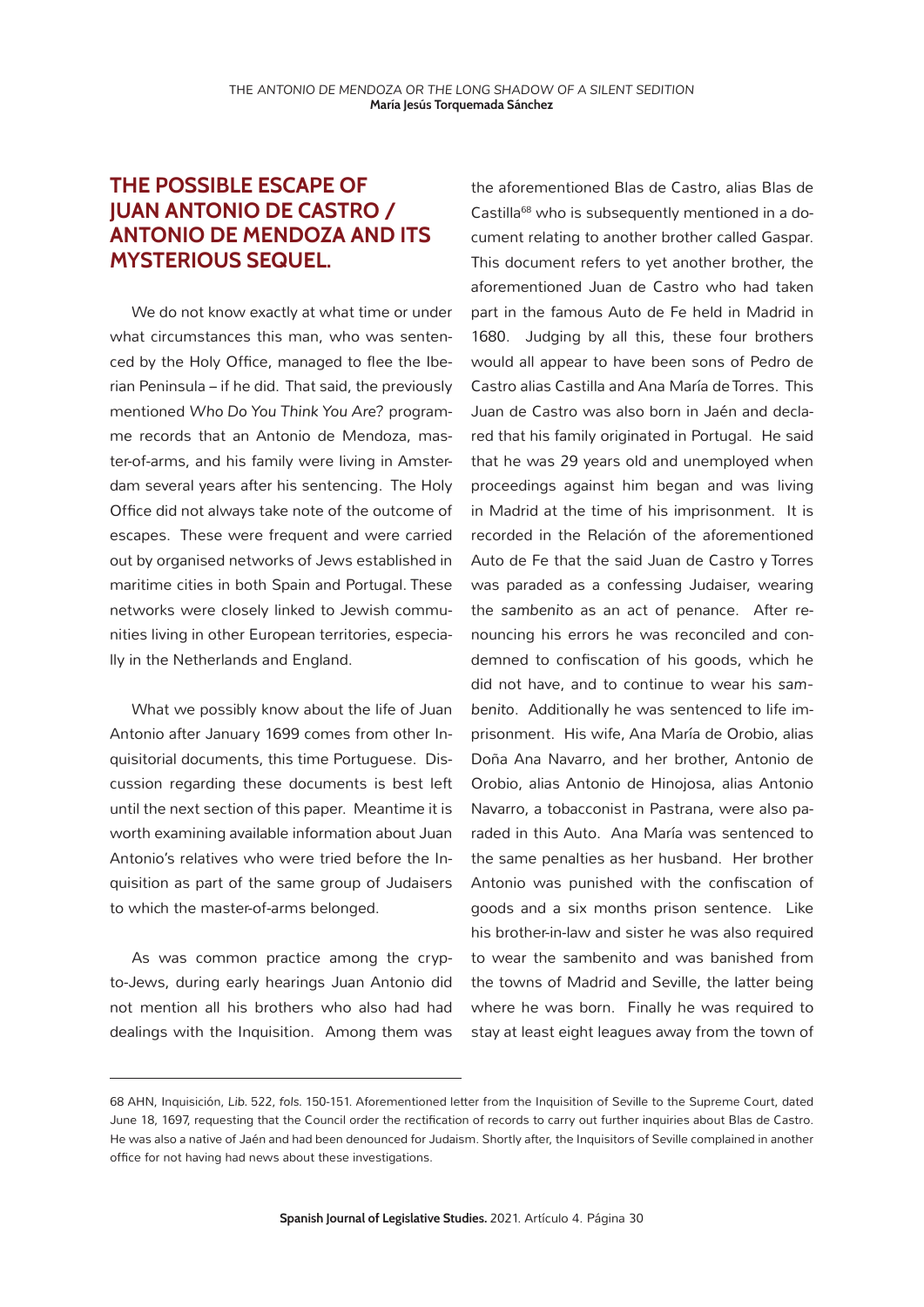Pastrana for a year<sup>69</sup>.

As can be seen from this narrative, the then crime of practising Judaism was committed within families and extended families, with such cohorts being gradually exposed as investigations progressed. This is certainly clear from the records of the trial of Juan Antonio de Castro where some of his cohort were being tried by the Holy Office at the same time, for example his brother Blas de Castro, while others like Gaspar, and another brother, Juan and his wife and her brother, Antonio de Orobio, had been tried some years previously.70 Obviously the Inquisition had been slowly hunting down a family network of crypto-Jews, so that when one member was captured they set out to identify other relatives who were likely to have been carrying out similar heretical activity. To this end and during interrogations, the genealogy session to which every accused was subjected involved meticulous questioning regarding antecedents, descendants, spouses and other relatives. Then, having centrally retained records of all past trials, the Inquisitors were able to cross check evidential statements, this to their considerable advantage as time went on.

Fifteen years before Juan Antonio de Castro was imprisoned, his brother Juan de Castro y Torres, that brother's wife Ana María de Orobio and her brother Antonio de Orobio had been judged. They were sentenced by the Madrid Court as confessed Judaizers. Of special interest here is Juan de Castro y Torres, alias Don Juan de Castro. He was born in Jaén but of Portuguese descent, and was unemployed. It is recorded that he was 29 years old at the time of his arrest by the Inquisition and had been living in Madrid when he was taken to the Auto de Fe held there in the Plaza Mayor in 1680.

It has already been highlighted that the Inquisitorial documents invariably carried the same defendant's particulars forward, even after the passage of time. Consequently, it seems probable that Juan de Castro was over 29 years old at the time of the Madrid Auto de Fe, meaning that this brother would have been at least 45 years old when the younger brother, Juan Antonio, was tried in 1696.

<sup>69</sup> Relación histórica del Auto General de Fe que se celebró en Madrid en el año de 1680 con Asistencia del Rey D. Carlos II. AYUNTAMIENTO DE MADRID, Madrid, 1820. pp. 48-49 (nº 61, 62 y 63 related, respectively, to Juan de Castro y Torres, Ana María de Orobio y Antonio de Orobio).

<sup>70</sup> AHN, Inquisición, *Lib.* 522, *fol.* 177. Letter from the Inquisition of Seville to the Supreme dated August 27, 1697, requesting the original process of Juan de Castro, the other brother who had already been processed and reconciled by the Holy Office: *"Para seguir las diligencias que en la sumaria que en este Santo Oficio está recibida contra Don Blas de Castro y Castilla y contra Don Juan Francisco Díaz y Mendoza y contra DON (JUAN) ANTONIO DE CASTRO Y MENDOZA, HERMANO DE JUAN DE CASTRO, reconciliado que fue en este despacho por delitos de judaísmo, necesitamos del proceso original de la reconciliación del dicho Juan de Castro y saber si se sacó de la testificación general que el susodicho hizo contra cómplices y si se votaron dichos cómplices para ella o a continuación de dicho proceso, para que si la testificación general y votos están separados, se sirva V. M. mandar se nos remitan con dicho proceso, que uno y otro volveremos con la brevedad posible y a todo cuanto sea del agrado de V. M. acudiremos con buena voluntad, guarde D. a V.M. / Inquisición de Sevilla, 27 de agosto de 1697".* The letter was received at the Consejo de la Suprema on September 2 of that same year and on September 3 the documentation requested by the Inquisition of Seville was sent.

The crypto-Jewish cohort discussed to this point are the four de Castro brothers Blas, Gaspar, Juan Antonio, and Juan. There is then a connection through Juan's wife Ana Maria to her brother Antonio de Orobio and yet another through Blas to his nephew, Juan Francisco Díaz y Mendoza. Regarding the latter, we have already postulated that he was probably a son of a sister in the de Castro sibling set. For convenience and in support of these connections we here list the previous footnotes 39,40,41,42, 70 and 71, as well as this one and the next.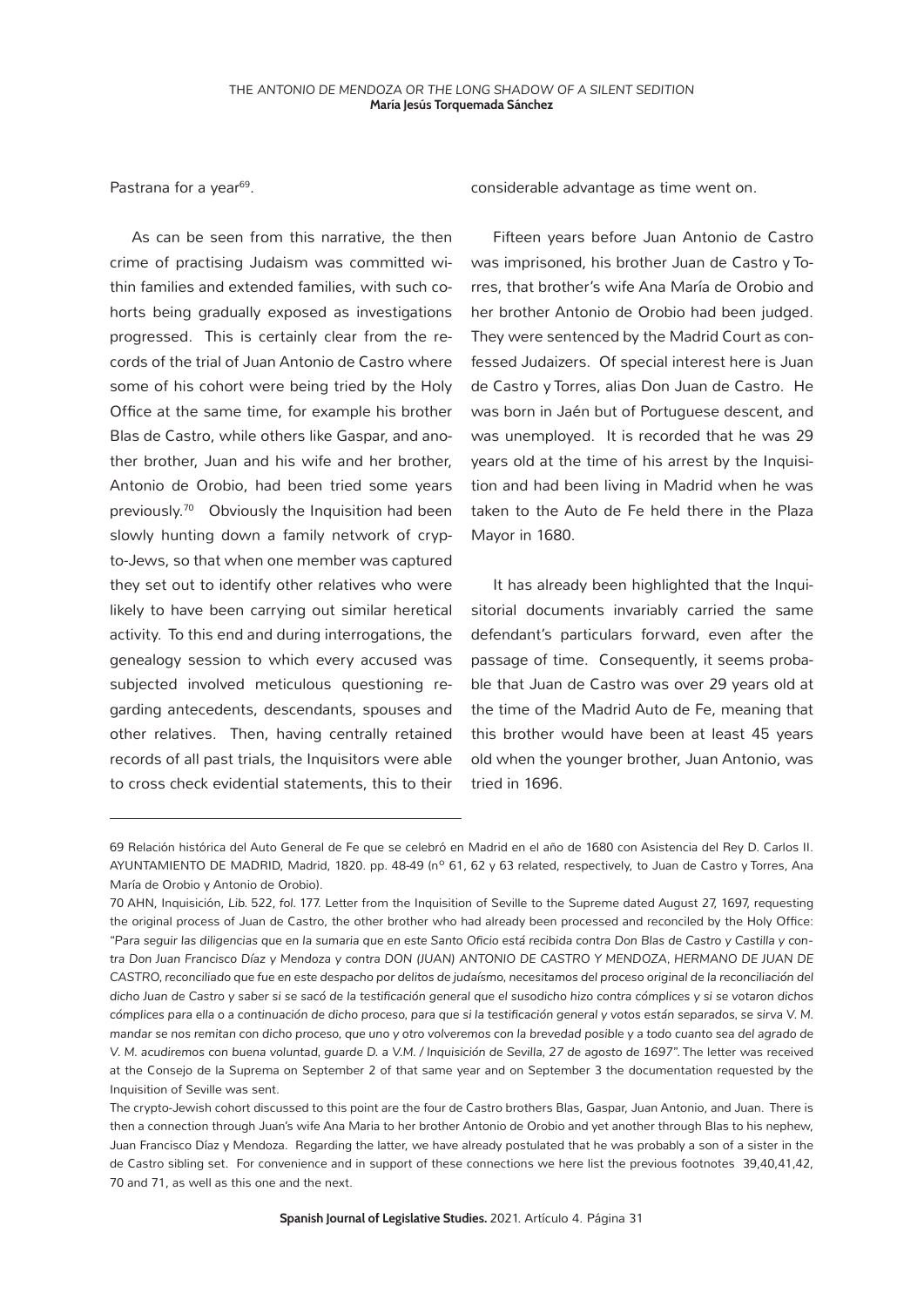For this reason, it is restated that the age of 36 attributed to Juan Antonio at the time of his arrest could have been an error which was then carried forward in the Inquisition's *Relaciones de Causas*. If so, this could account for the noticeable difference in age between these two brothers and, in the case of Juan Antonio, support the possibly more plausible age of 43 years at the time of his arrest in El Puerto de Santa María. The same logic applies when Juan Antonio's likely age is compared with that of his brother Blas who, according to the Inquisitorial records was age 55 at the time of his arrest.

In summary, we are dealing with a group of crypto-Jews made up of individuals linked by kinship ties. Despite the onslaught of the Inquisition in both Portugal and Spain, their clandestine activities, at that time having heretical overtones, would have extended over decades. Juan Antonio de Castro may well have played an important role within this family network, he being the person who helped others to escape.

It has already been mentioned that his brother Juan, together with Juan's wife and her brother, had preceded him by well over a decade in being brought to account before the Holy Office In Madrid. Then there is the information about other members of the cohort who were imprisoned by the Seville inquisitors, this shortly after the master-of-arms. Here, from November 1697 onwards, we have Juan Antonio de Castro toge-

ther with his brother Blas and at least the latter's nephew, Juan Francisco Díaz y Mendoza, in the same lists of cases drawn up by the Seville court. Unlike the other two prisoners, both only accused of Judaism, Juan Antonio was at least initially accused of the crime of fautoría. This charge could well have included helping others to escape even though he also ended up being tried for practising Judaism, as new adverse testimonies were gradually added in the course of his trial.

Additionally, in the aforementioned letter sent by the Seville inquisitors to the Council on 29 August 1697, the master-of-arms is mentioned in connection with his brother Blas and Juan Francisco Díaz y Mendoza, recorded as being Blas's nephew. Here the Díaz y Mendoza surname indicates that this relationship resulted from a blood connection - Blas or Blas's sister appears to have married into the Díaz y Mendoza family. Bearing in mind that Blas de Castro was undoubtedly Juan Antonio's brother, although no mention of this relationship is made in the aforementioned letter, it is apparent that the three relatives, Juan Antonio, Blas and Juan Francisco, were in the Inquisition prison in Seville at the same time. It may well be that Blas and Juan Francisco were arrested as a result of information that reached the Inquisitors in the course of the trial of Juan Antonio.<sup>71</sup>

In that letter of August 1697, which reports on the proceedings had been initiated against Juan Francisco and his uncle Blas, Juan Antonio de Cas-

<sup>71</sup> AHN, Inquisición. *leg.* 3018. Carta remitida por los inquisidores de Sevilla a la Suprema fechada el 29 de agosto de 1697: "Con esta remitimos a VA en 25 hojas útiles el proceso causado en esta Inquisición contra Don Juan Francisco Díaz y Mendoza y don Blas de Castilla alias Castro su tío vecinos de esta ciudad y Don Antonio de Castro y Mendoza preso en cárceles secretas de este Santo Oficio por Fautor de herejes Apóstatas judaizantes votado en la forma que V.A. lo mandará ver para que en su vista mande V.A. lo que fuere servido. Dios guarde etc. Agosto 29 de 1697. / Francisco Portero de la Vega, Don Cristóbal de Henestrosa y D. Matías de los Reyes Valenzuela".

As just footnoted, a sibling relationship between Blas and the mother of Juan Francisco appears as the most likely explanation for the uncle/nephew relationship identified here.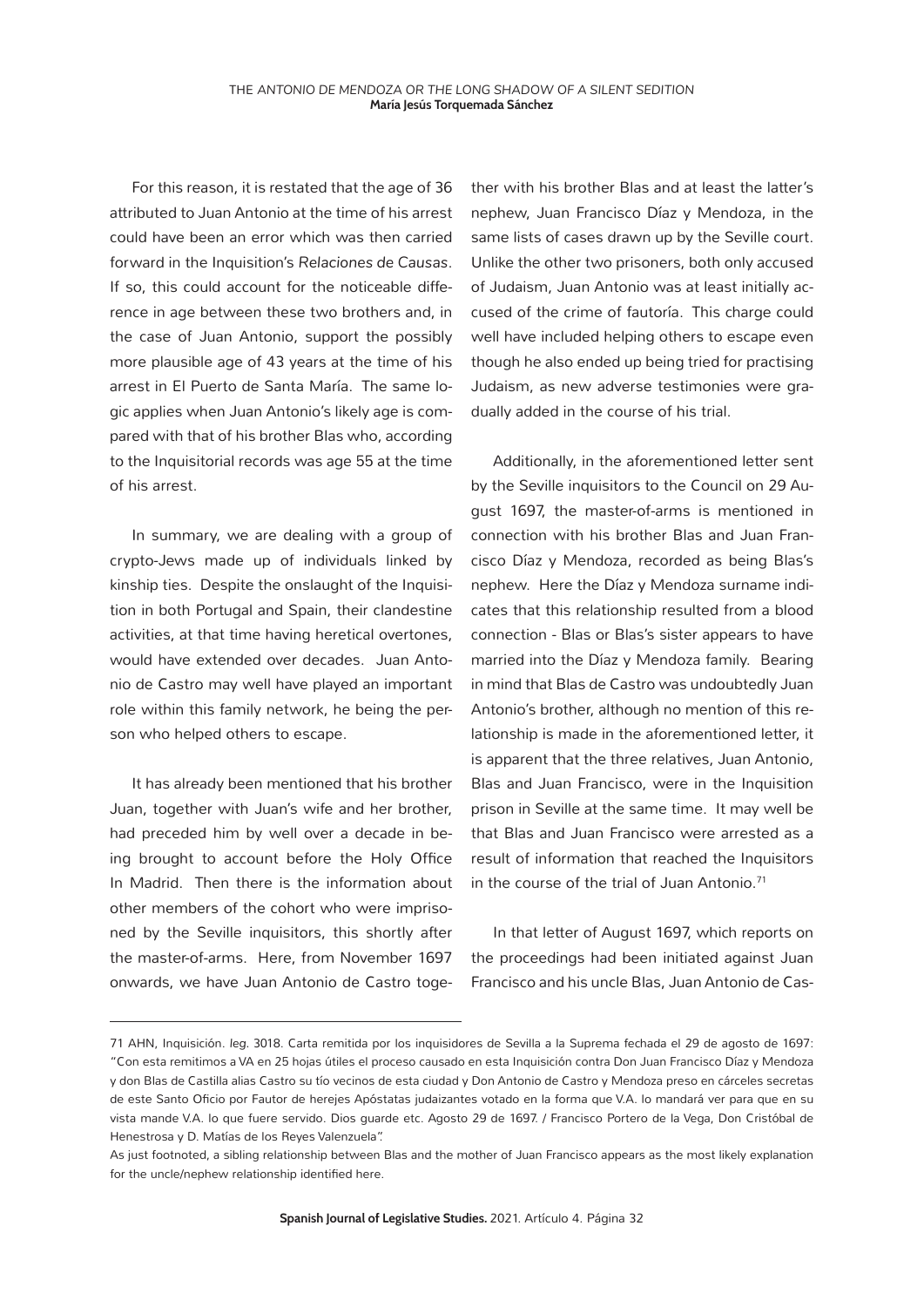tro is also mentioned. However, here his name is shown as Antonio de Castro y Mendoza, only adding to the confusion that frequently arises in the many inquisitorial papers relating to our cohort of interest. However, undoubtedly this is Juan Antonio given the reference to his alleged crime of fautoría and the fact that it is also recorded that a sentence had not yet be passed, this given that there were also indications of Judaism as already explained. In addition, the letter shows yet again that the use of aliases within the de Castro family, here Blas using de Castilla as his surname. As already explained, the Spanish surname Castilla lacks the same Jewish connotations as the Galician-Portuguese surname de Castro.

Regarding Blas's nephew Juan Francisco Díaz y Mendoza, the second surname Mendoza appears in this letter but not in the Relaciones. It is not possible to determine with any degree of certainty whether the uncle/nephew relationship extended to all the de Castro brothers or whether it was limited to Blas, a result of his marrying into the Diaz y Mendoza family – though the former seems more likely. When the August letter was written, that is at the end of August 1697, Blas and Juan Francisco had not yet been imprisoned. A few months later we find Juan Francisco in the same prison as his possible uncle Juan Antonio<sup>72</sup>.

Blas is mentioned in a later account, this giving his personal details. It states that Blas said that he was aged 55 and born in Jaén, and that he now lived in Seville but was unemployed. At this time his property had already been confiscated and he was being held in the secret prisons.

However, unlike his relatives who were locked up in the cellars of the Castle of San Jorge, Blas was being held in the so-called *Cárcel de Familiares*  which were on the upper floors of this building. Perhaps Blas was deemed to have greater dignity or perhaps there was simply not enough space in the ordinary cells. It is recorded in the documents that Blas had assets and that, like Juan Antonio, after his arrest he was allocated three reales a day for his keep<sup>73</sup>.

As was the case with Juan Antonio, Blas did not confess to his alleged misdeeds.

#### **CLUES PROVIDED BY MIGUEL DE MENDONÇA VALLADOLID**

While the information on the relatives of Juan Antonio de Castro that we have just reviewed is interesting, more decisive in terms of the fate of the master-at-arms is the information on Miguel de Mendonça Valladolid. He was the son of Juan de Castro and therefore the nephew of Juan Antonio de Castro, but once again he presented himself in society with the surname Mendoza (Mendonça in the Portuguese version), related to his parentage but which did not correspond to that of his father or his mother. The records of his lengthy trial are preserved in their entirety*<sup>74</sup>*. For our purposes, it is worth noting that Miguel de Mendoza's father, known to the Spanish Holy Office as Juan de Castro, appears in Portuguese inquisitorial documents as Joao de Mendonça, hence the surname used by his son*<sup>75</sup>*. It is clear that the surname Mendoza was frequently used among members of the Castro family to cover up their convert origin.

<sup>72</sup> *Ibidem, Relación …entre el 19 de noviembre de 1697 y 13 de enero de 1698.*

<sup>73</sup> AHN, Inquisición, *leg.* 3018, *Relación…entre el 23 de junio y el 25 de agosto de 1698.*

<sup>74</sup> Reference has already been made to the documents relating to the lengthy trial of Miguel de Mendonça Valladolid in the Arquivo Nacional Torre do Tombo, Tribunal do Santo Oficio, Inquisiçao de Lisboa, proc. 9973. (PT/TT/TSO-IL/028/09973). 75 *Ibidem, m0017.*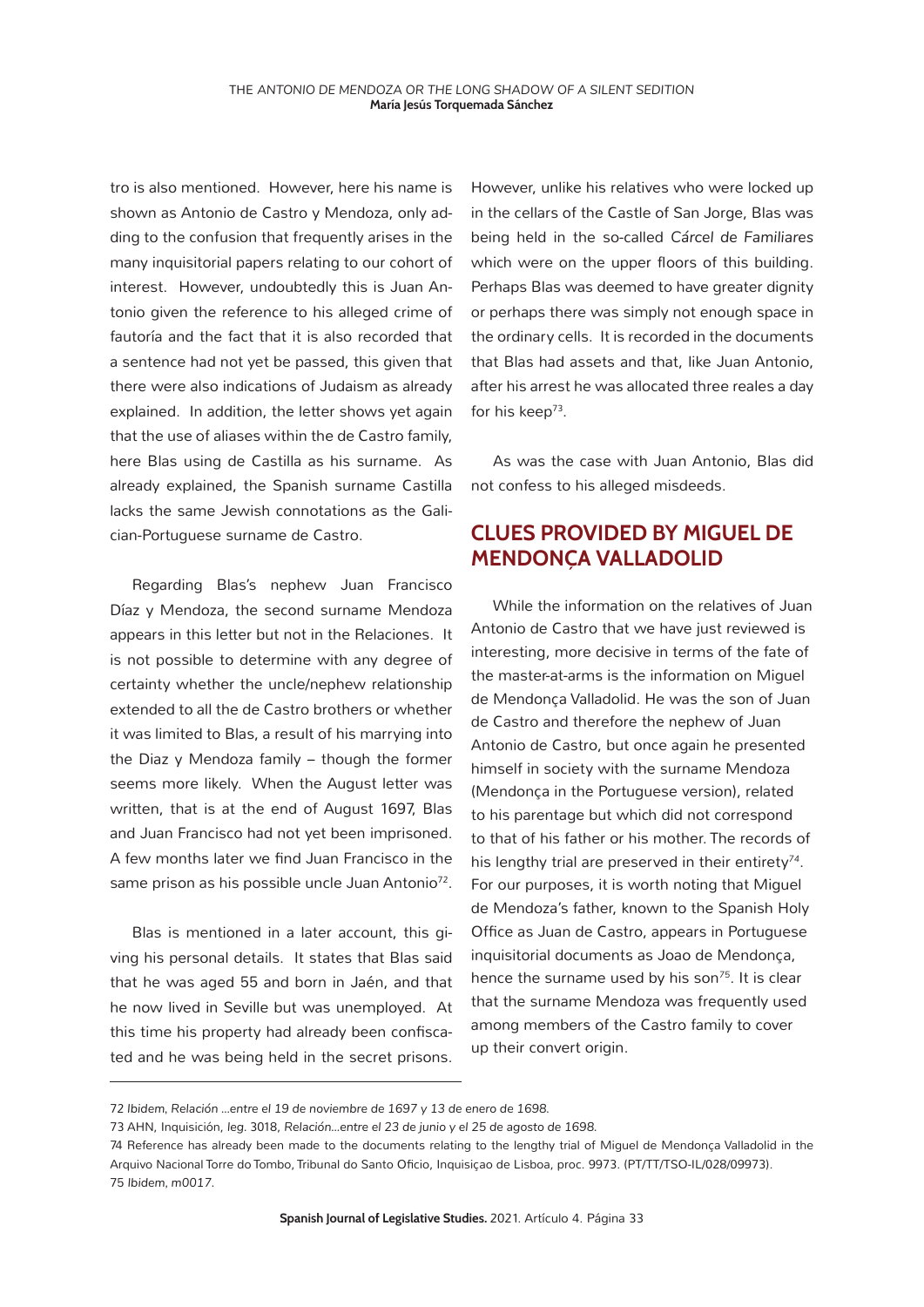He was married and apparently about 34 years old when a warrant was issued for his arrest on 10 April 172876. He was living with his wife and daughters in Brazil at the time of his fall from grace before the court of the Holy Office in Lisbon. He was born in Valladolid, where we know that other members of the same family group had been living for some time. Like many other Jews of Portuguese descent, he was engaged in trade with the American colonies, which is why he ended up settling with his family in a town called Nossa Senhora de Penha de França, belonging to the bishopric of Rio de Janeiro.

Miguel de Mendonça was arrested by the Portuguese Inquisition on 26 November 1729 in Brazil, many years after the events concerning his uncle Juan Antonio de Castro (alias Mendoza). After being taken to Lisbon by the Portuguese Holy Office, he was finally tried and sentenced to the penalties of confiscation of property, major excommunication and relaxation. This last punishment involved handing the penitentiary over to the secular justice system to be executed at the stake. He left to fulfil his fatal destiny at the Auto de Fe held in Lisbon on 17 June 1731.

The life and inquisitorial process of this convert have been the subject of some specific studies<sup>77</sup>, and his adventures are worthy of being narrated in a novelistic tone.

Our interest in Miguel de Mendonça Valladolid focuses on his relationship with the master-atarms, his uncle. Thanks to Portuguese inquisitorial documents we know what may have become of Juan Antonio de Castro after his trial before the Sevillian Inquisition.

Once imprisoned, Miguel de Mendonça was taken to Lisbon and there he appeared in successive hearings before the inquisitors. His long stay in prison led him to confess to certain Judaising practices along with several members of the Castro-Mendoza family, although he never repented of them, which led to his sad end.

According to the documents of his trial, he was given his first hearing before the Holy Office on 8 March 1730. In it, as was customary, he related who his parents, brothers, uncles, uncles, cousins, etc. were, and he identified them all as practitioners of the Law of Moses<sup>78</sup>.

At one point in the hearing he alluded to a brother of his father called Antonio de Mendoza (Mendonça in Portuguese), a master-at-arms by trade, married and living in the city of Cádiz. In that first hearing he declared that he did not know the name of Antonio's wife nor where she was from, but he did refer to a son of his uncle also called, to add to the confusion, Miguel de Mendoza, single and with no known trade, who also lived in Cadiz. He declared that he had no uncles

<sup>76</sup> *Ibidem, m0013.*

<sup>77</sup> RODRIGUES, C. has dealt with Miguel de Mendonça in several works, including:

*<sup>-</sup>Fonte para o Estudo da Historia colonial: leitura paleografica de um processo da Inquisiçao portuguesa referente ao Brasil. Miguel de Mendonça Valladolid,* Lisbon, 1999.

<sup>-</sup>Miguel de Mendonça Valladolid: um mercader cristiao-novo. In: Lina Gorenstein and Maria Luiza Tucci Carneiro (Orgs.), *Ensaios sobre a Intolerancia. Inquisiçao, marranismo e antisemitismo.* Homenagem a Anita Novinsky, Asociaçao Editorial Humanitas, 2nd ed., 2005, pp. 217-224.

<sup>78</sup> Arquivo Nacional Torre do Tombo, Tribunal do Santo Oficio, Inquisiçao de Lisboa, PT/TT/TSO-IL/028/09973- m0276. It should be noted that Miguel de Mendoza's father, known to the Spanish Holy Office as Juan de Castro, appears in Portuguese inquisitorial documents as Joao de Mendonça, hence the surname used by his son.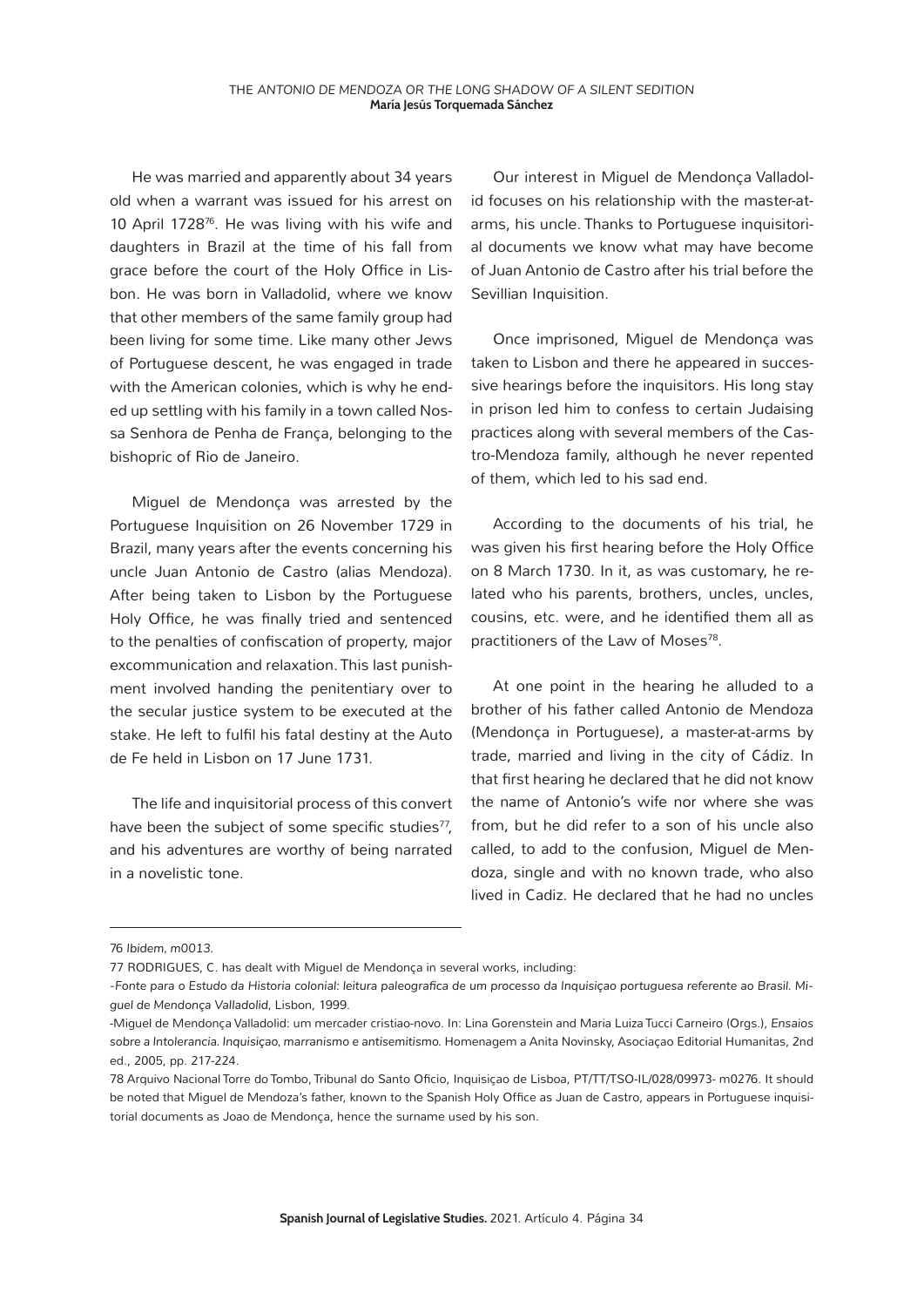on his mother's side, which later turned out not to be true, as we shall see<sup>79</sup>.

As usually happens in this type of process, the statements made in that first hearing are contradicted by others that he made in later hearings. All this information provided by Miguel de Mendonça Valladolid must be taken into account when assessing other information that has been adduced to locate the whereabouts of Juan Antonio de Castro between 1729 and 1731.

Almost three years had passed since Miguel de Mendonça's imprisonment when, precisely the day before he left for the fateful Auto de Fe, he was given a final hearing before the inquisitors. At this hearing, which probably took place in the hope that his death sentence could be reversed at the last moment, and which was held on 16 June 1731, the condemned man gave many more detailed and meticulous details about his family and his wanderings as a Judaiser in various countries. However, it can be said that at no time did he regret his beliefs. What is more, he claimed to have continued to practise them throughout his imprisonment, even observing the prescribed fasts.

In this confession, allusions reappear to his father's brother, whom he calls "Don Antonio de Mendonça", with whom he said he had been living in Holland. Nothing of what he had declared about his paternal uncle in 1729 was still standing at that point. First of all, Juan Antonio de Castro (Antonio de Mendoza according to his nephew) no longer presented himself as an inhabitant of the city of Cádiz, as it appeared from the first declaration, but as a resident in Amsterdam together with some members of his family for about twenty years. After being imprisoned for more than two years, he seems to have remembered the name of his uncle's wife, Ana María, together with the names of some of his sons: Miguel, whom he had already referred to at the first hearing, Pedro and Daniel. He said that they were all born in Jaén. The first two remained single and the third was married. He also mentioned a cousin of his called María. The defendant confessed to having lived with them, practising Judaism for a period of four years<sup>80</sup>.

In his wanderings as a merchant, he also confessed to having been living with other Jewish relatives in different European locations. One of them was Juan Francisco Orobio, brother of his mother Ana María de Orobio, alias Ana Navarro, alias Ana María de Castro. The latter is the maternal name declared by Miguel de Mendonça at the first hearing. Another brother of the mother called Antonio de Orobio has been referred to above for having appeared at the Auto de Fe of Madrid in 1680 together with his sister, Miguel's mother, and his brother-in-law, Juan de Castro, brother of Juan Antonio de Castro. It is clear from Miguel de Mendonça's last statement that Juan Francisco

<sup>79</sup> *Ibidem, m0277: "E que elle se sabe que por parte de seu Pay teuesse hum tio chamado Dom Antonio de Mendonça X N mestre de armas casado nam sabe con quem natural nam sabe donde e morador na Cidade de Cadis e tene hum fillo chamado Miguel de Mendonça sem oficio solteiro nam sabe donde natural e morador na cidade de Cadis. E que por parte de sua May na sabe que teuesse tio algum".*

<sup>80</sup> *Ibidem, m0647-0649: "Perguntado pera que pedio audiencia, disse que pera confessar as suas culpas en estes termos: Disse que a crença da Ley de Moyses Ile durara athe agora, e inda hontem vevia nella maliciosamente.*

*Disse mais que avera de dezaseis pera desasete anos na Cidade de Abstardao, Estado de Olanda, e achou com seu tio inteyro Dom Antonio de Mendonça e sua mulher Ana Maria, e seus fillhos Miguel, e Pedro e Daniel, aquelles solterros e ese cazado nao sabe com quem, e outra filha dos mesmos, Maria todos professores do Judaismo naturais da Cidade Gaen, reino Castella, todos moradores na dita Cibdade de Abstardao, e todos com elle confitente viverao profesores da Ley de Moyzes por tempo de cuatro anhos".*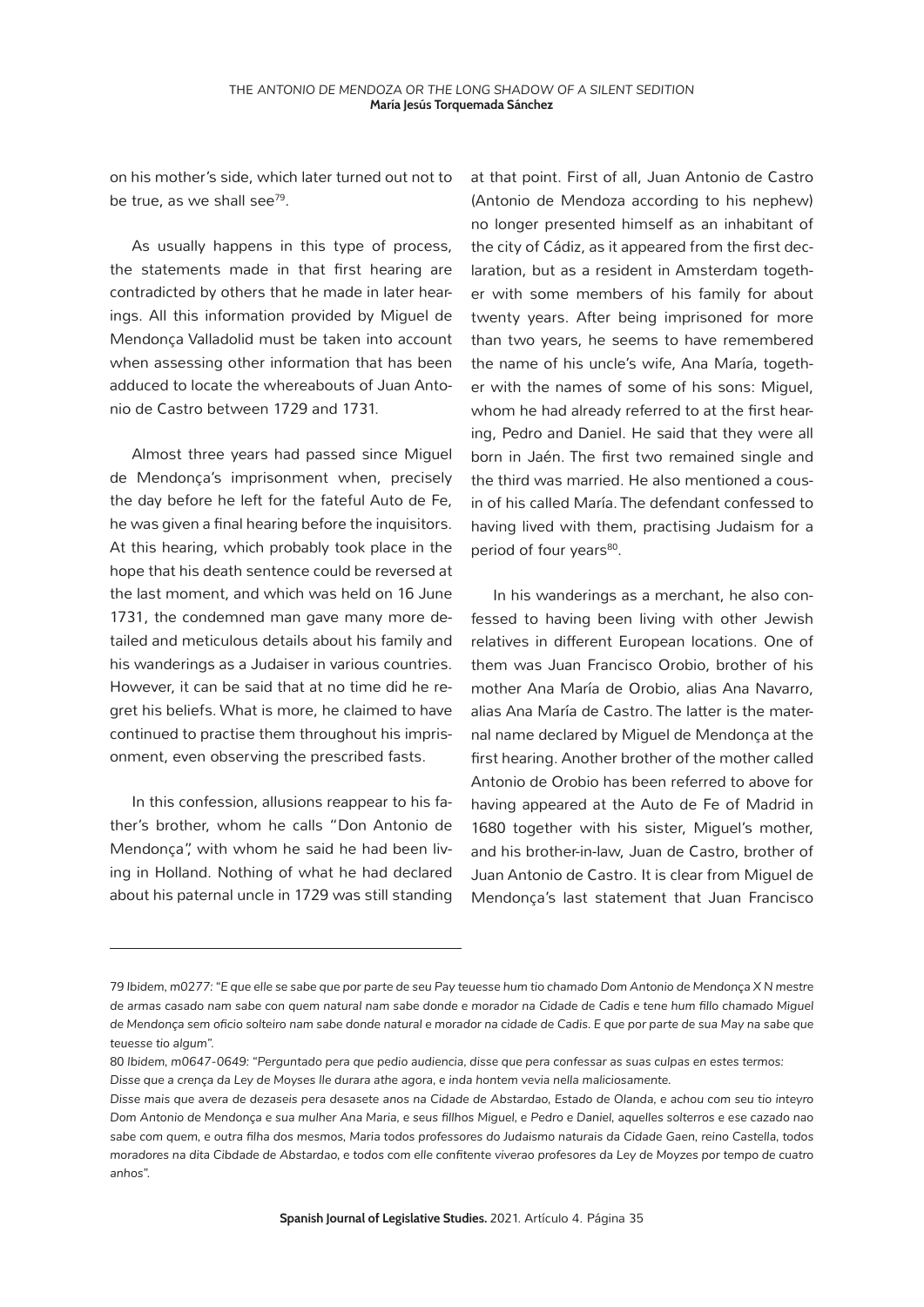de Orobio had settled with his family in a small town in Portugal near the village of Covilha<sup>81</sup>.

The day before he was executed, Miguel also confessed that he had been living in the French town of Bayonne with a cousin, the daughter of another of his mother's brothers called Antonio Navarro<sup>82</sup>. This was one of the aliases used by Antonio de Orobio, who went to the Auto de Fe in Madrid in 1680 along with his sister and brotherin-law. After his unpleasant experience before the Holy Office, he had settled in France. The declarant had also lived with him for a certain period of time83. In short, Miguel was untruthful at the first hearing when he stated that he had no uncles on his mother's side.

In all his statements he emphasised that he had practised Judaism with these relatives while living with them, thus seriously compromising those who still lived on the Iberian Peninsula.

All these last-minute confessions were of little use to him. Moreover, he put his relatives and co-religionists on the spot. He went to the Auto de Fe held in Lisbon on 17 June 1731 and was released to secular justice to perish at the stake on the same day<sup>84</sup>. However, his desperate attempt to soften the inquisitors at the last moment serves to draw a clearer picture of the dark web of dissidents formed by all the members of his kinsmen, at that point already identified by the authorities as an anti-system cell with seditious overtones where some covered up and helped others to continue practising their forbidden religion or, if necessary, to leave the territories subjected to the implacable inquisitorial control.

In short, it is clear from the declarations of Miguel de Mendonça, made the day before he was executed in the Auto de Fe of Lisbon on 17 June 1731, that Juan Antonio de Castro, despite the prohibition to approach any sea port or land customs that had weighed on him since he was sentenced by the Holy Office in 1699, had managed to flee, finally settling in Amsterdam, where he had lived with his family for at least twenty years, judging by the confession of his nephew Miguel<sup>85</sup>. In this case, the collaboration treaties between the Spanish and Portuguese Inquisitions

<sup>81</sup> *Ibidem,* m0650-0651: *" Disse mais que havera quatorze pera quinze annos em hum logar legoa e meya distante de a villa de Covilham a que nao sabe o nome, e caza de seu tio Joao Francisco Orobio X.N. sem officio, casado nao sabe con quem, natural tambem de Castella, e morador no ditto lugar prezo no Santo Officio se achou com o mesmo e com hua filha de le que lhe paresse se chama Anna Maria X.N. solteyra e natural de Fundao e moradora no dito lugar nao sabe que fosse preza o apresentada e estando todos tres a saber elle confitente e os ditos seu tio e prima Joao Francisco Orobio e Anna Maria entre praticas se declararao por crentes e observantes de ley de Moyses e por sua observancia disserao que guardavao o Sabado e faziao a paschoa de pao asmo e faziao os jejuns do Dia Grande e Esther e nao passarao mais".*

<sup>82</sup> *Ibidem,* m0649: *"dize mais que havera quinze annos na cidade de Bayhona e caza de una prima Rachel filha de seu tio Antonio Navarro, mercador, nao sabe nome da may nem de quem he viuva natural da Cidade de Gurda (Guarda), e moradora na ditta Cidade de Bayhona, e com ella viveo publico profesor da ley de Mozes por tempo de tres meses".*

<sup>83</sup> *Ibidem,* m0650-0651: *"disse mais que havera quatorze annos na Cidade de Guarda en caza de seu tio o ditto Antonio Navarro x.n. mercador casado nao sabe con quem, naturalde Castella nao sabe donde, e morador na ditta Cidade, e a prezentado no Santo Officio se achou com elle, e com a mulher do mesmo entre praticas se declarao todos crentes e observantes da ley de Moyzes, e por sua observancia disserao que faziao a Pascua de pao asmo, e guardavao o Sabado, e nao passarao mais".*

<sup>84</sup> Digitarq. PT-TT-TSO-CG-002-313. Auto de Fe de Lisboa which took place on 17 June 1731. Image 313. Miguel de Mendonça came out with the number 37 among the *Pessoas relaxadas em carne. "Miguel de Mendonça Valladolid X.N. tratante natural da cidade de Valladolid, reyno de Castella, en morador do sitio Nossa Senhora de Penha de França, districto da cidade de S. Paulo, bispado do Rio de Janeyro, convicto, ficto, falso, simulado, confitente diminuto e impenitente". Given that the prisoner, in the opinion of the inquisitors, concealed information during his trial and that he did not repent of his practices as a Judaiser, he was sentenced to the Auto as a diminutive and impenitent prisoner.* 

<sup>85</sup> AHN, Inquisition, Lib. 524. Condemned n<sup>o</sup> 36 and n<sup>o</sup> 39: Petition to all the Inquisitions of Spain and Portugal from the Inquisition of Seville for *"huidos"* (fugitives).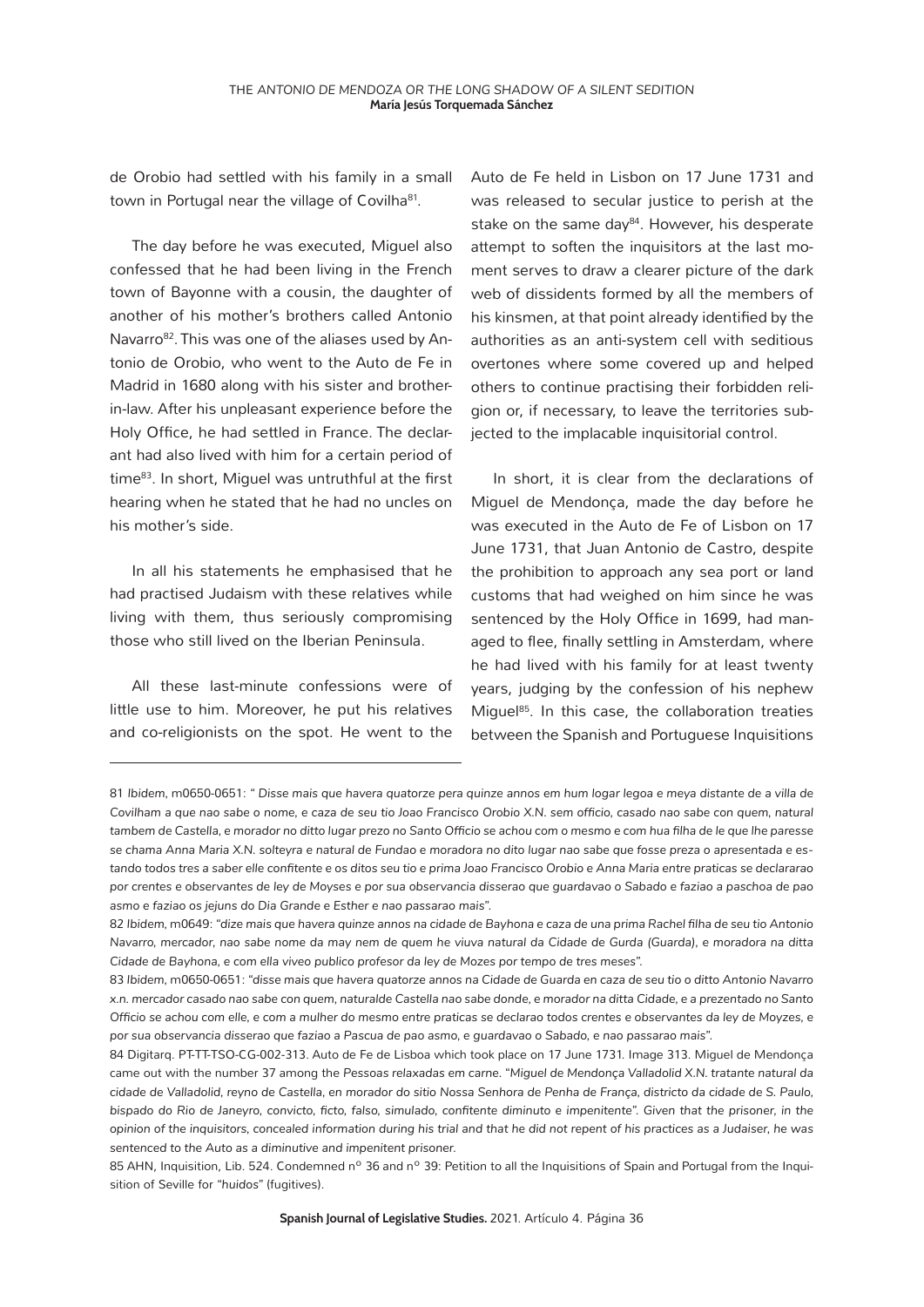had been of no use in preventing such escapes<sup>86</sup>.

From this point the main problem arises when it comes to establishing with certainty the details of the trajectory of the man known to the inquisitors as Juan Antonio de Castro or Antonio de Mendoza y David de Mendoza, the Jewish name under which he supposedly moved among his co-religionists.

Thus, many of the individuals belonging to the family that became known as Castro-Mendoza and the network of related false converts that had proliferated in the territories of Spain and Portugal between the seventeenth and eighteenth centuries, acted as a truly rebellious and seditious cell. Their members coordinated skilfully in order to cover for each other and to be able to continue practising Judaism at all costs, some of them maintaining their beliefs to the point of coming to a tragic end rather than renounce their religion, as in the case of the aforementioned Miguel de Mendonça. Up to this point, the stories of these characters and the documents on which they are based offer little new.

The peculiarity of the trajectory of these Judaisers lies in the large number of individuals who made up the clan and the extraordinary capacity of some of them to evade Inquisitorial controls, managing to flee the Iberian Peninsula to settle in other European and American territories, so that their descendants can be traced to the present day and whether or not they belong to this lineage is a matter that arouses passions, as well as moving certain economic and social interests.

to the producers of an episode of the aforementioned BBC television series aroused my interest in knowing to what extent certain historical-genealogical information presented in that programme by some experts and historians, all of them versed in the Diaspora of the Jews from the Iberian Peninsula, can be fully contrasted and credible, can be completely verifiable and credible, since there are many inconveniences and obstacles that arise in the way of those who try to reliably relate the identities of former Judeo-converts from Spain and Portugal with those of many members of the Jewish communities that emerged during the 17th and 18th centuries in the current territories of Holland and the United Kingdom.

The fact is that a man of Sephardic origin known among his Jewish co-religionists by the name of David would have travelled to Holland and England at the beginning of the 18th century, being presented by many experts as the same person who in his day escaped after suffering a bloody inquisitorial process under the name of Juan Antonio de Castro, master-at-arms. Thus, David de Mendoza, the famous patriarch of the prolific Mendoza lineage, would be none other than our convict by the Seville Inquisition in the opinion of several foreign historians and genealogists.

From this point onwards, the approach of this paper consists of adducing the grounds alleged by the defenders that the identity between the two subjects coincides, and then providing some reasons to question this assertion.

The advice given by the writer of these pages

<sup>86</sup> Some authors have referred to this collaboration between the two inquisitions, although they tend to confine themselves to the period between the 15th and 17th centuries:

LÓPEZ-SALAZAR CODES, A.I. La relación entre las Inquisiciones de España y Portugal en los siglos XVI y XVII: objetivos, estrategias y tensiones. In: UNED, *Espacio, Tiempo y Forma*, Serie IV, Historia Moderna, t. 25, 2012, pp. 223-252.

SOYER, F. The extradition treaties of the Spanish and Portuguese Inquisitions (1500-1700). In: *Estudios de Historia de España*, X, Buenos Aires, 2008, pp. 201-238.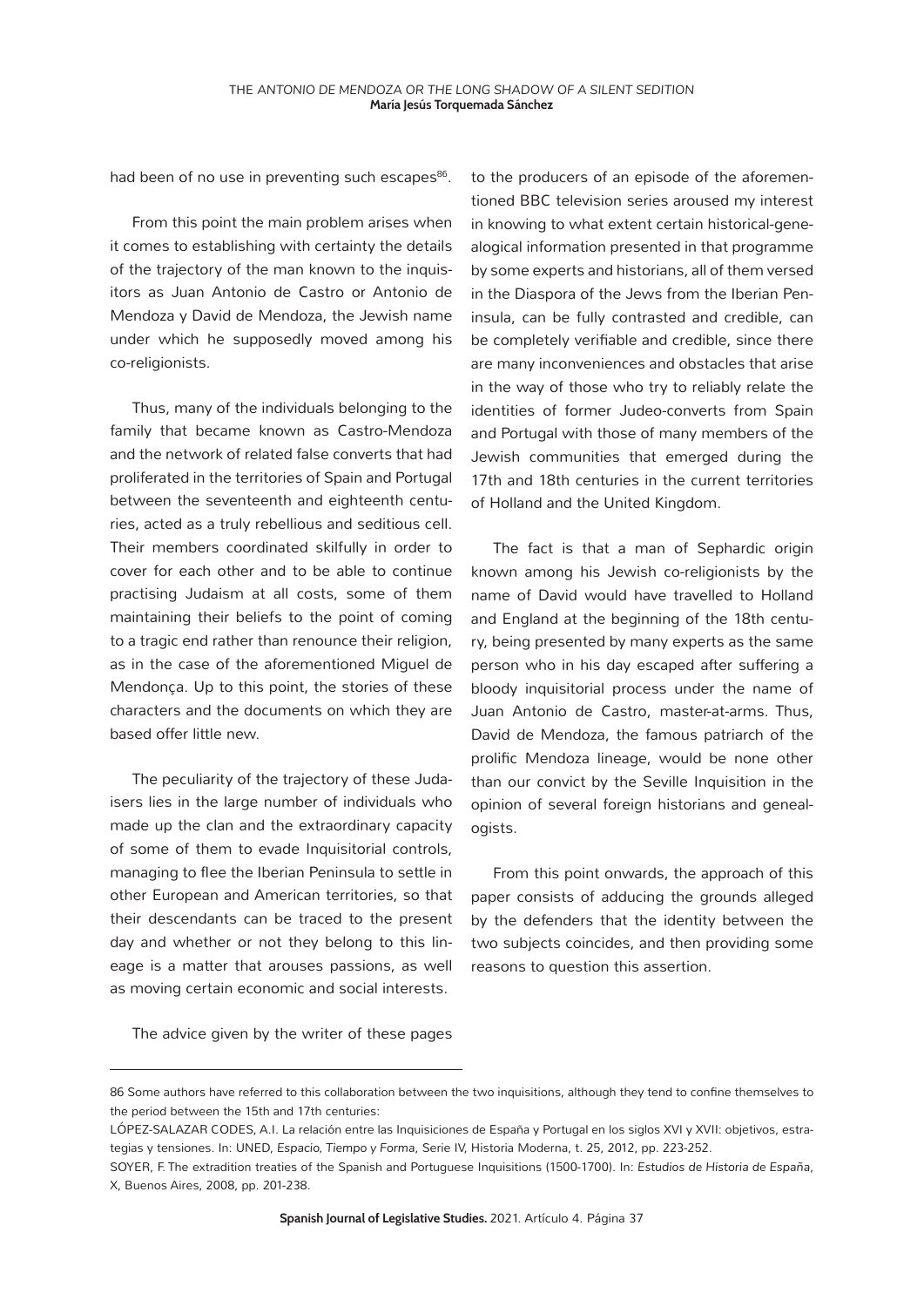#### **ANTONIO/DAVID DE MENDOZA AND JUAN ANTONIO DE CASTRO: ONE AND THE SAME PERSON? ARGUMENTS FOR AND AGAINST.**

The great doubt about the coincidence between the two individuals, namely our master-atarms and the patriarch David de Mendoza, arises from the fact that we have not been able to access any reliable document in our opinion that proves such a circumstance.

We have already explained above that the Sephardic Jews moved between two personal identities that corresponded to different names, one received within the Jewish community and the other a Christian one obtained at the baptismal font. Therein lies the real challenge facing those who seek to trace the crypto-Jews repressed by the Inquisition once they managed to escape its clutches to settle in territories where they could practise their creed freely. We are therefore missing the key document that somehow records that David de Mendoza was previously known as Juan Antonio de Castro, Juan de Mendoza, Antonio de Castro y Mendoza or Antonio de Mendoza. Therefore, we can only speculate on certain incontestable data which, from our point of view, do not lead us reliably to the aforementioned conclusion.

From the outset, it is important to express the great respect we have for the opinions expressed by recognised experts who have defended and continue to defend Juan Antonio de Castro and David de Mendoza as being one and the same person. These scholars are reputed specialists when it comes to following in the footsteps of the Judaisers who fled from Spain and Portugal. But sometimes it seems that certain specific data reflected in the inquisitorial documents have been ignored, which, in our view, enjoy a remarkable reliability due to the proverbial meticulousness of the officials who informed and wrote them.

Those who claim that Juan Antonio de Castro, our master-at-arms, and David de Mendoza were one and the same person adduce various records dated mostly in the years after 1699 and found in certain repertories belonging to synagogues and other Jewish institutions in England and Holland. Also mentioned are papers presumably relating to the baptism of the man who would later be known as Antonio/David de Mendoza, together with some marriage and circumcision certificates found in the archives of the Jewish communities that were established in the aforementioned countries.

Those who have researched the origins of David/Antonio de Mendoza searched the parish records of Jaén for a baptismal certificate dated 1660, as they followed the trail of the *cause reports*, which repeatedly attributed to him 36 years of age at the time of his arrest in 1696. We shall see to what extent it is incontestable that he was that age when he was imprisoned by the Holy Office.

These same experts assume that the father of the master-at-arms was named Pedro de Castro. Examining the baptismal certificates in the Diocesan Historical Archive of Jaén, we find a document that refers to a newborn child baptised in the parish church of San Lorenzo on 22 February 1660 and given the name Antonio. Juan Antonio de Castro's father, in fact, was called Pedro de Castro, as stated in his declaration before the Sevillian Inquisition. Later on, we will clarify certain doubts raised by the baptismal register in question.

After alluding to this document from Jaén, these researchers make an important leap in time to follow the trail of Juan Antonio de Castro/ Antonio de Mendoza, master-at-arms, and from around the beginning of the 18th century they refer to him as "David de Mendoza".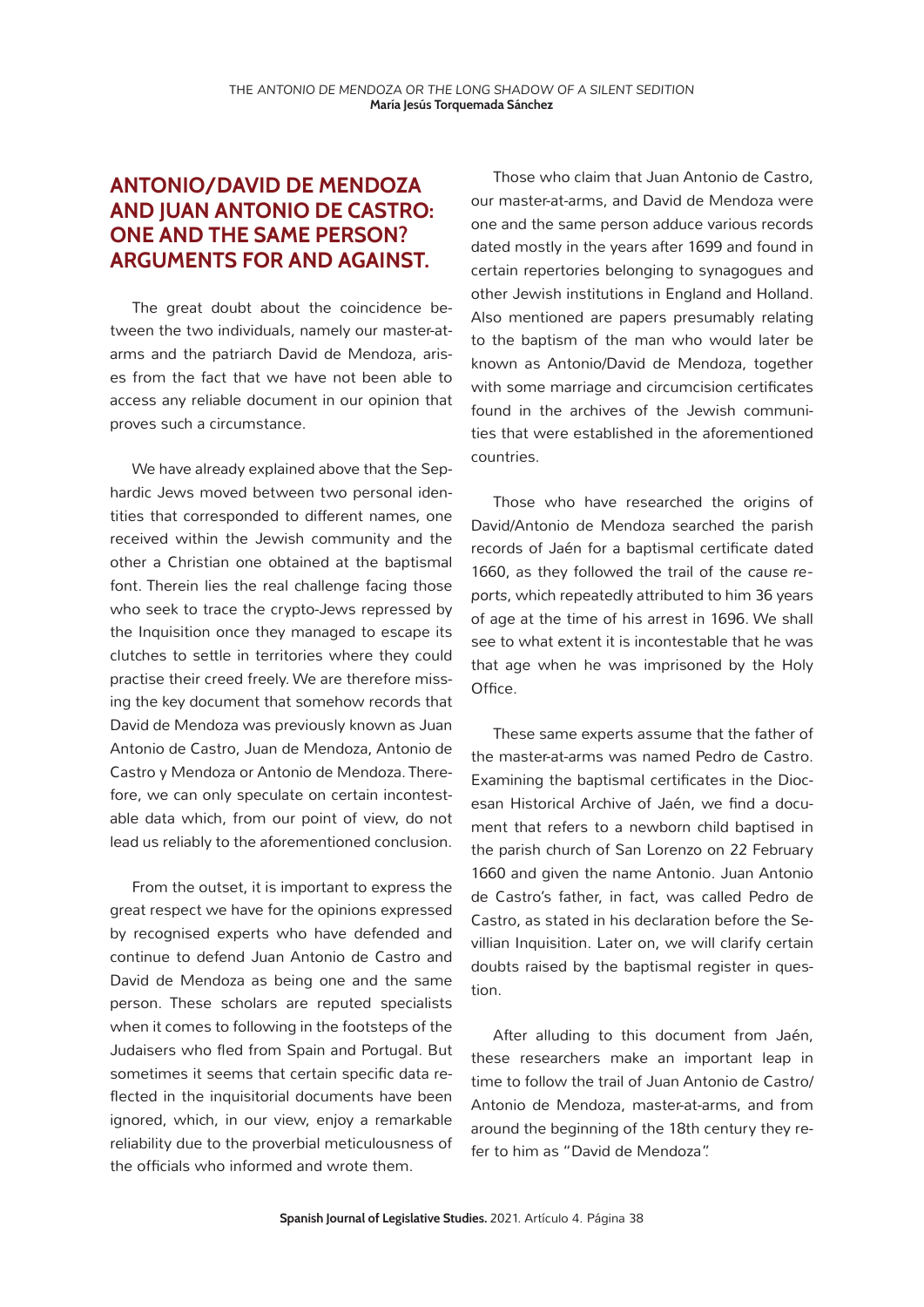The main obstacle, in our opinion, consists in the apparent inexistence of any reliable document which shows beyond doubt that both subjects, Juan Antonio de Castro and David de Mendoza, were the same person. The concession is made that, once he had fled from Inquisitorial control and reinserted himself into the Jewish community, the rebellious master-at-arms would have publicly assumed his Jewish name: David.

In this way, some genealogists and scholars try to justify that, despite the prohibition of approaching the coast or any border post that weighed on Juan Antonio de Castro after his inquisitorial condemnation, he would have managed to flee the Iberian Peninsula between 1700-1710, appearing since then as David de Mendoza. Documents in the *Gemente Amsterdam Stadsarchief*87 relating to what is known as *'Sedaca'* in Hebrew terminology and to some circumcisions performed on the men of the Mendoza family are provided for this purpose. The word *'sedaca'* refers to an aid granted by the synagogues to Jews who were in distress and intended to settle in territories beyond the reach of their persecutors. It generally covered the travel, food and lodging expenses of families who travelled from the Iberian Peninsula to other countries, usually Holland or England. The books of the synagogue of the Portuguese in Amsterdam where circumcisions were recorded are useful because the notes usually give the names of the father and the circumcised. All these papers generally refer to Sephardim from Portugal.

Examining these records, some documents allude to converts of Portuguese origin who appear with the surname Mendoza. These have been used by some historians and genealogists to identify Juan Antonio de Castro with the patriarch David de Mendoza.

Reviewing them in chronological order, the first of these refers to the aid granted in 1698. The extensive list of beneficiaries includes the wife of a man named Juan de Mendoza and his 10 children who arrived from Portugal, who were awarded a substantial sum to return to London<sup>88</sup>. The grant included travel expenses as well as food and lodging for three days after the ship carrying the beneficiaries arrived at their destination. On this occasion they were bound for London<sup>89</sup>.

In the aforementioned Dutch archive there is a document of *sedaca* granted to a certain Jacob de Mendosa in 1708<sup>90</sup>. There is also a note dated 1710 where two men named David de Mendoza and Isaac de Mendoza were granted aid<sup>91</sup>.

Another document in the same Dutch archive, this time dated 1712, lists the circumcisions that took place that year and mentions a circumcised man named Salomón, who would be the grandson of David de Mendoza through his son Daniel<sup>92</sup>. It also mentions another circumcision document of

<sup>87</sup> The most important documents correspond to the following references (both accessed 16/10/2020): https://archief.amsterdam/inventarissen/details/#PIGA00111000002

https://archief.amsterdam/inventarissen/details/#PIGA00111000023

<sup>88</sup> Archief.Amsterdam PIGA00111000023: *"D.D. a Mer. De Juan de Mendossa with 10 fos. Vindos de Portugal pª Bolver a hir a Londres".*

<sup>89</sup> *Ibidem, A01505000318. Year 5468 in Hebrew chronology and 1708 in Christian chronology: "Termo de Algumas pesoas nouamente admitidas ...na sedaca...." Among others is Jacob de Mendosa.*

<sup>90</sup> *Ibidem, A01505000318. Year 5468 in Hebrew chronology and 1708 in Christian chronology: "Termo de Algumas pesoas nouamente admitidas ...na sedaca...." Among others is Jacob de Mendosa.*

<sup>91</sup> *Ibidem, A01505000341. Fol. 520. The document is also in Portuguese and alludes to the aid obtained by some Jews who are granted in place of other allottees who "were dismissed or died". Year 5470 in Jewish chronology, 1710 in Christian chronology. Among them are two people with the surname Mendoza: David and Ishack "de Mendosa".*

<sup>92</sup> *Ibidem, KLAC00532000012. Fol. 16. Year 5472 of the Hebrew chronology and 1712 of the Christian chronology: "196. Selomoh de Daniel de Mendosa". 7 Elul. 8 Sept. 5th day".*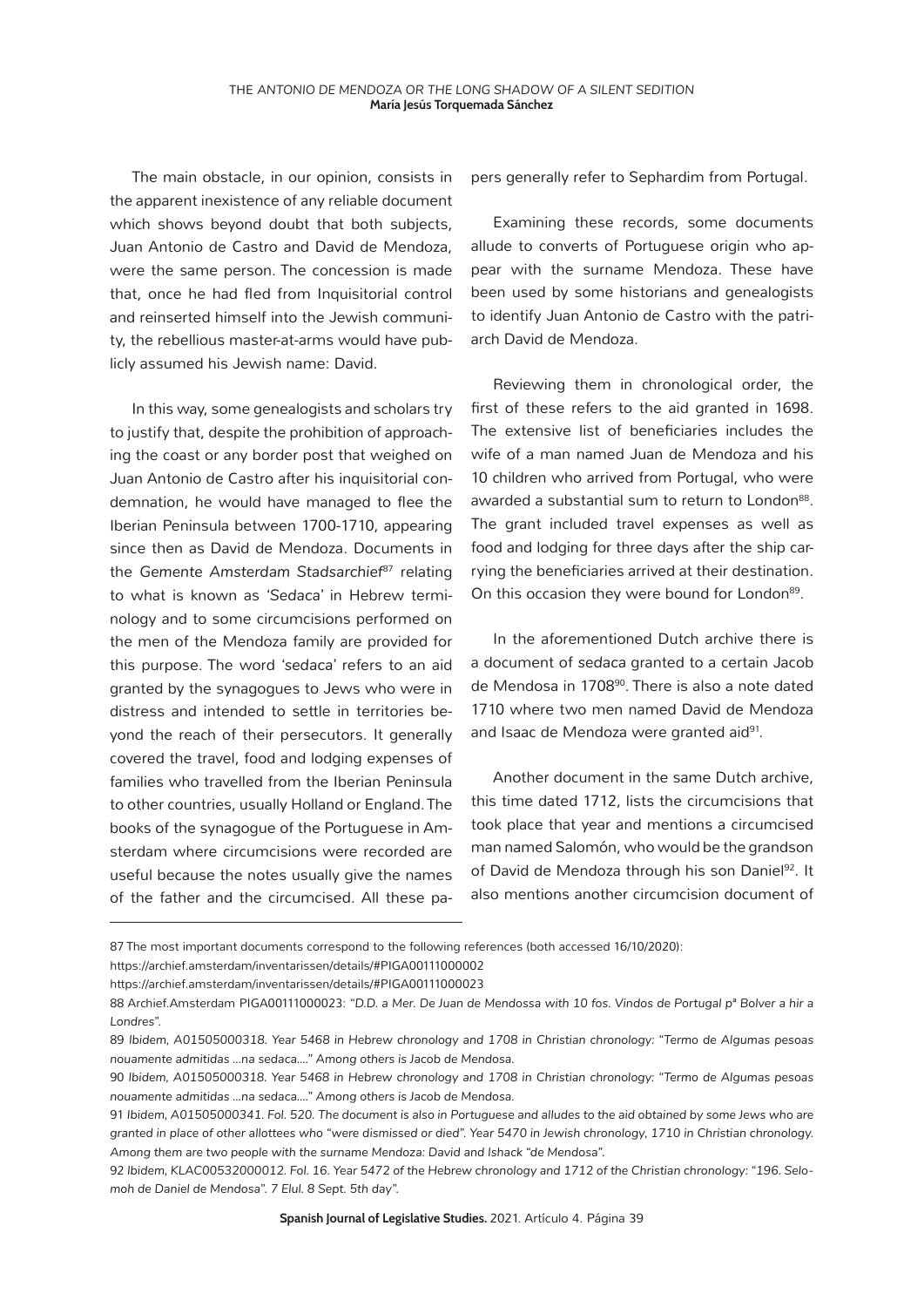a certain Daniel de Mendoza, circumcised at the same time as Salomón de Mendoza, who could be Salomón's brother. It is also dated September 1712. But in this case only the surname Mendoza of the father who presents him for circumcision appears, without the name being inserted in the document, even though the others who appear together with him do express it $93$ . In short, these are merely somewhat confusing notes that contribute little to the clarification of the Mendoza family network.

It is therefore speculated that the first record referred to above shows that the family of Juan Antonio de Castro had travelled to London before 1698, while the father and husband were imprisoned by the Inquisition in Seville, and then returned to Portugal for some reason. Later the wife and her children would ask for help to return to England. Antonio/David de Mendoza, according to this version would appear under the name of Juan de Mendoza in the aforementioned book of *sedaca*, would be married, although the wife's name is not mentioned, and would be the father of ten children.

From that date onwards, marriage certificates and circumcisions involving people with the surname of Mendoza multiplied in the records kept in the Jewish communities. It is possible to follow their trail up to the present day. It is another thing to assert that the patriarch David de Mendoza was the same as Juan Antonio de Castro, alias Antonio de Mendoza in the inquisitorial archives, or that the person who the records of *sedaca* call Juan de Mendoza is also our master-at-arms.

Two points in favour of this theory are to be found in what in our opinion is the only document that links Juan Antonio de Castro and a Sephardic Antonio present in Holland at the beginning of the 18th century. We refer to the valuable and often quoted records of the inquisitorial process against Miguel de Mendonca<sup>94</sup>. Thanks to them we know that the master of Arms, named Antonio and brother of Juan de Castro y Torres, father of the one known as Miguel de Mendonça Valladolid, was living in Amsterdam with his family for some years at the beginning of the 18th century. He also mentions the name of his aunt, Antonio's wife, referring to her as Ana María, although he does not express her surname<sup>95</sup>. In any case, the name does not coincide or bear any resemblance to the name declared in court by the former prisoner of the Sevillian Inquisition. However, if we take into account the information we know about the sentimental life of the master-at-arms, we cannot be surprised that the first wife, María de Rivera, had broken off her relationship with her adulterous husband, so that the latter, after his dalliances with Ángela de Montalván and perhaps with some other woman, would have rebuilt his life once he was firmly established in the Jewish community, marrying the aforementioned Ana María de La Peña according to Mosaic law. The canonical marriage celebrated in the first instance with María de Rivera, for whom he secretly Judaised, would have had little value<sup>96</sup>. But it is all conjecture.

Thus, those who identify David de Mendoza and Juan Antonio de Castro provide a series of documents in the Portuguese synagogue in

<sup>93</sup> *Ibidem, KLAC00555000036. "5472----27 Ylul-28 setº. 1712: hum fº a\_\_\_\_\_\_\_\_\_\_\_\_Mendosa, Daniel".*

<sup>94</sup> Arquivo Nacional Torre do Tombo, Tribunal do Santo Oficio, Inquisiçao de Lisboa, proc. 9973. (PT/TT/TSO-IL/028/09973).

<sup>95</sup> According to those who claim that David and Antonio were the same person, the wife was called Ana or Ana María de La Peña y Castro, while he declared before the inquisitors that her name was María de Rivera.

<sup>96</sup> There may be other explanations for this lack of coincidence in the names. An admissible one would be that both María de Rivera and Ana María de la Peña were two different women, successive wives of a presumed widower, Antonio/David de Mendoza, but, once again, there is no documentary evidence of this.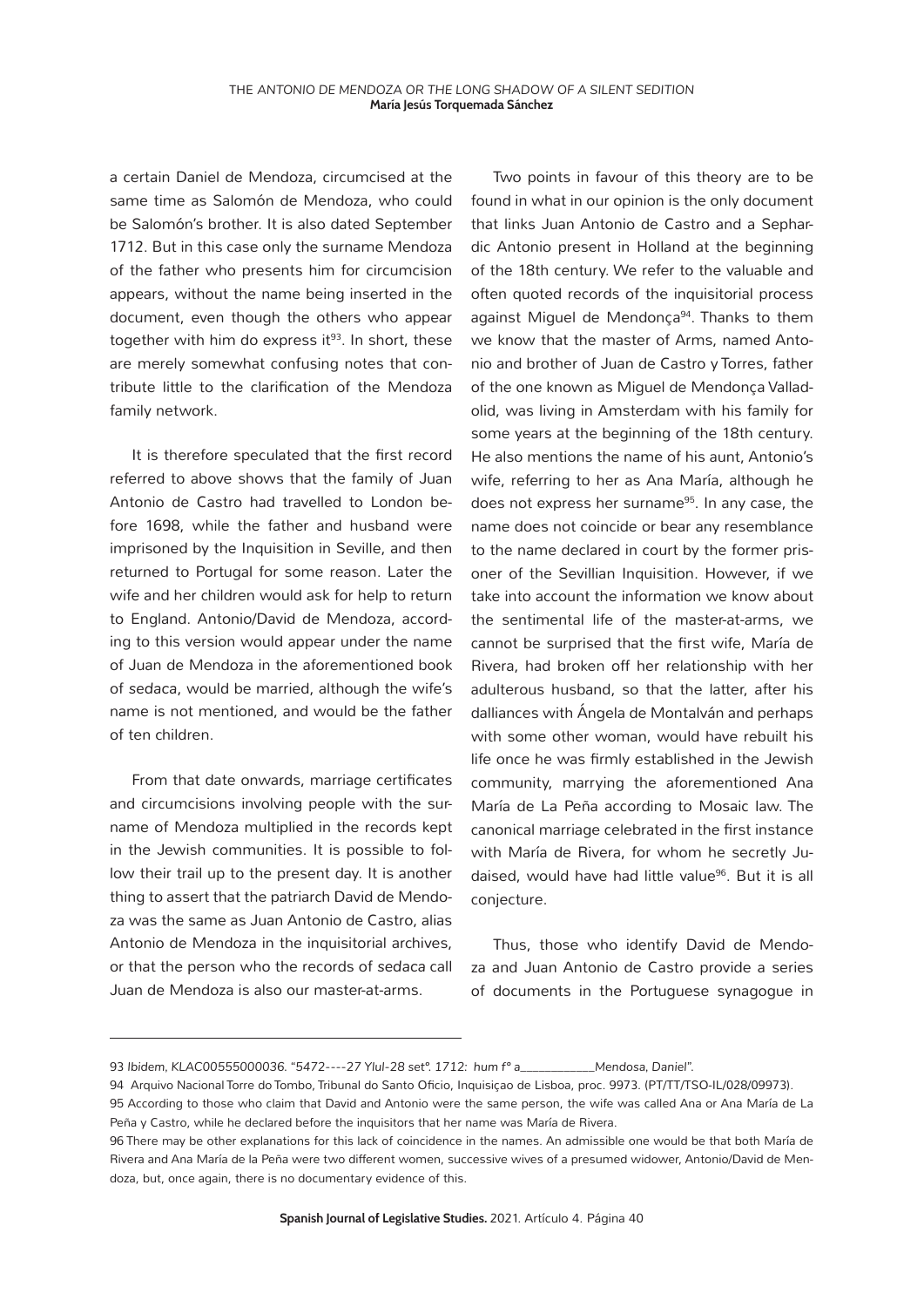Amsterdam relating to the aforementioned aids (*sedaca*) 97and the aforementioned records of circumcisions performed on men with the Mendoza surname. But these are very sparse notes that do not manage to clarify the relationship between those involved and the people who are of particular interest to us.

These are basically the data and documents used by those who claim personal identity between Juan Antonio de Castro, master-at-arms in Spain prosecuted by the Holy Office, and David de Mendoza, the patriarch of the extended Sephardic Mendoza family.

However, from our point of view, all these arguments and the documents on which they are based lack sufficient foundation to support the claim that the master-at-arms and the patriarch David de Mendoza were the same person.

We will address from a chronological perspective the indications that seem to point in a different direction.

The baptismal certificate of the person who is the subject of these pages would be in the city of Jaén, where he was born according to all the information available to us. There are no discrepancies as to his place of birth. That is not much to say considering the abundance of Judeo-converts

originating in that town since the expulsion was decreed at the end of the 15th century. They were joined by many others from Portugal who had migrated to that country during the 16th and 17th centuries, believing themselves safe from the Spanish Holy Office, but who returned to their place of origin on Spanish soil when the Portuguese Inquisition attacked them even more virulently than the Spanish.

If we follow the inquisitorial interrogations, it appears from them that Juan Antonio de Castro, alias Antonio de Mendoza, was the son of Pedro de Castro and Ana María de Torres, which would be congruent with the information that is certain about his brother Juan de Castro (alias de Castilla) and Torres<sup>98</sup>. However, the mother who appears on the baptismal certificate dated 22 February 1640, which some researchers and genealogists present as the master-at-arms' own, was named Ana de Morales. So we come back to the problem of the names and surnames of the converts<sup>99</sup>.

With regard to the aforementioned baptismal certificate provided by those who claim personal identity between Juan Antonio de Castro and David de Mendoza, kept in the Diocesan Historical Archive of Jaén, it should be remembered that the child who receives the sacrament in the aforementioned baptismal certificate was not baptised as Juan Antonio, but as Antonio, an extraordi-

<sup>97</sup> This is an aid or sedaca granted to a certain Jacob de Mendoza, supposed son of David de Mendoza, dated 1708. But there is no formal evidence of his connection with the family in question. Archief.Amsterdam A01505000318.

<sup>98</sup> AHN, *Inquisición, lib.522, fol. 16. Letter from the Inquisitors of Seville to the Supreme Court on 23 April 1696.*

<sup>99</sup> This is a document found in number 4 of the books containing the baptisms celebrated in the Parish of San Lorenzo, entitled Libro de los baptismos que se hacen en la Iglesia del Sr. Sto. Laurencio de Jaén desde primero de março de mil y seiscientos *veinte y tres, siendo dignísimo Sr. Prior de ella el Doctor don Diego de Jódar Pacheco.* On fol. 164 the parish priest of San Lorenzo attests to having baptised a child son of Pedro de Castro and Ana de Morales. He was given the name of Antonio: *"En esta Parroquia de S. Laurenzº de esta ciudad de Xaen a 22 días del mes de febrero de Seiscientos y sesenta años yo el Mtrº Xtobal Guttz. De Olivares, cura, bapticé a un hijo de Pedro de Castro y Ana de Morales su mujer. Púsosele por nombre Antonio. Fue su compadre Pedro Cobo el qual fol. 164 vº: dixo que dicho baptizado nació a 21días del dicho mes y año, de que doy fe y lo firmé". Translation: "In this Parish of S. Laurenzº of this city of Xaen on the 22nd day of the month of February in the year six hundred and sixty, I, Mtrº Xtobal Guttz. De Olivares, priest, baptised a son of Pedro de Castro and Ana de Morales his wife. He was named Antonio. It was his Godfather Pedro Cobo who, fol. 164 vº: said that the said baptized person was born on the 21st day of the said month and year, which I attest and sign it."*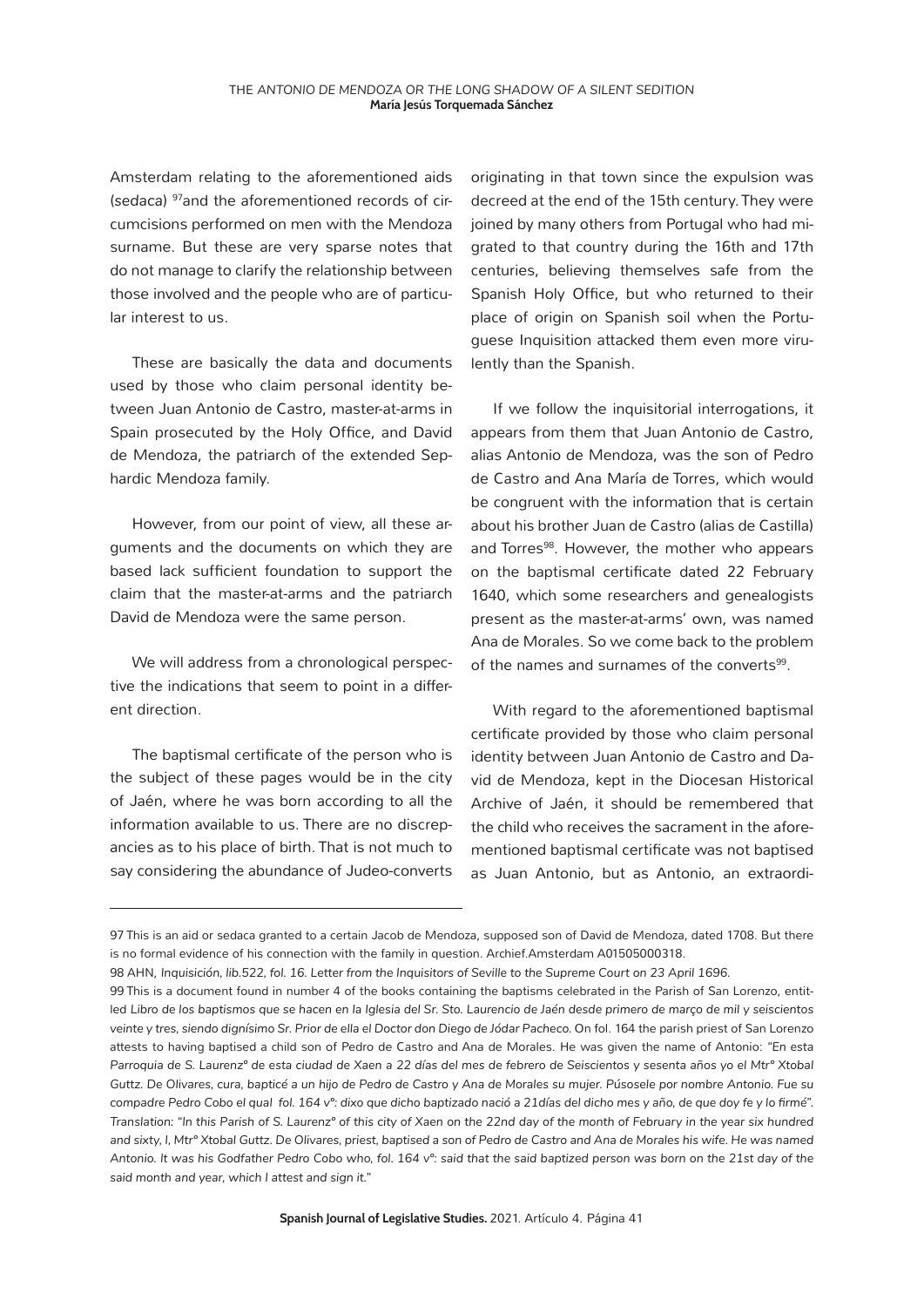narily common first name at the time. And his mother's surname was Morales, not Torres, on the baptismal certificate. We have noted that *conversos* sometimes played with their surnames, transforming them into others different from their father's or mother's but seeking a certain similarity in terms of semantic content, for example by substituting Castro for Castilla, both words relating to a fortification, but avoiding the Galician-Portuguese term, impregnated with more Judeo-Converso connotations. However, this is not the case. Morales is far from the appellative Torres in terms of its intrinsic meaning. In addition, both the names Pedro and Ana or Ana María were very frequent during the period in question and are repeated incessantly in the documents of the time<sup>100</sup>.

Why did he falsify his mother's surname in his first statement to the inquisitorial tribunal, which in our opinion is more plausible than other documents in which the master-at-arms is related to David de Mendoza? From our point of view, Juan Antonio de Castro was intelligent enough not to try to mislead the inquisitors with a crucial piece of information about his genealogy that could be easily checked by the Holy Office at any time. All civil and religious authorities were obliged, under severe penalties if they failed to do so, to provide the Holy Office with all the information available to them to help the inquisitors whenever they were required to do so. The parish priests were no exception, and in the case of the converts, the baptismal certificates kept in the corresponding parishes were fundamental pieces of information

to carry out the investigations regarding the origin and relatives of the Judaisers.

 Not even the mother's surname was Mendoza according to any of the documents examined<sup>101</sup>. We have already seen that the inquisitors, when issuing their sentence, obliged him to use the surname *of his parents*, which implicitly implies that he was not using the surname of either of them. He was henceforth authorised to choose either his father's or his mother's. But he never chose, according to the documents. But he never chose, according to the documents in the synagogues, either Castro, Morales or Torres. It is difficult to understand why, after escaping from the clutches of the Inquisition and fleeing with the help of the Jewish community, he clung to the surname Mendoza, a surname with which the Holy Office could locate him more easily after his escape and the use of which carried a heavy fine in the event of his re-imprisonment. However, he would not have had the slightest problem in changing his Christian given name to David, or in making himself known in the *sedaca* documents as Juan de Mendoza instead of David or Antonio. This may also raise doubts about the possibility that the patriarch and the master-at-arms were one and the same person.

It should not surprise us that Juan Antonio avoided using the surname Castro, as it was also very common among the New Christians, having a clear Galician-Portuguese origin and many Jews having settled in Portuguese territory since ancient times. It would have been less suspicious if

101 His second surname would be Morales, if we follow the baptismal certificate provided as proof by some genealogists of David Mendoza, or Torres, if we prefer the declarations made by the former prisoner of the Sevillian Inquisition.

<sup>100</sup> Examining all the baptismal records of the parishes kept in the Diocesan Archive of Jaén relating to the period under study, namely: San Andrés, San Lorenzo, San Miguel, San Ildefonso, Santiago and San Pedro, we can observe the repetition of some names such as Juan, Juan Antonio, Antonio, María, Ana, Ana María, Pedro, etc. As far as surnames are concerned, being relatively small communities, many of the parishioners were related to each other and shared many surnames. Torres and Morales are very frequent, especially the latter. There are also Mendozas. In the book of baptisms carried out in the parish of San Lorenzo there are several mothers of the baptised called Ana de Torres, to give an example. And in the parish of San Ildefonso there is a mother called Ana de Morales, but the rest of the information in these baptismal records does not correspond to what we know about Juan Antonio de Castro.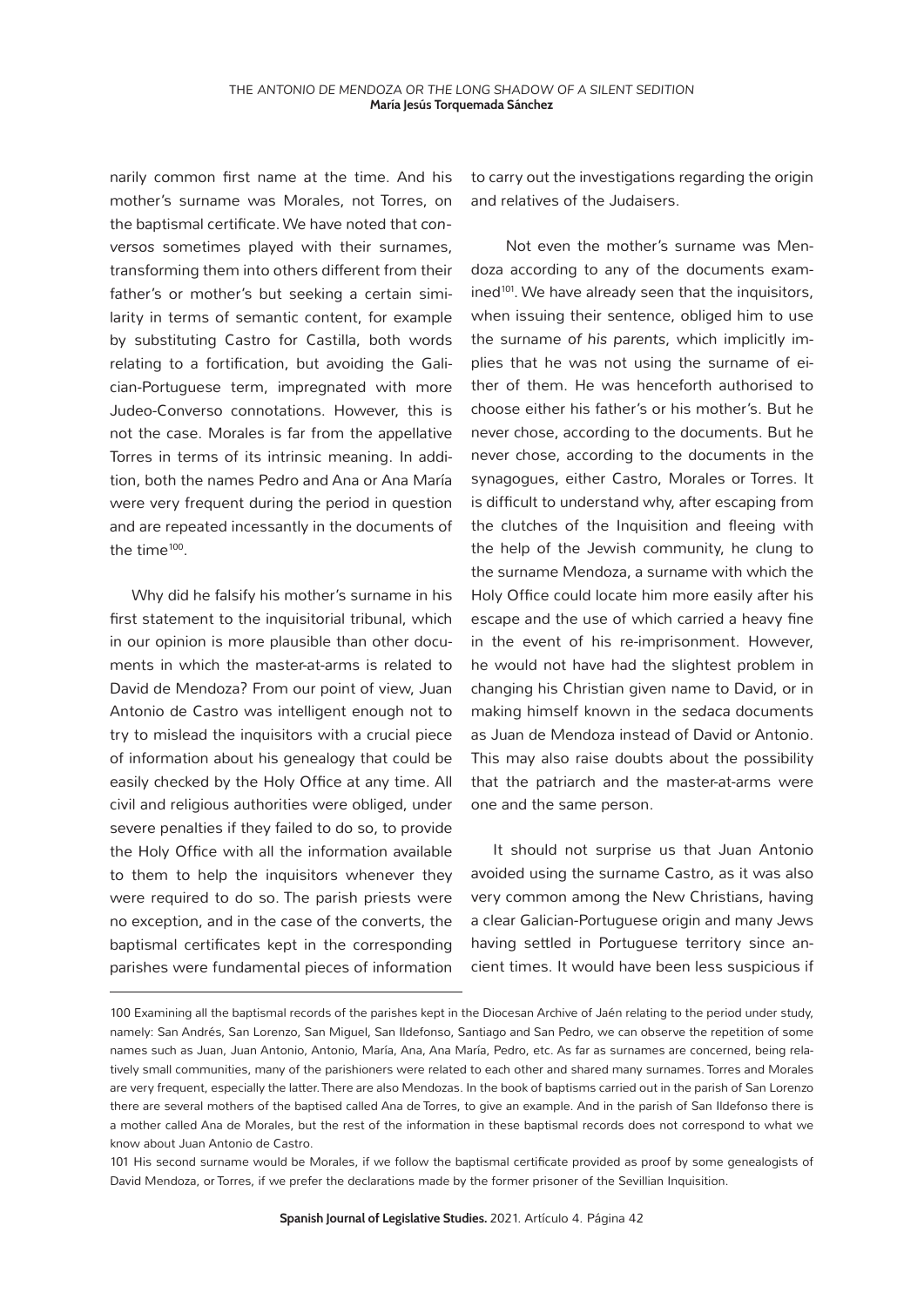he had chosen Torres, his mother's surname as he declared before the inquisitors, although if we follow the aforementioned baptismal certificate dated 1660, his mother's surname would have been Morales, not Torres. But whatever his mother's surname was, he apparently resisted using both.

Moving forward in time, we know some information about the life of the man the inquisitors called Juan Antonio de Castro from his own statements before the Sevillian court and from the information provided to the court by some of the people who testified in his trial. As mentioned above, he had worked in different trades, almost always related to his skill in the use of weapons. From teacher who taught how to handle them to guard at the gates of a prison to tax collector who on more than one occasion had to make use of such skills to neutralise the antipathy of those who refused to pay the so-called rent of *millions*.

As for his sentimental life, he himself had declared that he was living together out of wedlock with a woman called Ángela de Montalván at the time of his imprisonment in 1696. According to what the prisoner said in the hearings before the Holy Office, this was not just a passing affair, but apparently a consolidated relationship.

We are thus presented with the image of an adventurous man who was far from leading a sedentary home life that would justify his having generated an extensive offspring with his legitimate wife between the late seventeenth and early eighteenth centuries. However, this is the case of the man who is presented to us as the patriarch David Mendoza.

The document in which the aforementioned

aid is granted for the wife of a certain Juan de Mendoza, according to some the master-at-arms, to go to London from Portugal with her ten children in 1710, seems to ignore all the above-mentioned vital circumstances. In 1710, according to the trial papers of the nephew Miguel de Mendonça, the master-at-arms was already settled in Amsterdam with his family. If we were to identify this Juan de Mendoza with a relative of Juan Antonio de Castro, we prefer to suppose that it was his elder brother, the one who was sentenced by the Court and who had to appear at the Auto de Fe held in Madrid in 1680. However, he is never mentioned with the surname Mendoza in the other documents, and some of those examined also contradict this, as we shall see below.

Regarding Juan de Castro, brother of the master-at-arms, a detailed study of the baptismal documents in the Diocesan Historical Archive of Jaén once again raises serious doubts about the baptismal certificate attributed to Juan Antonio de Castro. In the books of the parish of San Lorenzo, where the master-at-arms was presumably christened as the son of Pedro de Castro and Ana de Morales, it was to be expected that the baptismal certificates of some of those recognised by the Holy Office as his brothers, Blas, Gaspar or Juan, would appear within a range of about ten years around 1660. However, this is not the case. There is only one record of the baptism of another son of the couple Pedro de Castro and Ana de Morales, considered to be the parents of Juan Antonio de Castro. The neophyte was given the name Juan, which was quite common at the time. But the child was born in 1658, about two years before Antonio<sup>102</sup>. The Holy Office considered it proven that Juan de Castro y Torres, who was sentenced before the Court Inquisition

**Spanish Journal of Legislative Studies.** 2021. Artículo 4. Página 43

<sup>102</sup> nº. 4 of the books containing the baptisms celebrated in the Parish of San Lorenzo, entitled *Libro de los baptismos que se hacen en la Iglesia del Sr. Sto. Laurencio de Jaén desde primero de março de mil y seiscientos veinte y tres (cit.), fol. 158: "En la Parroquia de S. Lauren. Desta ciudad de Jaén a 28 días del mes de abril de mil y seiscientos y cinquenta y cinquenta y ocho años yo el mtrº Xtobal Guttez.... cura de dicha parroquia bapticé a un hijo de Pedro de Castro y de Ana de Morales su mujer. His name was Juan, his compadre was Pedro Cobo, who said that the said baptised was born on the 20th day of the said month and I signed it..."* Nor does Antonio or any of the aforementioned brothers appear in the list of confirmations at the end of the parish book.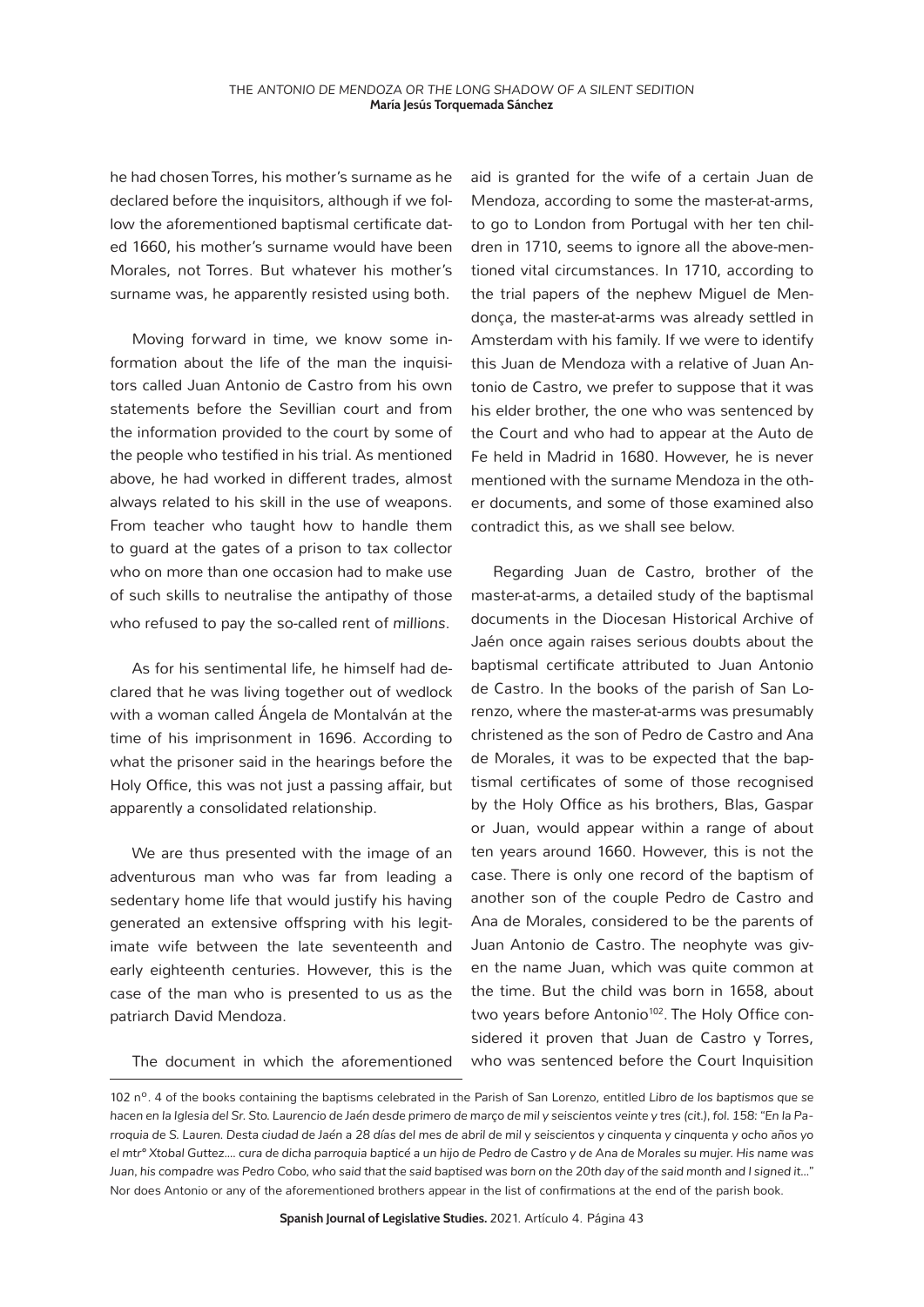in 1680, was the brother of the master-at-arms, which he never denied. It would be impossible for this Juan de Castro to be the same one whose baptism is recorded in the records of the parish of San Lorenzo, as this would imply that at the date of the famous Auto de Fe of 1680, to which he had to appear, Juan de Castro would have been 22 years old and not 29 or more as the inquisitorial documents state. Therefore, he must have been someone else.

On the other hand, there is no record in the *sedaca* repertoire that Juan de Mendoza's wife went to join her husband in England, although it cannot be ruled out that this was the case. But even admitting that they were different individuals, both the patriarch David de Mendoza and our master-at-arms seem to have chosen the city of Amsterdam as their final destination.

The only document that proves that our Antonio de Mendoza alias Juan Antonio de Castro lived in Amsterdam can be found in the procedural declaration of Miguel de Mendonça Valladolid, the unfortunate nephew of the former master-atarms. In fact, Miguel de Mendonça reports having resided in Amsterdam with his uncle Antonio before the inquisitors of Lisbon, as we saw earlier. But he never refers to him as David de Mendoza or Juan de Mendoza.

The aforementioned nephew declared to have lived with his uncle in the said city in Holland when he was a teenager for a period of four years. At this point it should be clarified that some British scholars have translated the phrase

*avera de de dezaseis pera desasete anos* in the document as meaning that the defendant Miguel de Mendonça would have spent a period of time of 16 or 17 years with his uncle Antonio, when the logical translation from Portuguese indicates that the defendant is reporting the age he would have been approximately when the events took place, sixteen to 17 years, not the time he spent with his relatives $103$ .

 The importance of this statement is crucial, as Miguel de Mendonça provides other information about his uncle Antonio, our protagonist, once he had fled and settled in Amsterdam.

If it is recorded that Miguel, Juan Antonio de Castro's nephew, was born in 1694 and was 16 years old when he met his uncle in Amsterdam, the cohabitation between the two would have taken place approximately between 1710 and 1714.

Note that this nephew does not place him in London in 1710, as would be logical judging by the document in which the travel aid granted for the wife and children of a certain Juan de Mendoza in 1710, later known as David de Mendoza according to some, is recorded. Would this Juan de Mendoza be the brother of the one known as Antonio/David de Mendoza? Let us remember that he had also been sentenced by the Holy Office and may have had 10 children. What seems rather unlikely is that this Juan de Mendoza was the master-at-arms.

In addition, 10 children are attributed to him in that same year of 1710. However, on 8

<sup>103</sup> Arquivo Nacional Torre do Tombo, Tribunal do Santo Oficio, Inquisiçao de Lisboa, proc. 9973: PT/TT/TSO-IL/028/09973 m0647-0649: *"Perguntado pera que pedio audiencia, disse que pera confessar as suas culpas en estes termos:*

*Disse que a crença da Ley de Moyses Ile durara athe agora, e inda hontem vevia nella maliciosamente.*

*Disse mais que avera de dezaseis pera desasete anos na Cidade de Abstardao, Estado de Olanda, e achou com seu tio inteyro Dom Antonio de Mendonça e sua mulher Ana Maria, e seus fillhos Miguel, e Pedro e Daniel, aquelles solterros e ese cazado nao sabe com quem, e outra filha dos mesmos, Maria todos professores do Judaismo naturais da Cidade Gaen, reino Castella, todos moradores na dita Cibdade de Abstardao, e todos com elle confitente viverao profesores da Ley de Moyzes por tempo de cuatro anhos".*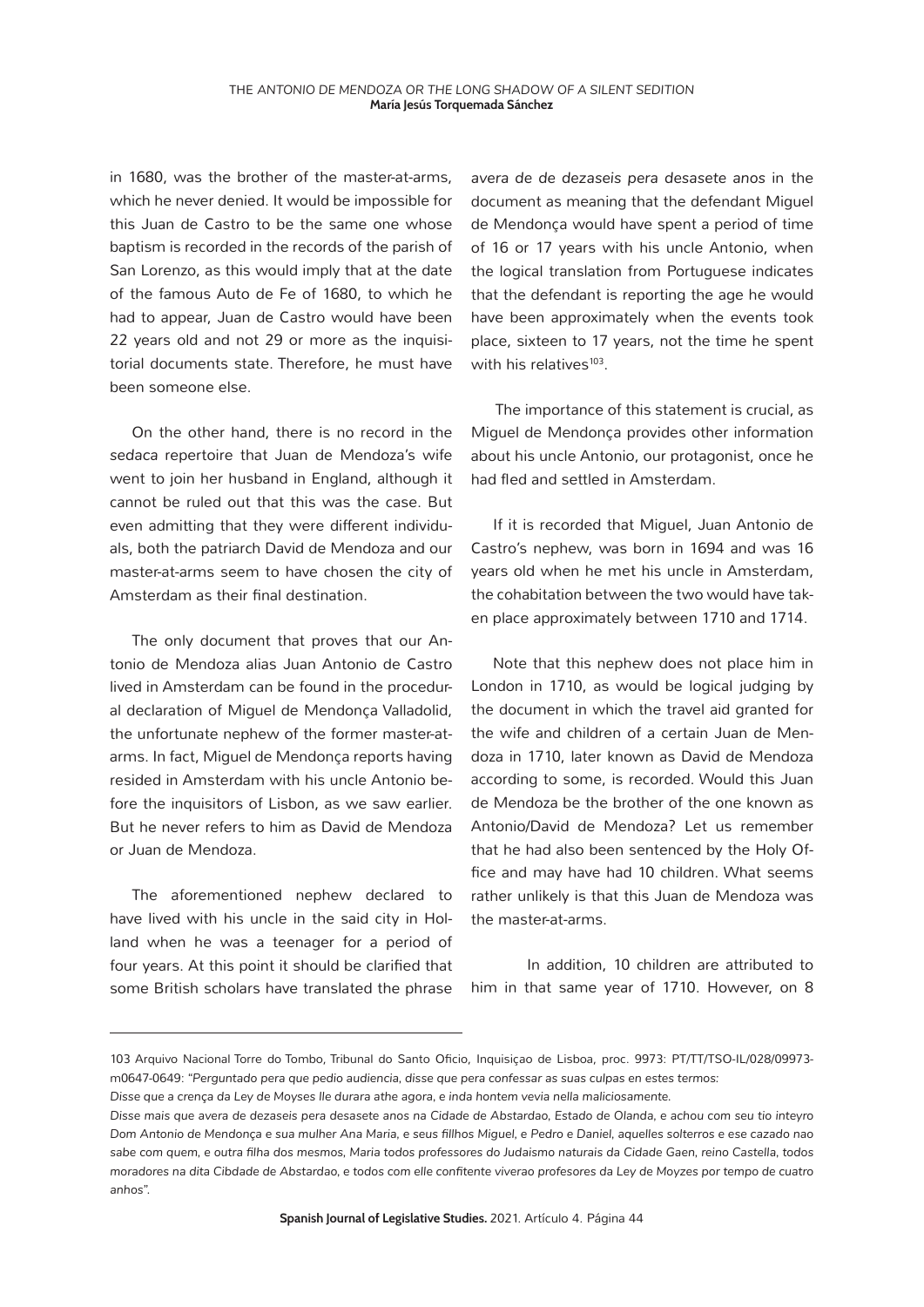March 1730, just before he was executed, Miguel declared that he had been living in Amsterdam with the master-at-arms, his wife Ana María and his four children: Miguel, Pedro, Daniel, the only one married, and María. And this cohabitation would have taken place precisely since 1710. It also says that they were all natives of Jaén<sup>104</sup>. This, then, does not coincide exactly with what we know about the family that sailed to London, where the offspring were much more numer- $OUS<sup>105</sup>$ .

In favour of those who identify the patriarch David with the master-at-arms is the coincidence between the names of several of his sons according to the statement of his nephew Michael. But once again, this coincidence should not be considered conclusive for several reasons. Firstly, because the names are too frequent in the Judaic community and, secondly, because the genealogists themselves may have taken Miguel de Mendonça's statement as a basis for giving a name to the patriarch's sons, on the assumption that the master-at-arms must be identified with David de Mendoza.

Among other children of David de Mendoza, experts and genealogists specialised in this family mention a daughter named Raquel. However, Miguel de Mendonça does not include her in his statement to the inquisitors, although at the time he lived in Amsterdam with his uncle Antonio this cousin was also in the house at the tender age of 9 or 10.

This daughter therefore poses some problems. She is often mentioned in genealogical studies, but it is difficult to admit that she could be the daughter of the master-at-arms. According to these reports, Rachel would have been born in 1699, only months after her presumed father was sentenced<sup>106</sup>. This, although not impossible, would be quite improbable in view of the sentence passed against Juan Antonio de Castro. One of the terms of the sentence condemned him to six months imprisonment. We have already mentioned that he made a sly and cunning request to serve them in the penitentiary prison of Llerena, claiming that his life was in serious danger in the Sevillian jail. We know that the Holy Office was looking for him after he escaped without having served his prison sentence in view of the search and arrest warrant for him dated 22 February 1701. This assumes that he fled at some point between the Auto de Fe that took place on 21 December 1698 and 22 February 1701. What is certain is that the search warrant does not give any information about the circumstances or the exact time when the prisoner fled. Only if he had escaped before being transferred to Extremadura with the permission of the Inquisition or if he had managed to escape when he was on his way to the prison in Llerena in the province of Badajoz, even if he had fled immediately after his imprisonment, would it be possible that Raquel was his daughter, admitting that she was born in 1699, as the genealogies state. On the other hand, it is true that the genealogical references

104 *Ibidem.*

https://www.geni.com/people/David-Mendosa/6000000002674432566 (accessed on 30/06/2020)

<sup>105</sup> Although Miguel de Mendonça's statement only mentions four of his cousins, it is true that their names coincide with most of what several genealogists consider to be the names of the sons of the patriarch David de Mendoza. But one of the sons who, according to Miguel de Mendoça, was also called Miguel, is not listed as such.

On this page, Daniel, Moses, Samson, Peter, Jacob, Rachel and Mary are mentioned as children of David de Mendoza.

<sup>106</sup> https://www.geni.com/people/David-Mendosa/6000000002674432566 (accessed 19/06/2020)

https://gw.geneanet.org/lynnlewis16?lang=en&p=rachel+david+de&n=mendoza (accessed 22/06/2020)

https://gw.geneanet.org/lynnlewis16?lang=en&p=rachel+david+de&n=mendoza (accessed 22/06/2020)

These are just three of the online references to Raquel (Rachel), daughter of David de Mendoza, where she appears or 1699 as her year of birth. Unfortunately, none of them include the exact date.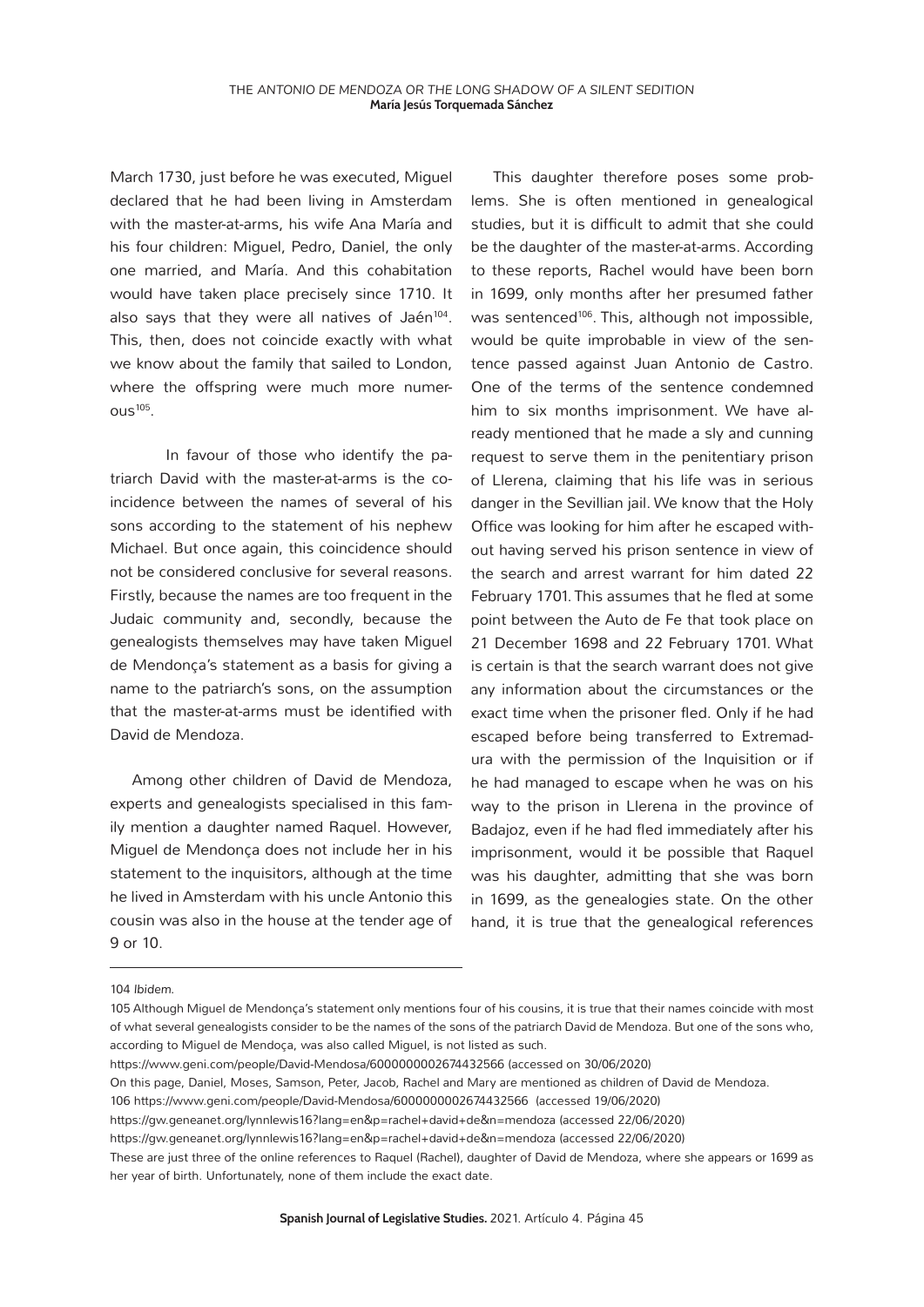mentioned above place her birth in Extremadura, more specifically in Badajoz, which is consistent with the possibility that Juan Antonio de Castro joined his wife immediately after his escape, perhaps from the prison in the town of Llerena in Badajoz, where the Seville court intended to send him to serve his prison sentence. It should not be forgotten that those who identify the masterat-arms with the so-called Juan de Mendoza in the *sedaca* document*,* place his wife on the point of travelling to London in 1698. This would imply that the journey never took place or that she suddenly returned from the European capital to join her husband.

The name Raquel was also very frequent in Jewish families at that time as it is today. If we go back to Miguel de Mendonça Valladolid's statement, always somewhat enlightening on several aspects that are presented as particularly murky, we find that he mentions a cousin of his called Raquel with whom he would have been living in French Bayonne for some time<sup>107</sup>. However, this Raquel was not the daughter of his uncle Antonio de Mendoza, master-at-arms, but of a brother of his mother's whom he calls Antonio Navarro. According to the Holy Office, this name was one of the aliases of Antonio de Orobio, alias Antonio de Hinojosa. We have already mentioned on several occasions that he paraded in the Auto de Fe of 1680 together with his sister Ana María de Orobio, alias Ana Navarro, and his brother-in-law Juan de Castro y Torres. Perhaps after the deplorable experience before the Holy Office, Antonio de Orobio, alias Antonio Navarro, had decided to settle in France with his family, where the former tobacconist in Pastrana worked as a merchant. Is it possible then that this Raquel is the one that certain genealogists consider to be the daughter

of David/Antonio de Mendoza? This would explain why the Raquel so often mentioned as the daughter of the patriarch Mendoza does not appear in the list of children of the master-at-arms listed by the nephew Miguel de Mendonça Valladolid in his declaration before the inquisitorial court. This would be one more inaccuracy of those that seem to abound in the genealogies circulating *online*.

It is difficult to believe that the same Raquel who once hosted Miguel de Mendonça was the daughter of his uncle Antonio de Castro, masterat-arms, when on the dates indicated, that is, at the time the two lived together in Bayonne, the declarant would have been about fifteen years old and Raquel, if she was the one so often mentioned as having been born in 1699, would have been about ten years old.

One can only speculate that Miguel de Mendonça may have maliciously or mistakenly altered the name of the only daughter mentioned to be the daughter of his uncle the master-at-arms, referring to Raquel when he should have been referring to María<sup>108</sup>.

As if all the above was not enough, Miguel de Mendonça Valladolid alluded to another son of the master-at-arms also called Miguel. He does not appear as such in any genealogy, although it is possible that he appears under a Jewish name.

All these intertwined pieces of information further plunge us into a sea of doubts. Bearing in mind that we have no documentary evidence of the moment when the man who was known as Antonio de Mendoza, master-at-arms, decided to assume the Jewish name and publicly call himself David de Mendoza, we find ourselves lost in a se-

<sup>107</sup> Torre do Tombo Archive, Lisbon (PT/TT/TSO-IL/028/09973- m0649). *"Disse mais que havera quinze annos na Cidade de Bayhona e Caza de huna prima Rachel filha de seu tio Antonio Navarro, mercador, nao sabe nome da May nem de quem he viuva natural da Cidade da Gurda (Guarda), e moradora na ditta Cidade de Bayhona, e com ella viveo publico professor da ley de Moyzes por tempo de tres mezes."*

<sup>108</sup> *Ibidem, m0647-0649. "Dom Antonio de Mendonça e sua mulher Anna Maria, e seus fillos...e outra filla dos mesmos Maria".*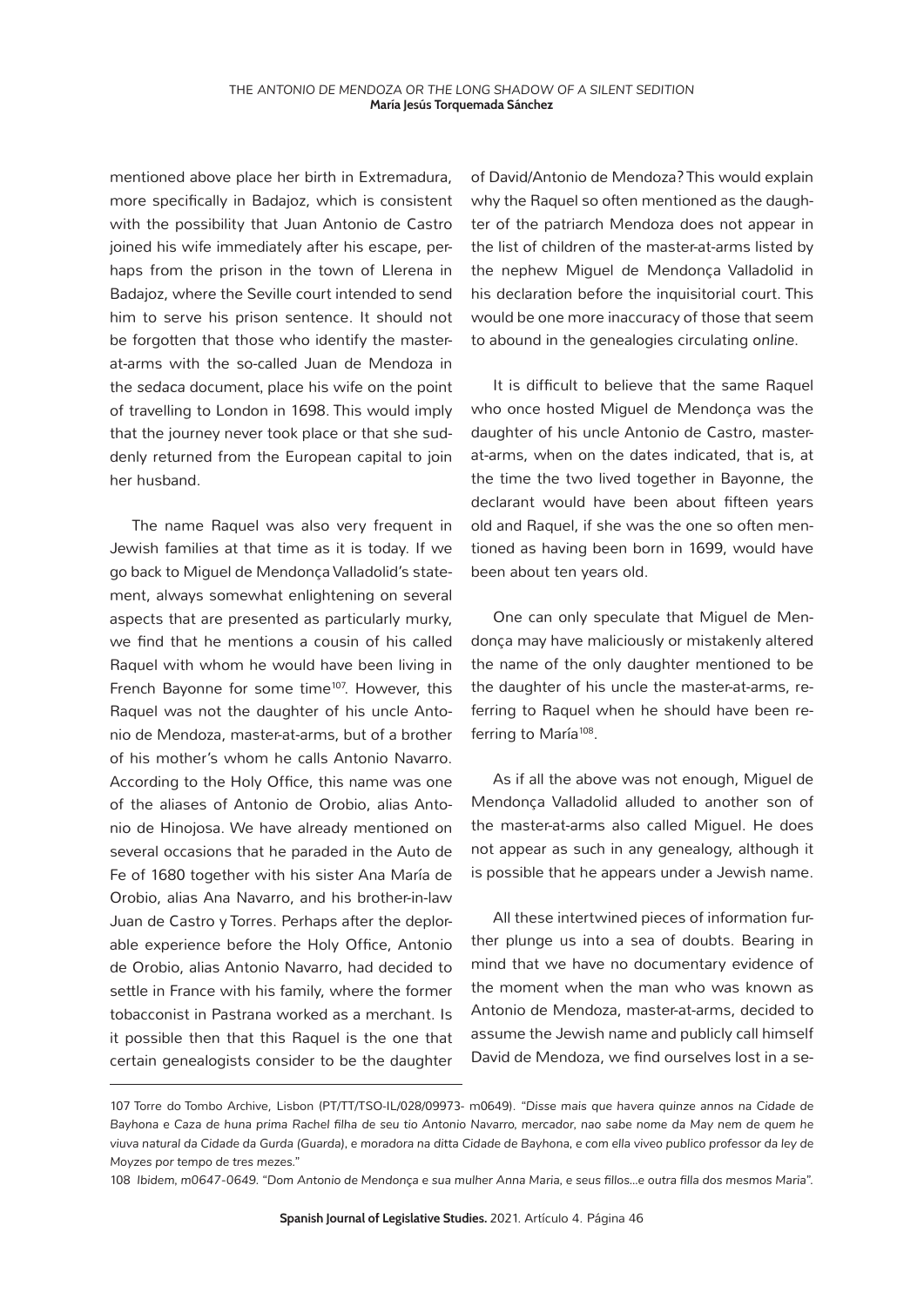ries of clues where the only thing we can be sure of is that the master-at-arms escaped the prison sentence imposed by the Holy Office and that he ended up living in Amsterdam.

If we go back to the previous stages experienced by the man who underwent a long process before the Holy Office in Seville at the end of the 17th century, we see that the cathedral records of Jaén lead us down different paths to those traced by certain specialists who have established a genealogical tree that leads to identifying the Antonio born to Pedro de Castro and Ana de Morales with none other than Juan Antonio de Castro y Torres in the eyes of the Holy Office, brother of Blas, Juan and Gaspar, also known Judaisers in the inquisitorial forum.

Anyone who looks at the Jaén baptismal documents from the period under study will see that, as in all historical periods, there is a fashion for first names, so that the appellatives chosen by parents for their offspring are repeated incessantly in these baptismal certificates. As for surnames, it should not surprise us that they are also repeated throughout the city of Jaén during a period when its inhabitants were often related to each other, given that there were not so many families living there<sup>109</sup>.

The personal identity between the master-atarms and the patriarch David de Mendoza, who lived in Amsterdam during the first third of the 18th century, cannot be categorically denied. In fact, we can confirm that our man, who had been sentenced by the Sevillian Holy Office, ended up in that Dutch city. However, it can be affirmed that many of the details given in the usual genealogies

concerning his age, his siblings, parents, wife, children, etc. do not correspond to documents that are reliable from our point of view.

So why do so many genealogists and scholars of the Mendoza clan cling to identifying David/Antonio de Mendoza with the master-at-arms known as Juan Antonio de Castro in the inquisitorial forum?

To begin with, it is certainly tempting to admit, based on the fact that he was 36 years old at the time of his arrest in 1696, that the baptismal certificate of 1660 recorded in the parish books of San Lorenzo is none other than that of the man who was to become a master-at-arms, even ignoring the fact that the newborn's mother appears with a very different surname from the one that the accused himself would confess to before the Inquisition. There is no need to recall here that the names and surnames in a city like Jaén in the mid-17th century were repeated with surprising frequency in the records consulted, so that the coincidence with the name and surname of the father should not be considered definitive, as both are very frequent. The same is true of the mother's given name. There is an overabundance of women called Ana or Ana María in all these ecclesiastical documents.

It was then necessary to examine the baptismal records of the parish of San Lorenzo and other parishes in Jaén, following a different trail. That of his possible birth in the year 1653 instead of 1660 if we stick to the inquisitorial documents other than the *reports of causes, a* possible origin of a misunderstanding prolonged over time. It has already been pointed out that the correspon-

<sup>109</sup> In the baptismal records of the parish of San Andrés, there are repeated names such as Ana, María and Pedro, or surnames such as Torres and Morales, especially the latter. There is also some Mendoza. Among those baptised, the name Juan Antonio is quite common.

In the aforementioned book of the parish of San Lorenzo there are several women called Ana de Torres and in the contemporary book of San Ildefonso there is a mother of the baptised called Ana de Morales different from the one who appears in the record of 1660 (fol. 48). The same can be said of the rest of the baptismal registers corresponding to other parishes in Jaén.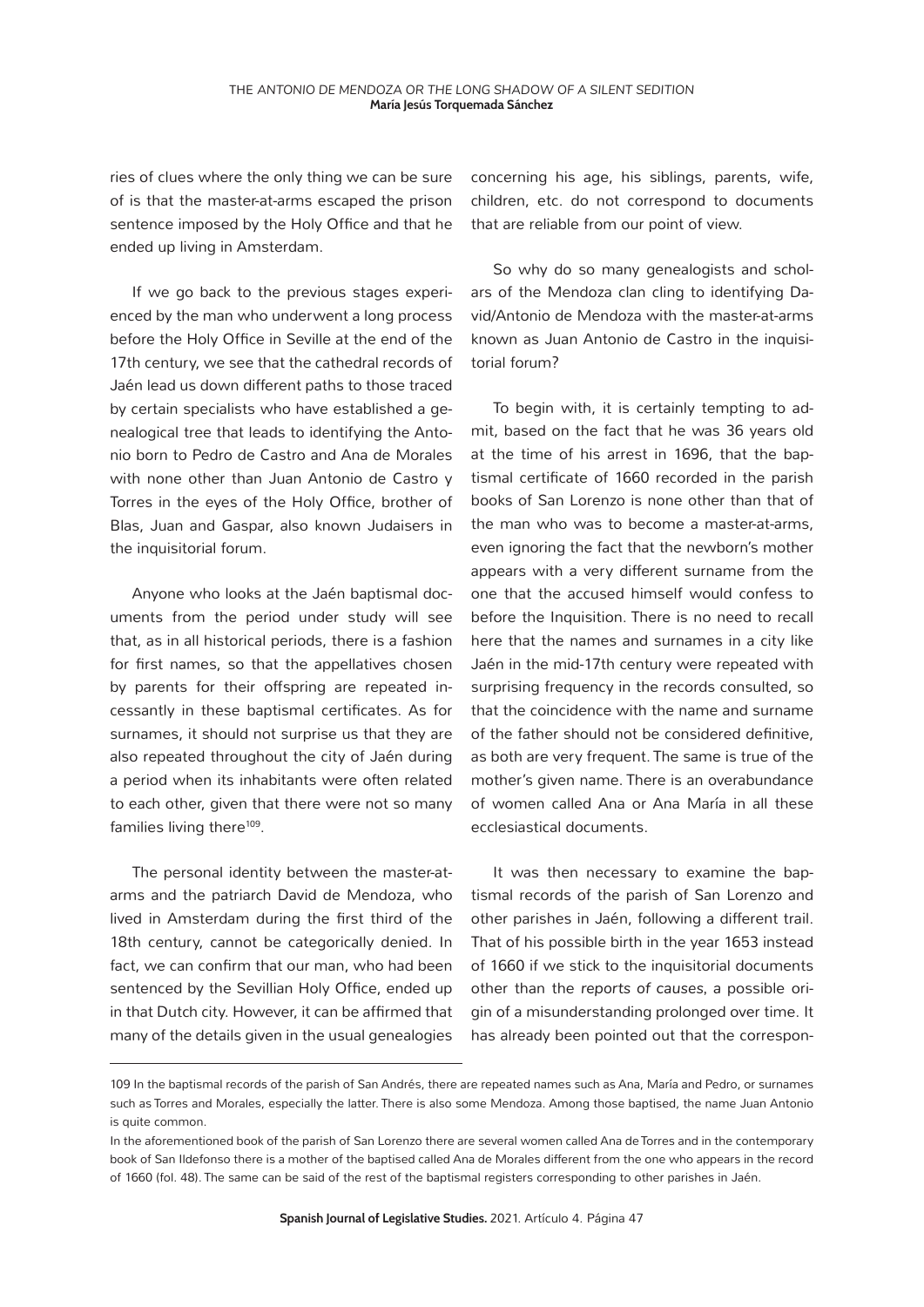dence between the Council of La Suprema and the court of the Sevillian Holy Office insistently repeated that the age of the defendant Juan Antonio de Castro was 43 years and not 36.

The scrutiny of the baptismal certificates of that year 1653 available for consultation in the records of San Lorenzo and other parishes in Jaén does not yield any positive results. No child baptised under the name of Antonio or Juan Antonio appears in them, his parents being Pedro de Castro and Ana María de Torres, as the defendant declared at the time before the Inquisition<sup>110</sup>.

Both for the advocates of a birth in 1660 and for the option of dating it in 1653 there is a serious obstacle consisting of the loss of quite a few parish books relating to the period under study. In any case, the absence of notes relating to some of those we know as members of the same family, who should appear with the surnames Castro y Torres or Castro y Morales, is suspicious. Not only of Juan Antonio, but also of his brothers Blas and Gaspar, not to mention the often-mentioned Juan de Castro who was taken out of the Auto of 1680 when he was at least 29 years old and who cannot be the son of Pedro de Castro and Ana de Morales, also called Juan and born in 1658. Neither does either of them appear in the lists of those confirmed at the end of these books. This leads us to think that they were registered in another parish whose registers are no longer

preserved today<sup>111</sup>.

Perhaps it would be possible to locate the marriage certificate between Pedro de Castro and Ana de Torres in one of the parish books where these marriage registers are preserved, although not the baptismal registers. But some attempts made ignoring the date or, at least, the specific year are unsuccessful, especially when the parents of our protagonist could well have married outside the city of Jaén, since there is no allusion to the place where they were married in any of the documents that have been examined for this study<sup>112</sup>. In fact, Juan Antonio de Castro declared before the inquisitors that his mother came from the town of Arcos, where his parents may have married $113$ .

#### **CONCLUSIONS**

To conclude, it is only worth highlighting the scarce traceability that in our opinion exists to be able to affirm the reliability of the genealogies presented by certain specialists, given that these are mainly aimed at linking the Sephardim of the Mendoza lineage with some subjects who suffered the rigours of the Inquisition in Spain and Portugal. This is because there is a gap resulting from the lack of continuity between Inquisitorial documents and those kept in the records of the Jewish communities. The victims of the Inquisi-

<sup>110</sup> We have examined the registers relating to the parishes of San Lorenzo, San Andrés, San Miguel, San Ildefonso, Santiago and San Pedro between 1645 and 1670.

<sup>111</sup> The books of four others are missing, where perhaps the baptisms of the master-at-arms could be listed together with those of his known brothers. Namely: San Juan, Santa Cruz, Santa María (El Sagrario de la S. I. Catedral) and Santa María Magdalena. 112 Examination of the books containing the marriage certificates of some parishes such as San Juan, San Lorenzo, San Pedro and El Sagrario between 1645 and 1660 has revealed no marriage certificates between Pedro de Castro and Ana de Torres or between Pedro de Castro and Ana de Morales. But also in these books, the repetition of names such as Ana, Pedro or Juan together with the surnames Torres, Morales and Castro is striking. Incidentally, the surname Castro must have been considered equivalent to Castillo, as evidenced by a note from the parish of San Lorenzo regarding a marriage in 1634 where the bride and groom appears in a marginal note as Pedro de Castro and in the extensive wording of the act appears as Pedro del Castillo. Curiously, the bride was called Manuela de Morales, which gives us an idea of how frequent such names and surnames were in Jaén during this period.

<sup>113</sup> AHN, Inquisición, *lib. 522, fol. 16. Letter of 11 April 1696: "He is the son of Pedro de Castro, alias de Castilla, and Ana María de Torres, former neighbours of Jaén and Arcos...".*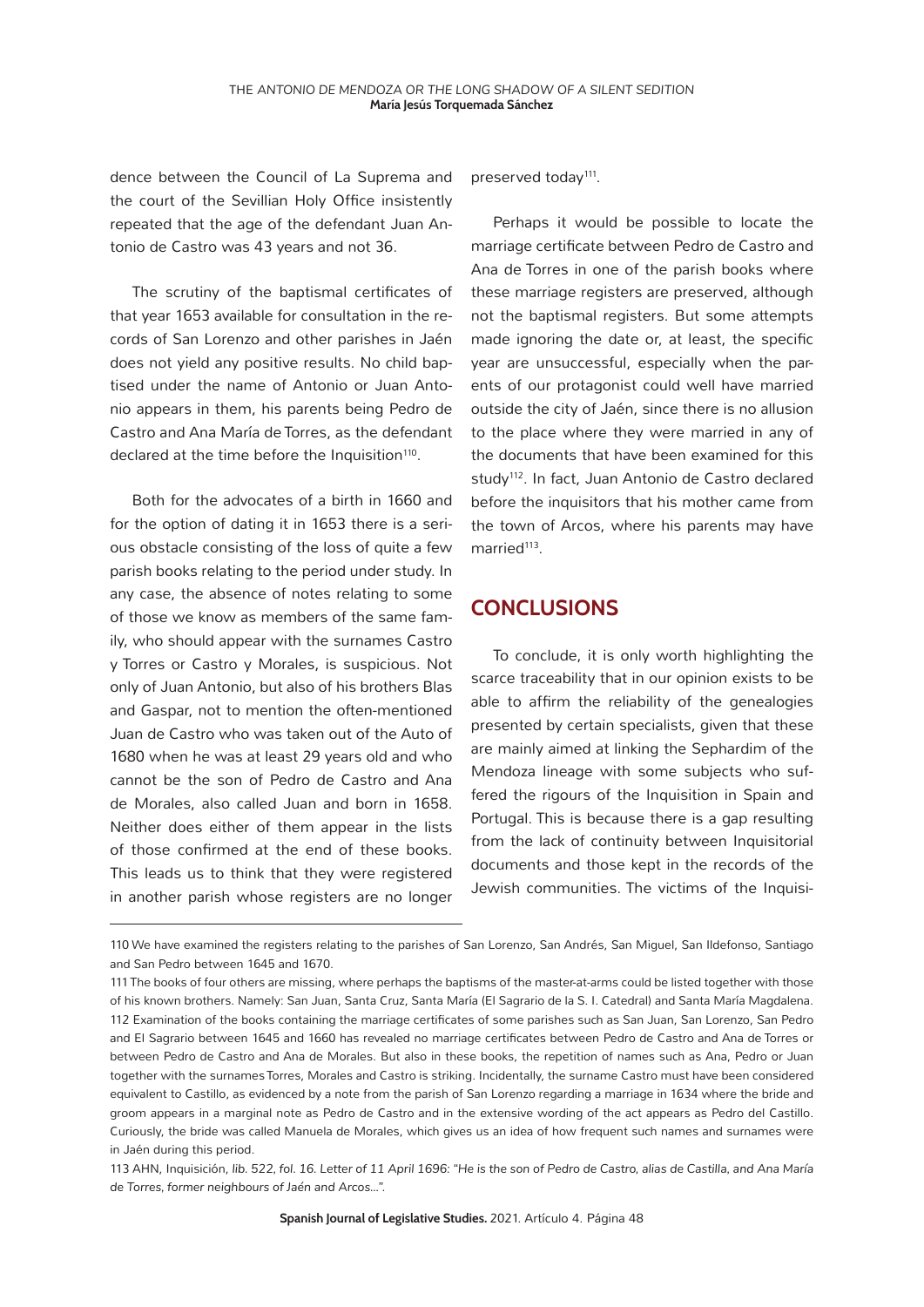tion who managed to flee to an exile that provided them with a better future did not hesitate to assume another identity and other appellatives different from the ones they had obtained at the forced baptism as soon as the new life circumstances made it advisable.

For all these reasons, those who research certain clans made up of heretical Judaisers have serious problems in tracing them while they lived and coexisted on Hispanic soil. It is even more difficult to trace them when they left their homeland and their Christian identity, and it is much easier to trace their genealogies from the moment they came to light as practising Jews in other European countries tolerant of their religion. But the fact that there is no documentary data on how and when the change of denomination *erga omnes*  took place in order to assume the Jewish nomenclature after abandoning the name imposed at the baptismal font, plunges scholars into an ocean of doubts which, as can be seen, are difficult to clarify in view of the scarce and often contradictory documents on which these genealogical constructions are based. Even the documents of the Holy Office, reputed to be the most meticulous of the time when they were written, sometimes incur inaccuracies and errors due to the elusive and difficult to trace identity of the Judaisers, who over the centuries became expert mockers of their inquisitorial persecutors.

Considering the important influence that some members of the well-known Mendoza clan have had over the centuries and still have today, as well as the interests that have been and still are at stake, it will probably be difficult to settle the controversy about Juan Antonio de Castro and Antonio/David de Mendoza definitively in the near future. It is best to draw one's own conclusions in the light of the data examined.

#### **BIBLIOGRAPHY**

AMADOR DE LOS RÍOS, J. *Estudios históricos, políticos y literarios sobre los judíos en España*. Madrid, Imprenta de D. M. Díaz, 1848.

AYUNTAMIENTO DE MADRID, *Relación histórica del Auto General de Fe que se celebró en Madrid en el año de 1680 con Asistencia del Rey D. Carlos II.* Madrid, 1820. pp. 48-49.

BAER, Y. *Historia de los judíos en la España cristiana* v.2, published in Hebrew and translated by José Luis Lacave. Madrid, Altalena, 1981.

BELVIS COSTES, F. X. "En torno a J. Bautista Carrafa, primer fabricante de tabaco", *Tiempos Modernos: Revista Electrónica de Historia Moderna*, Vol. 7, nº 25, 2012/2, 33 pp.

BOUREAU, A. *Satan hérétique*: *l´institution judiciaire de la demonologie sous Jean XXII* in *Médievales*, 44, 2003, pp. 17-46.

CARO BAROJA, J. *Los judíos en la España moderna y contemporánea*, v.3, Madrid, Arión, 1962.

CONTRERAS, J. *Historia de la Inquisición española (1478-1834)*, Arco/Libros S.L., 1997, p.29.

CORDERO NAVARRO, C. "El problema judío como visión del «otro» en el reino visigodo de Toledo. Revisiones historiográficas", *En la España Medieval*, 23 (2000), pp. 9-40.

CORONAS TEJADA, L. *Judíos y Judeoconversos en el reino de Jaén*, Jaén, Universidad de Jaén, 2003.